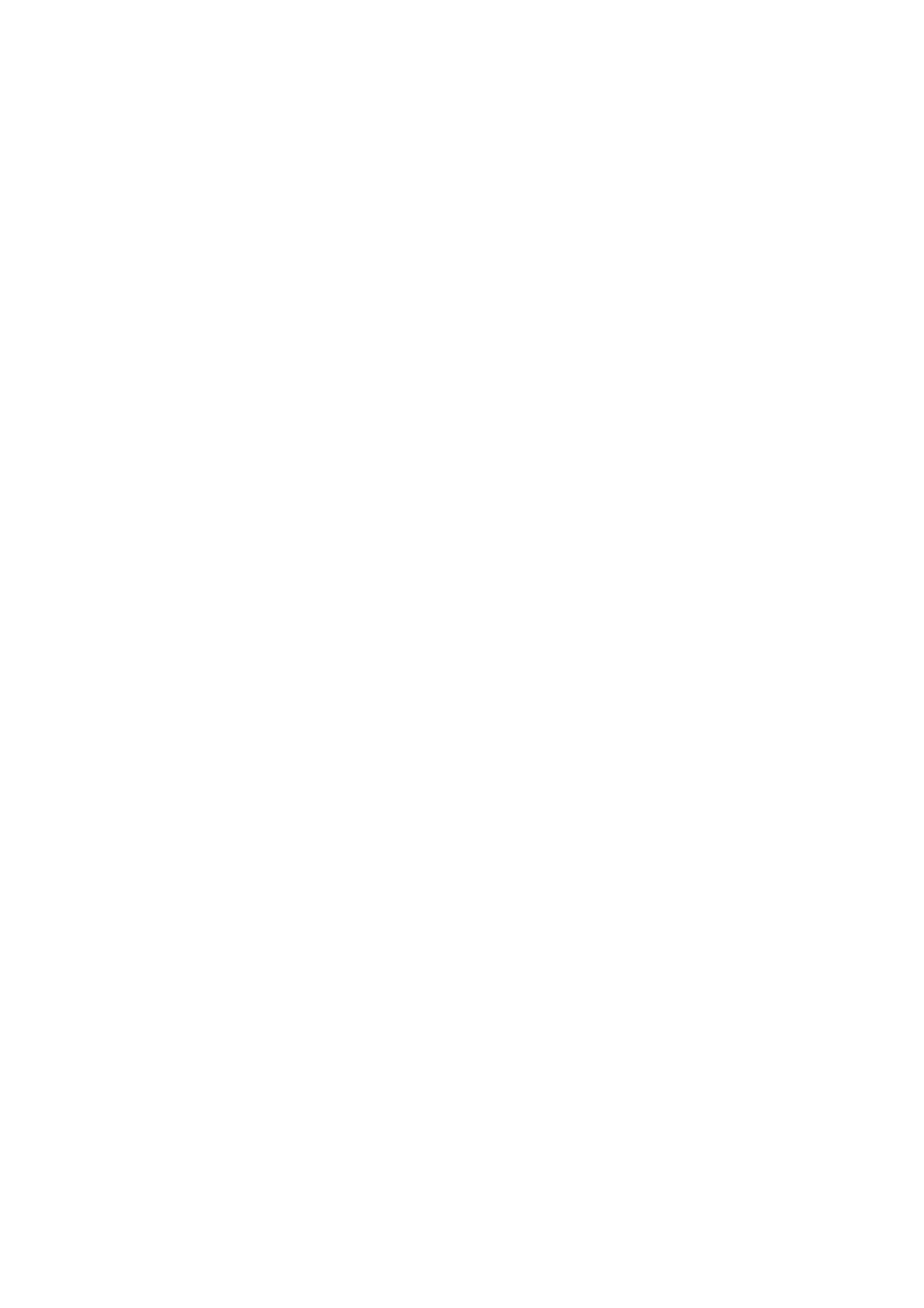## Quantum diffusion of the random Schrödinger evolution in the scaling limit II. The recollision diagrams.

László Erdős $^1*$ Manfred Salmhofer $^2$ , Horng-Tzer Yau $^3\dagger$ 

<sup>1</sup> Mathematisches Institut, Universität München, Theresienstr. 39, D-80333 Munich, Germany

<sup>2</sup> Max–Planck Institute für Mathematik, Inselstr. 22, 04103 Leipzig, and

Theoretische Physik, Universität Leipzig, Postfach 100920, 04009 Leipzig, Germany

<sup>3</sup> Department of Mathematics, Harvard University, Cambridge MA-02138, USA

#### **Abstract**

We consider random Schrödinger equations on  $\mathbb{R}^d$  for  $d \geq 3$  with a homogeneous Anderson-Poisson type random potential. Denote by  $\lambda$  the coupling constant and  $\psi_t$  the solution with initial data  $\psi_0$ . The space and time variables scale as  $x \sim \lambda^{-2-\kappa/2}$ ,  $t \sim \lambda^{-2-\kappa}$  with  $0 < \kappa < \kappa_0(d)$ . We prove that, in the limit  $\lambda \to 0$ , the expectation of the Wigner distribution of  $\psi$  converges weakly to the solution of a heat equation in the space variable x for arbitrary  $L^2$  initial data. The proof is based on a rigorous analysis of Feynman diagrams. In the companion paper [2] the analysis of the non-repetition diagrams was presented. In this paper we complete the proof by estimating the recollision diagrams and showing that the main terms, i.e. the ladder diagrams with renormalized propagator, converge to the heat equation.

**AMS 2000 Subject Classification:** 60J65, 81T18, 82C10, 82C44

<sup>∗</sup>Partially supported by NSF grant DMS-0200235 and EU-IHP Network "Analysis and Quantum" HPRN-CT-2002- 0027.

<sup>†</sup>Partially supported by NSF grant DMS-0307295 and MacArthur Fellowship.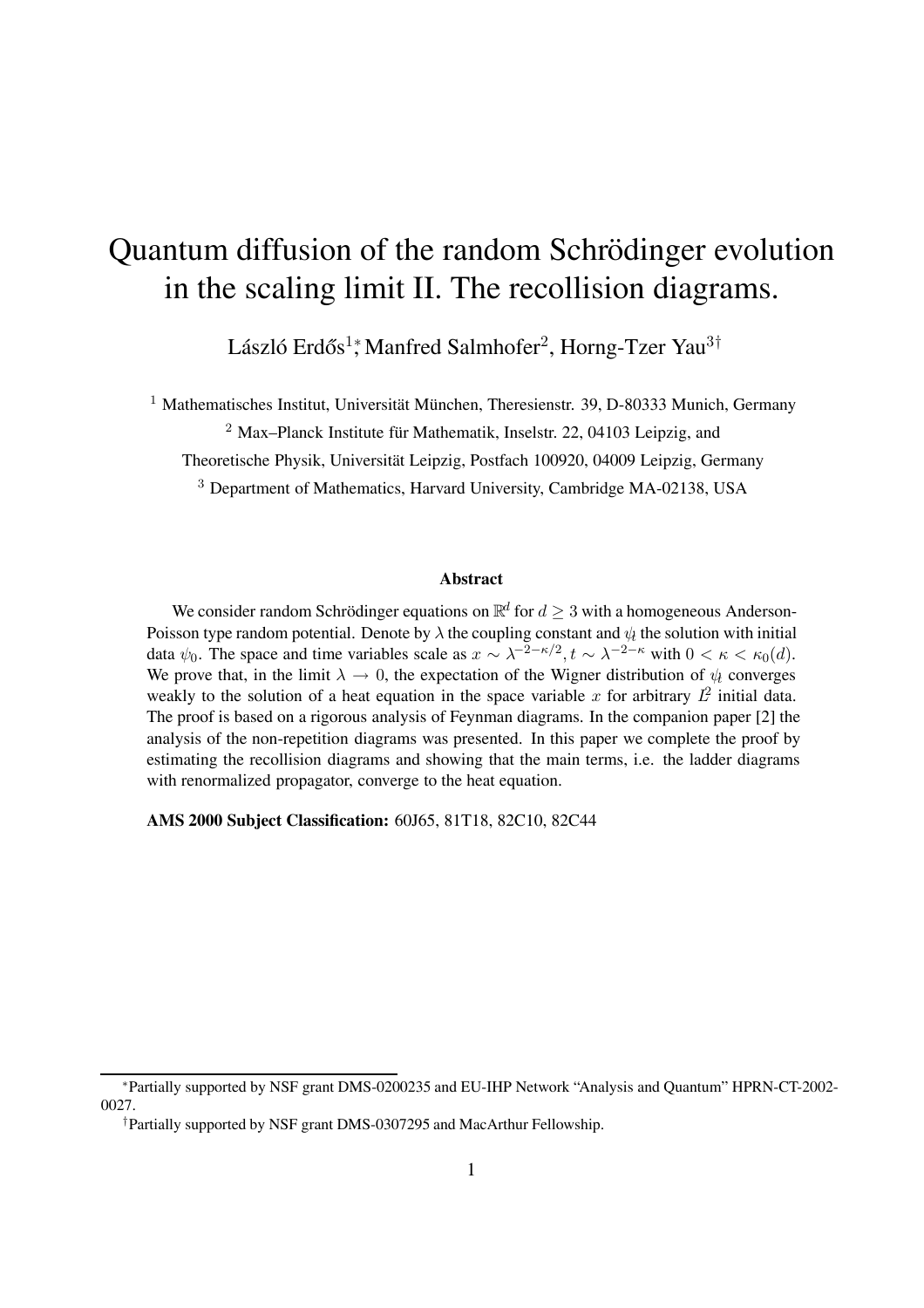## **1 Introduction**

This paper contains the second and final part of the proof of the main theorem announced in [2]. Part I of the proof was given in [2]. To help the orientation of the reader, we will summarize the more important notations and the main result below. We will explicitly refer to the other notations and certain results from Part I later in the proofs, but we will not repeat them in this paper. The motivation of the problem and previous related works have also been discussed in [2].

The quantum dynamics of a single particle in a random potential is given by the Schrödinger equation

$$
i\partial_t \psi_t = H\psi_t, \qquad \psi_t \in L^2(\mathbb{R}^d), \ \ t \in \mathbb{R} \ . \tag{1.1}
$$

The Hamiltonian is a Schrödinger operator,

$$
H := -\frac{1}{2}\Delta + \lambda V \tag{1.2}
$$

acting on  $L^2(\mathbb{R}^d)$  with a random potential  $V = V_\omega(x)$  and a small positive coupling constant  $\lambda$ . The potential is given by

$$
V_{\omega}(x) := \int_{\mathbb{R}^d} B(x - y) \mathrm{d}\mu_{\omega}(y) , \qquad (1.3)
$$

where B is a single site potential profile and  $\mu_{\omega}$  is a Poisson point process on  $\mathbb{R}^d$  with homogeneous unit density and with independent, identically distributed random masses. More precisely, for almost all realizations  $\omega$  consists of a countable, locally finite collection of points,  $\{y_{\gamma}(\omega) : \gamma = 1, 2, ...\}$ , and random weights  $\{v_{\gamma}(\omega) : \gamma = 1, 2, ...\}$  such that the random measure is given by

$$
\mu_{\omega} = \sum_{\gamma=1}^{\infty} v_{\gamma}(\omega) \delta_{y_{\gamma}(\omega)}
$$
\n(1.4)

where  $\delta_y$  denotes the Dirac mass at  $y \in \mathbb{R}^d$ . The Poisson process  $\{y_\gamma(\omega)\}\$ is independent of the weights  $\{v_{\gamma}(\omega)\}\$ . The weights are real i.i.d. random variables with distribution  $\mathbf{P}_{\nu}$  and with moments  $m_k := \mathbf{E}_v v_\gamma^k$  satisfying

$$
m_2 = 1, \ \ m_{2d} < \infty, \quad m_1 = m_3 = m_5 = 0. \tag{1.5}
$$

The expectation with respect to the random process  $\{y_{\gamma}, v_{\gamma}\}\$  is denoted by **E**. For the single-site potential, we assume that  $B$  is a spherically symmetric Schwarz function with 0 in the support of its Fourier transform.

A quantum wave  $\psi \in L^2(\mathbb{R}^d)$  function can be represented on the phase space by its Wigner transform

$$
W_{\psi}(x,v) := \int e^{2\pi i v \cdot \eta} \overline{\psi(x + \frac{\eta}{2})} \psi(x - \frac{\eta}{2}) dx , \qquad (1.6)
$$

with the convention that integrals without explicit domains denote integration over  $\mathbb{R}^d$  with respect to the Lebesgue measure. Define the rescaled Wigner distribution as

$$
W_{\psi}^{\varepsilon}(X,V) := \varepsilon^{-d} W_{\psi}\left(\frac{X}{\varepsilon},V\right). \tag{1.7}
$$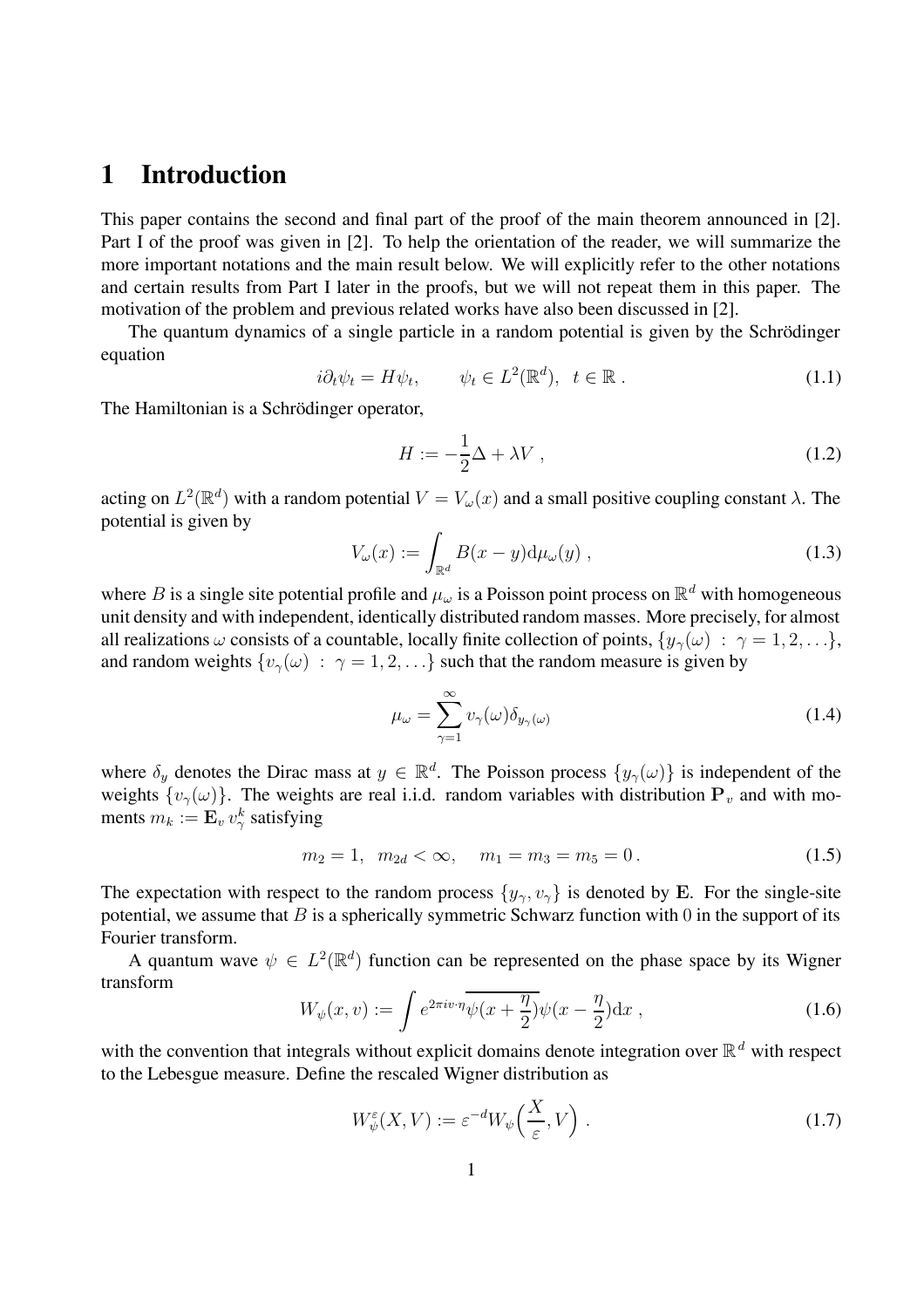The Fourier transform of the kinetic energy (dispersion relation) is  $e(p) := \frac{1}{2}p^2$ , the velocity is given by  $\frac{1}{2\pi}\nabla e(p) = \frac{1}{2\pi}p$ .

For any function  $h : \mathbb{R}^d \to \mathbb{C}$  and energy value  $e \geq 0$  we introduce the notation

$$
[h](e) := \int h(v)\delta(e - e(v))\mathrm{d}v := \int_{\Sigma_e} h(q) \frac{\mathrm{d}\nu(q)}{|\nabla e(q)|},
$$
\n(1.8)

where  $d\nu(q)$  is the restriction of the Lebesgue measure onto the energy surface  $\Sigma_e := \{q : e(q) =$ where  $d\nu(q)$  is the restriction of the Lebesgue measure onto the energy surface  $\mathbb{Z}_e$ ,  $e$  that is the ball of radius  $\sqrt{2e}$ . The normalization of the measure  $[\cdot]_e$  is given by

$$
[1](e) := c_{d-1}(2e)^{\frac{d}{2}-1}, \qquad (1.9)
$$

where  $c_{d-1}$  is the volume of the unit sphere  $S^{d-1}$ .

We consider the scaling

$$
t = \lambda^{-\kappa}(\lambda^{-2}T), \quad x = \lambda^{-\kappa/2}(\lambda^{-2}X) = X/\varepsilon, \quad \varepsilon = \lambda^{\kappa/2+2}
$$
 (1.10)

with some  $\kappa \geq 0$ . On the kinetic scale,  $\kappa = 0$ , the limiting equation is the linear Boltzmann equation with a collision kernel

$$
\sigma(u, v) := 2\pi |\widehat{B}(u - v)|^2 \delta(e(u) - e(v)).
$$
\n(1.11)

The generator of the corresponding momentum jump process  $v(t)$  on the energy surface  $\Sigma_e$ ,  $e > 0$ , is

$$
L_{e}f(v) := \int du \; \sigma(u, v)[f(u) - f(v)], \qquad e(v) = e.
$$
 (1.12)

The choice  $\kappa > 0$  corresponds to the long time limit of the Boltzmann equation with diffusive scaling. The Markov process  $\{v(t)\}_{t\geq0}$  with generator  $L_e$  is exponentially mixing (see Lemma A.1) in the Appendix). Let

$$
D_{ij}(e) := \frac{1}{(2\pi)^2} \int_0^\infty \mathcal{E}_e[v^{(i)}(t)v^{(j)}(0)] dt , \qquad v = (v^{(1)}, \dots, v^{(d)}), \quad i, j = 1, 2, \dots d,
$$

be the velocity autocorrelation matrix, where  $\mathcal{E}_e$  denotes the expectation with respect to this Markov process in equilibrium. By the spherical symmetry of  $\widehat{B}$  and  $e(U)$ , the autocorrelation matrix is constant times the identity:

$$
D_{ij}(e) = D_e \, \delta_{ij}, \qquad D_e := \frac{1}{(2\pi)^2 d} \int_0^\infty \mathcal{E}_e[v(t) \cdot v(0)] \, \mathrm{d}t \,. \tag{1.13}
$$

The main result is the following theorem.

**Theorem 1.1** *Let*  $d \geq 3$  *and*  $\psi_0 \in L^2(\mathbb{R}^d)$  *be a normalized initial wave function. Let*  $\psi(t) :=$  $\exp(-itH)\psi_0$  *solve the Schrödinger equation (1.1). Let*  $\mathcal{O}(x, v)$  *be a Schwarz function on*  $\mathbb{R}^d \times \mathbb{R}^d$ . *For any* e > 0*, let* f *be the solution to the heat equation*

$$
\partial_T f(T, X, e) = \frac{D_e}{2} \Delta_X f(T, X, e) \tag{1.14}
$$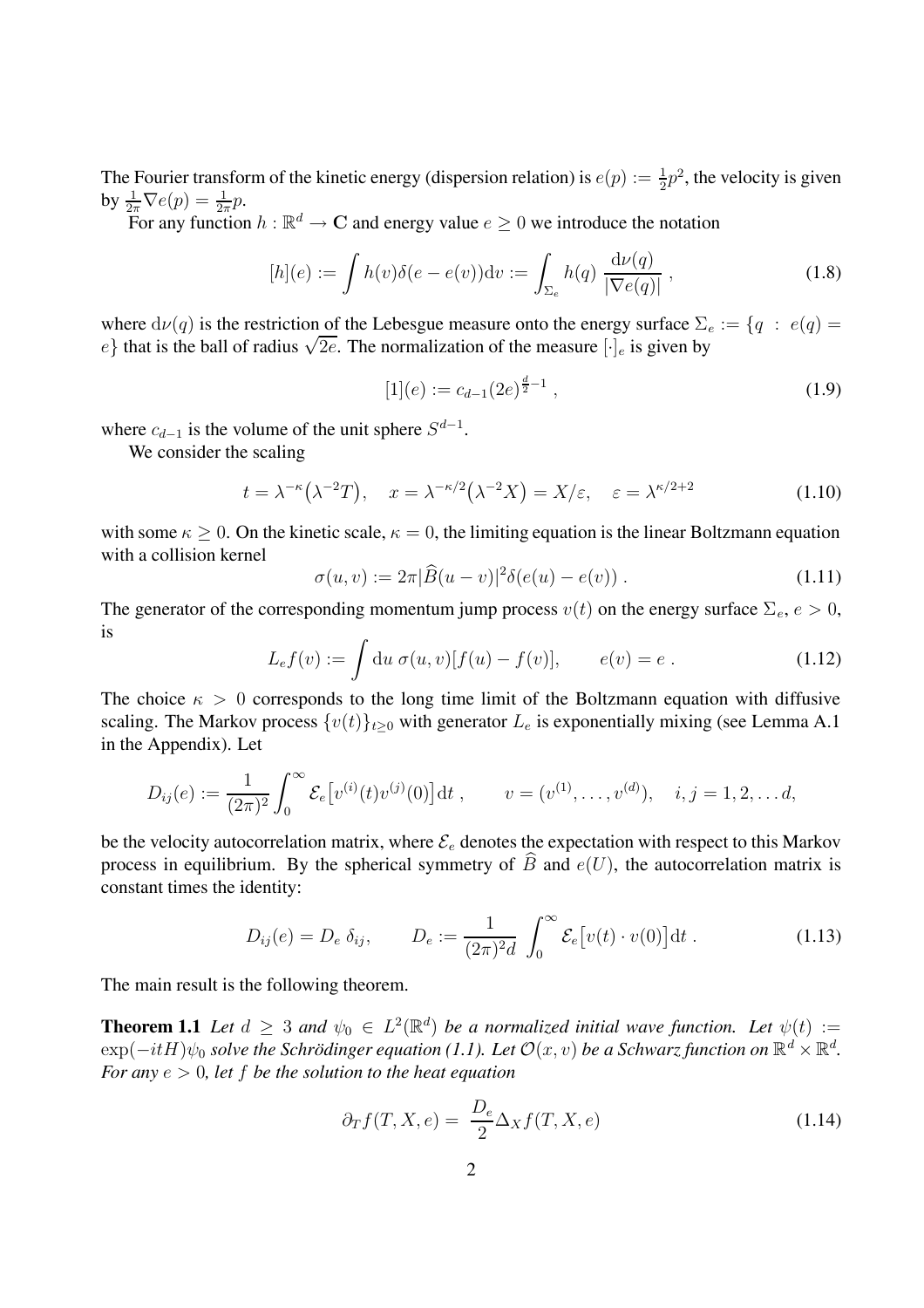*with the initial condition*

$$
f(0, X, e) := \delta(X) \Big[ |\widehat{\psi}_0(v)|^2 \Big] (e) .
$$

*Then there exist*  $0 < \kappa_0(d) \leq 2$  *such that for*  $0 < \kappa < \kappa_0(d)$  *and for*  $\varepsilon$  *and*  $\lambda$  *related by* (1.10)*, the rescaled Wigner distribution satisfies*

$$
\lim_{\lambda \to 0} \int dX \int dv \; \mathcal{O}(X, v) \mathbf{E} W_{\psi(\lambda^{-\kappa - 2}T)}^{\varepsilon}(X, v) = \int dX \int dv \; \mathcal{O}(X, v) f(T, X, e(v)), \qquad (1.15)
$$

*and the limit is uniform on*  $T \in [0, T_0]$  *with any fixed*  $T_0$ *. In*  $d = 3$  *one can choose*  $\kappa_0(3) = 1/500$ *.* 

*Acknowledgement.* The authors are grateful for the financial support and hospitality of the Erwin Schrödinger Institut, Vienna, Max Planck Institut, Leipzig, Stanford University and Harvard University, where part of this work has been done.

## **2 Summary of Part I**

#### **2.1 Notations**

We introduce a few notations. The letters  $x, y, z$  will denote configuration space variables, while  $p, q, r, u, v, w$  will be used for d-dimensional momentum variables. The norm  $\|\cdot\|$  denotes the standard  $L^2(\mathbb{R}^d)$  norm and we set

$$
||f||_{m,n} := \sum_{|\alpha| \le n} ||\langle x \rangle^m \partial^\alpha f(x)||_{\infty}
$$

with  $\langle x \rangle := (2 + x^2)^{1/2}$  (here  $\alpha$  is a multiindex). The bracket  $(\cdot, \cdot)$  denotes the standard scalar product on  $L^2(\mathbb{R}^d)$  and  $\langle \cdot, \cdot \rangle$  will denote the pairing between the Schwarz space and its dual on the phase space  $\mathbb{R}^d \times \mathbb{R}^d$ . The Fourier transform is denoted by hat. For functions on the phase space,  $f(x, v)$ ,  $x, v \in \mathbb{R}^d$ , Fourier transform will always be understood in the first variable only:

$$
\widehat{f}(\xi,v) := \int e^{-2\pi i \xi \cdot x} f(x,v) \mathrm{d}v.
$$

By the regularization argument in Section 3.2 of [2], we can assume that

$$
\text{supp}\,\hat{\psi}_0 \text{ is compact}, \qquad \text{supp}\,\hat{B}(p) \subset \{|p| \le \lambda^{-\delta}\}\tag{2.1}
$$

for any fixed  $\delta > 0$ . Universal constants and constants that depend only on the dimension d, on the final time  $T_0$  and on  $\psi_0$  and B will be denoted by C. The same applies to the hidden constants in the  $O(\cdot)$  and  $o(\cdot)$  notations.

In [2] the self-energy operator was defined as the multiplication operator in momentum space

$$
\theta(p) := \Theta(e(p)), \qquad \Theta(\alpha) := \lim_{\varepsilon \to 0+} \Theta_{\varepsilon}(\alpha) , \qquad \Theta_{\varepsilon}(\alpha) := \Theta_{\varepsilon}(\alpha, r) \tag{2.2}
$$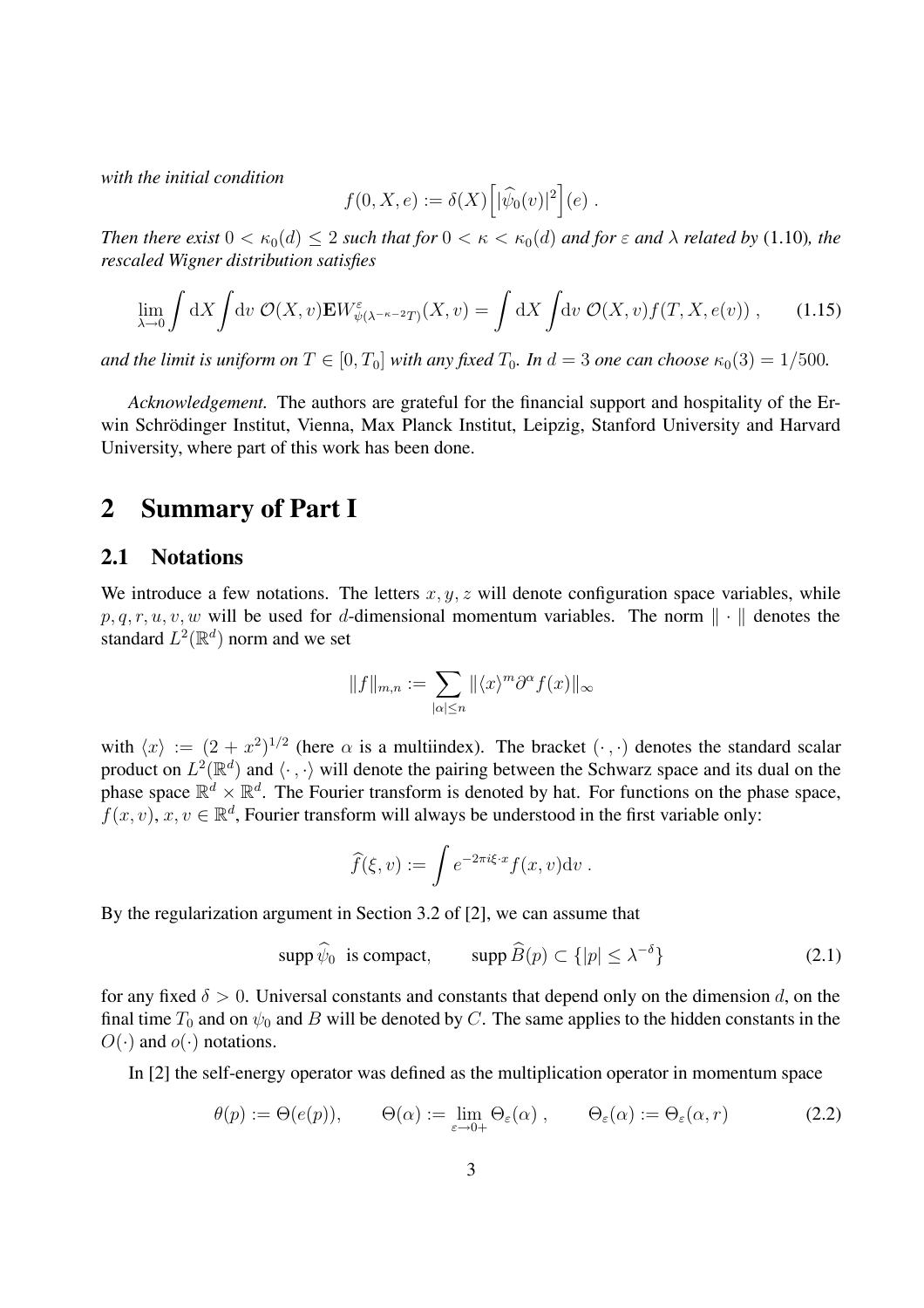for any r with  $e(r) = \alpha$ , where

$$
\Theta_{\varepsilon}(\alpha, r) := \int \frac{|\widehat{B}(q-r)|^2 dq}{\alpha - e(q) + i\varepsilon} \,. \tag{2.3}
$$

The function  $\Theta(\alpha)$  is Hölder continuous with exponent  $\frac{1}{2}$ , and it decays as  $\langle \alpha \rangle^{-1/2}$  (Lemma 3.1 and 3.2 in [2]). If we write  $\Theta(\alpha) = \mathcal{R}(\alpha) - i\mathcal{I}(\alpha)$ , where  $\mathcal{R}(\alpha)$  and  $\mathcal{I}(\alpha)$  are real functions, and recall  $Im(x + i0)^{-1} = -\pi \delta(x)$ , we have

$$
\mathcal{I}(\alpha) = -\mathrm{Im}\,\Theta(\alpha) = \pi \int \delta(e(q) - \alpha) |\widehat{B}(q - r)|^2 dq \qquad (2.4)
$$

for any r satisfying  $\alpha = e(r)$ .

The dispersion relation was renormalized by adding the self-energy term:

$$
\omega(p) := e(p) + \lambda^2 \theta(p) ,
$$

and the Hamiltonian was rewritten as

$$
H = H_0 + \widetilde{V}, \qquad H_0 := \omega(p), \qquad \widetilde{V} := \lambda V - \lambda^2 \theta(p) . \tag{2.5}
$$

We define the renormalized propagator (with  $\eta$ -regularization):

$$
R_{\eta}(\alpha, v) := \frac{1}{\alpha - \omega(v) + i\eta}.
$$

In Appendix B.1 we prove the following estimates on the renormalized propagator.

**Lemma 2.1** *Suppose that*  $\lambda^2 \geq \eta \geq \lambda^{2+4\kappa}$  *with*  $\kappa \leq 1/12$ *. Then we have,* 

$$
\int \frac{|h(p-q)|dp}{|\alpha - \omega(p) + i\eta|} \le \frac{C||h||_{2d,0} |\log \lambda| \log \langle \alpha \rangle}{\langle \alpha \rangle^{1/2} \langle |q| - \sqrt{2|\alpha|} \rangle},
$$
\n(2.6)

*and for*  $0 \le a < 1$ 

$$
\int \frac{|h(p-q)|dp}{|\alpha - \omega(p) + i\eta|^{2-a}} \leq \frac{C_a \|h\|_{2d,0} \lambda^{-2(1-a)}}{\langle \alpha \rangle^{a/2} \langle |q| - \sqrt{2|\alpha|} \rangle},\tag{2.7}
$$

$$
\int \frac{|h(p-q)| \mathrm{d}p}{|\alpha - e(p) + i\eta|^{2-a}} \leq \frac{C_a \|h\|_{2d,0} \eta^{-2(1-a)}}{\langle \alpha \rangle^{a/2} \langle |q| - \sqrt{2|\alpha|} \rangle} . \tag{2.8}
$$

*For*  $a = 0$  *and with*  $h := \widehat{B}$ *, the following more precise estimate holds. There exists a constant*  $C_0$ *,* depending only on finitely many  $\|B\|_{k,k}$  norms, such that

$$
\int \frac{\lambda^2 |\widehat{B}(p-q)|^2 \, dp}{|\alpha - \overline{\omega}(p) - i\eta|^2} \le 1 + C_0 \lambda^{-12\kappa} \left[ \lambda + |\alpha - \omega(q)|^{1/2} \right]. \tag{2.9}
$$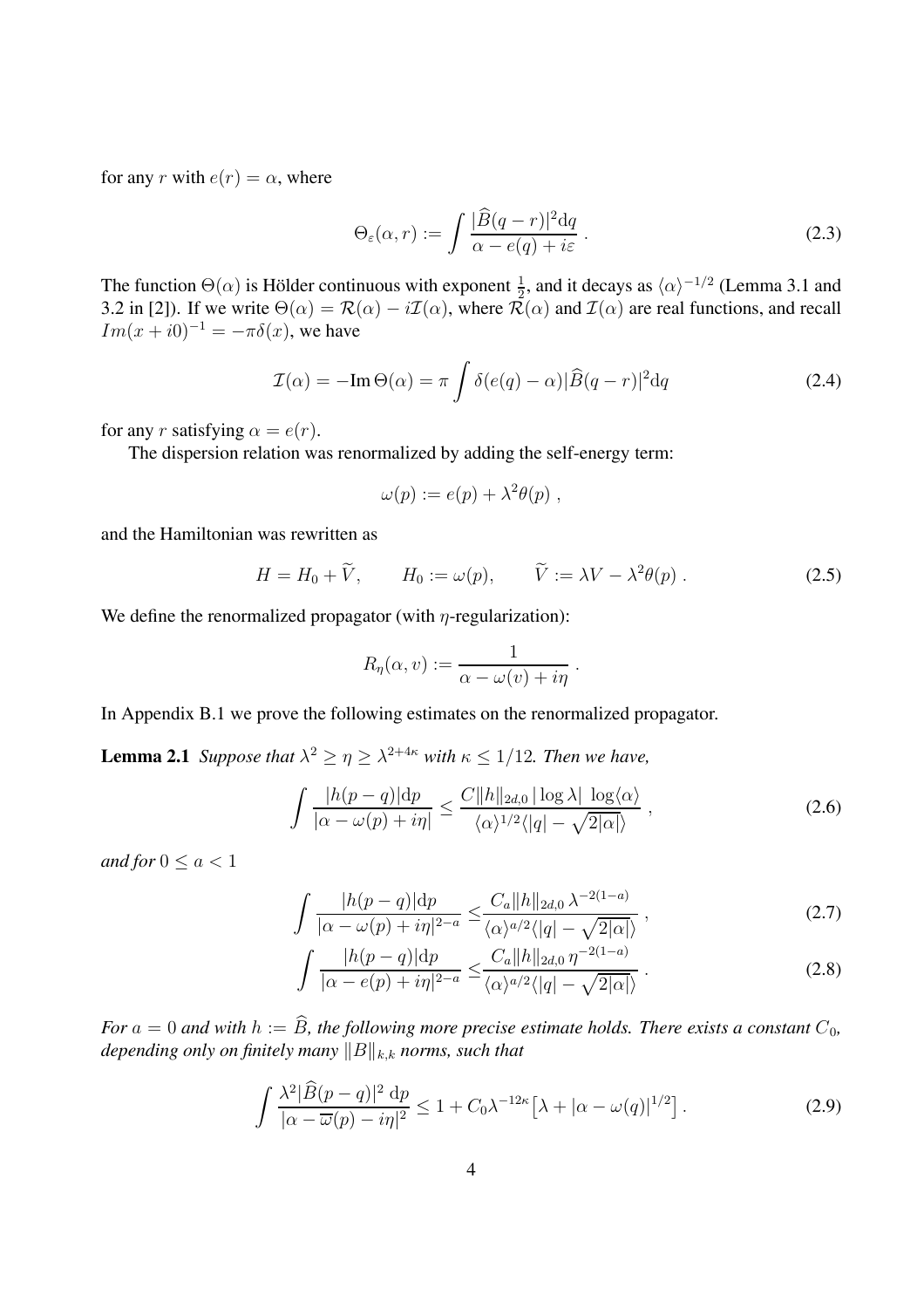#### **2.2 The expansion**

We expand the unitary kernel of  $H = H_0 + \tilde{V}$  (see (2.5)) by the Duhamel formula. In order to avoid the infinite summations (1.4) in the expansion, we have reduced the problem to a large finite box,  $\Lambda_L = [-L/2, L/2]^d \subset \mathbb{R}^d$  with Dirichlet boundary conditions (see Section 3.3 of [2]). The infinite volume Poisson process  $\mu_{\omega}$  was replaced with

$$
\mu'_\omega = \sum_{\gamma=1}^M v'_\gamma \delta_{y'_\gamma}
$$

where M is a Poisson random variable with mean  $|\Lambda_L|$ , the points  $\{y'_\gamma\}_{\gamma=1}^M$  are uniformly distributed on  $\Lambda_L$  and the real weights  $v'_\gamma$  have distribution  $P_v$ . All random variables are independent. Lemma 3.4 of [2] guarantees that these modifications have no effect on the final result if  $L \to \infty$  is taken before any other limit.

After the Duhamel expansion, taking the expectation and letting  $L \to \infty$ , we regain the infinite volume formulas for the Feynman graphs. In [2] we used primes to denote the restricted quantities, but to avoid the heavy notation here we will omit them, except when stating the theorems. All quantities throughout this section are understood on  $\Lambda_L$  with M random points.

We recall the Duhamel formula from Section 4 of [2]. For any fixed integer  $N \geq 1$ 

$$
\psi_t := e^{-itH}\psi_0 = \sum_{n=0}^{N-1} \psi_n(t) + \Psi_N(t) , \qquad (2.10)
$$

with

$$
\psi_n(t) := (-i)^n \int_0^t [\mathrm{d}s_j]_1^{n+1} \ e^{-is_{n+1}H_0} \widetilde{V} e^{-is_n H_0} \widetilde{V} \dots \widetilde{V} e^{-is_1 H_0} \psi_0 \tag{2.11}
$$

$$
\Psi_N(t) := (-i) \int_0^t ds \, e^{-i(t-s)H} \widetilde{V} \psi_{N-1}(s) \tag{2.12}
$$

with the notation

$$
\int_0^t [\mathrm{d}s_j]_1^n := \int_0^t \ldots \int_0^t \Big(\prod_{j=1}^n \mathrm{d}s_j\Big) \delta\Big(t - \sum_{j=1}^n s_j\Big).
$$

Substituting  $\widetilde{V} = -\lambda^2 \theta(p) + \sum_{\gamma=1}^M V_{\gamma}$  with  $V_{\gamma}(x) := v_{\gamma} B(x - y_{\gamma})$ , the terms in (2.11) and (2.12) are summations over collision history. Denote by  $\tilde{\Gamma}_n$ ,  $n \leq \infty$ , the set of sequences

$$
\tilde{\gamma} = (\tilde{\gamma}_1, \tilde{\gamma}_2, \dots, \tilde{\gamma}_n), \qquad \tilde{\gamma}_j \in \{1, 2, \dots, M\} \cup \{\vartheta\}
$$
\n(2.13)

and by  $W_{\tilde{\gamma}}$  the associated potential

$$
W_{\tilde{\gamma}} := \begin{cases} \lambda V_{\tilde{\gamma}} & \text{if } \tilde{\gamma} \in \{1, \dots, M\} \\ -\lambda^2 \theta(p) & \text{if } \tilde{\gamma} = \vartheta \end{cases}
$$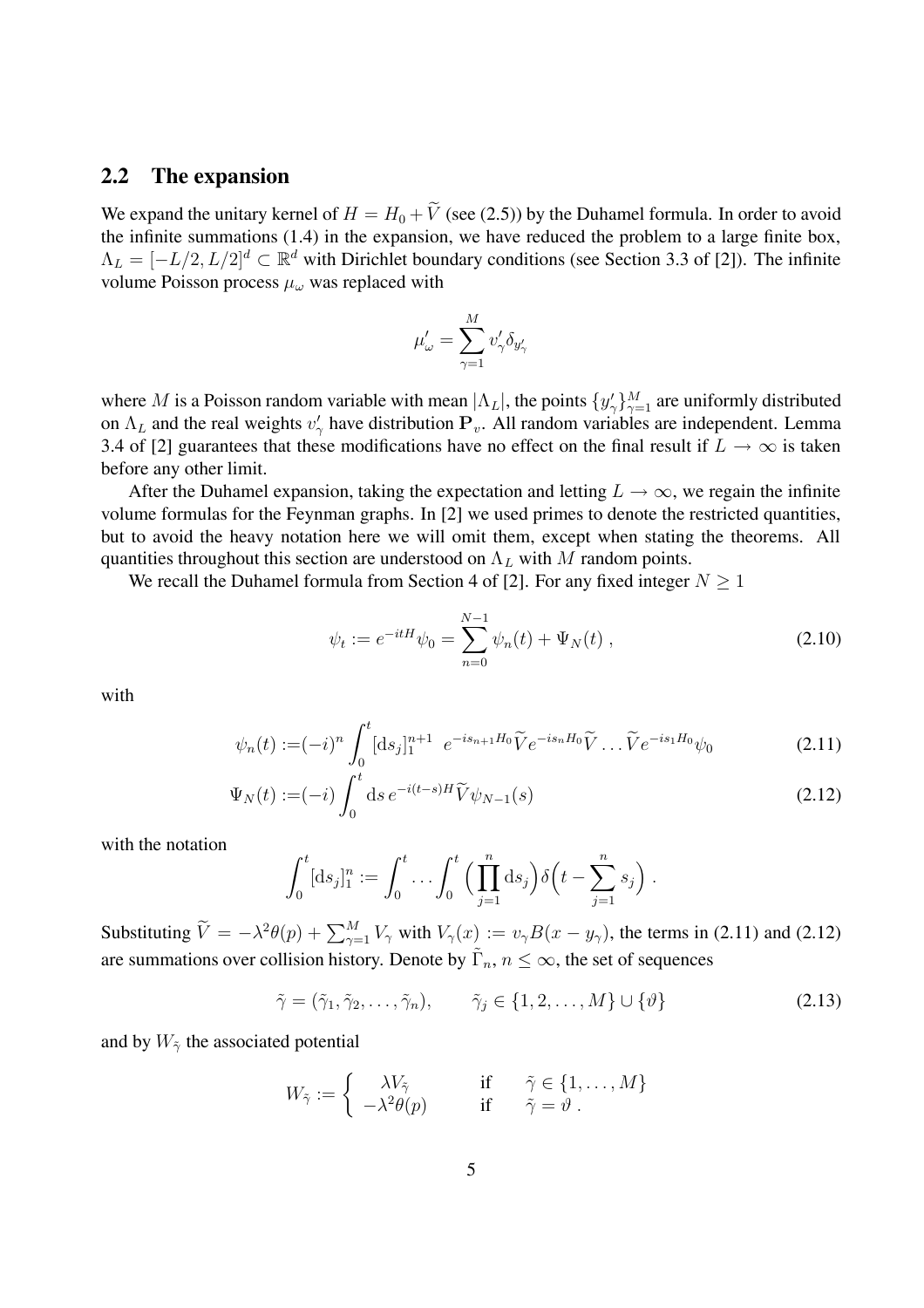The tilde refers to the fact that the additional  $\{\vartheta\}$  symbol is also allowed. An element  $\tilde{\gamma}_j$  of the sequence  $\tilde{\gamma} \in \tilde{\Gamma}$  is called *potential label* and j is called *potential index* if  $\tilde{\gamma}_j \in \{1, 2, \ldots M\}$ , otherwise they are called  $\vartheta$ -label and  $\vartheta$ -index, respectively. A potential label carries a factor  $\lambda$ , a  $θ$ -label carries  $λ^2$ .

For any  $\tilde{\gamma} \in \tilde{\Gamma}_n$  we define the following fully expanded wave function with truncation

$$
\psi_{*t,\tilde{\gamma}} := (-i)^{n-1} \int_0^t [\mathrm{d}s_j]_1^n \ W_{\tilde{\gamma}_n} e^{-is_n H_0} W_{\tilde{\gamma}_{n-1}} \dots e^{-is_2 H_0} W_{\tilde{\gamma}_1} e^{-is_1 H_0} \psi_0 \tag{2.14}
$$

and without truncation

$$
\psi_{t,\tilde{\gamma}} := (-i)^n \int_0^t [\mathrm{d}s_j]_1^{n+1} \ e^{-is_{n+1}H_0} W_{\tilde{\gamma}_n} e^{-is_n H_0} W_{\tilde{\gamma}_{n-1}} \dots e^{-is_2 H_0} W_{\tilde{\gamma}_1} e^{-is_1 H_0} \psi_0 \,. \tag{2.15}
$$

In the notation the star (\*) will always refer to truncated functions. Each term  $\psi_{t,\tilde{\gamma}}$  along the expansion procedure is characterized by its order n and by a sequence  $\tilde{\gamma} \in \Gamma_n$ . The main terms are given by *non-repetitive* sequences that contain only potential labels, i.e. we define

$$
\Gamma_k^{nr} := \left\{ \gamma = (\gamma_1, \dots, \gamma_k) \; : \; \gamma_j \in \{1, \dots, M\}, \; \gamma_i \neq \gamma_j \text{ if } i \neq j \right\} \subset \tilde{\Gamma}_n \; . \tag{2.16}
$$

The sum of the corresponding elementary wave functions is denoted by

$$
\psi_{t,k}^{nr} := \sum_{\gamma \in \Gamma_k^{nr}} \psi_{t,\gamma} \tag{2.17}
$$

We set

$$
K := \left[\lambda^{-\delta}(\lambda^2 t)\right] \tag{2.18}
$$

 $([ \cdot ]$  denotes integer part) to be an upper threshold for the number of collisions in the expanded terms. Here  $\delta = \delta(\kappa) > 0$  is a small positive number to be fixed later on.

#### **2.3 Structure of the proof.**

In Section 5 of [2] the Main Theorem was proved from three key theorems. For completeness, we repeat these three statements here. Recall that the prime indicates restriction to  $\Lambda_L$  and hence dependence on  $L, M$ 

**Theorem 2.2** ( $L^2$ -estimate of the error terms) Let  $t = O(\lambda^{-2-\kappa})$  and K given by (2.18). If  $\kappa$  <  $\kappa_0(d)$  *and*  $\delta$  *is sufficiently small (depending only on*  $\kappa$ ), then

$$
\lim_{\lambda \to 0} \lim_{L \to \infty} \mathbf{E}' \Big\| \psi'_t - \sum_{k=0}^{K-1} \psi'_{t,k}^{nr} \Big\|_{L}^{2} = 0.
$$

*In*  $d = 3$  *dimensions, one can choose*  $\kappa_0(3) = \frac{1}{500}$ *.*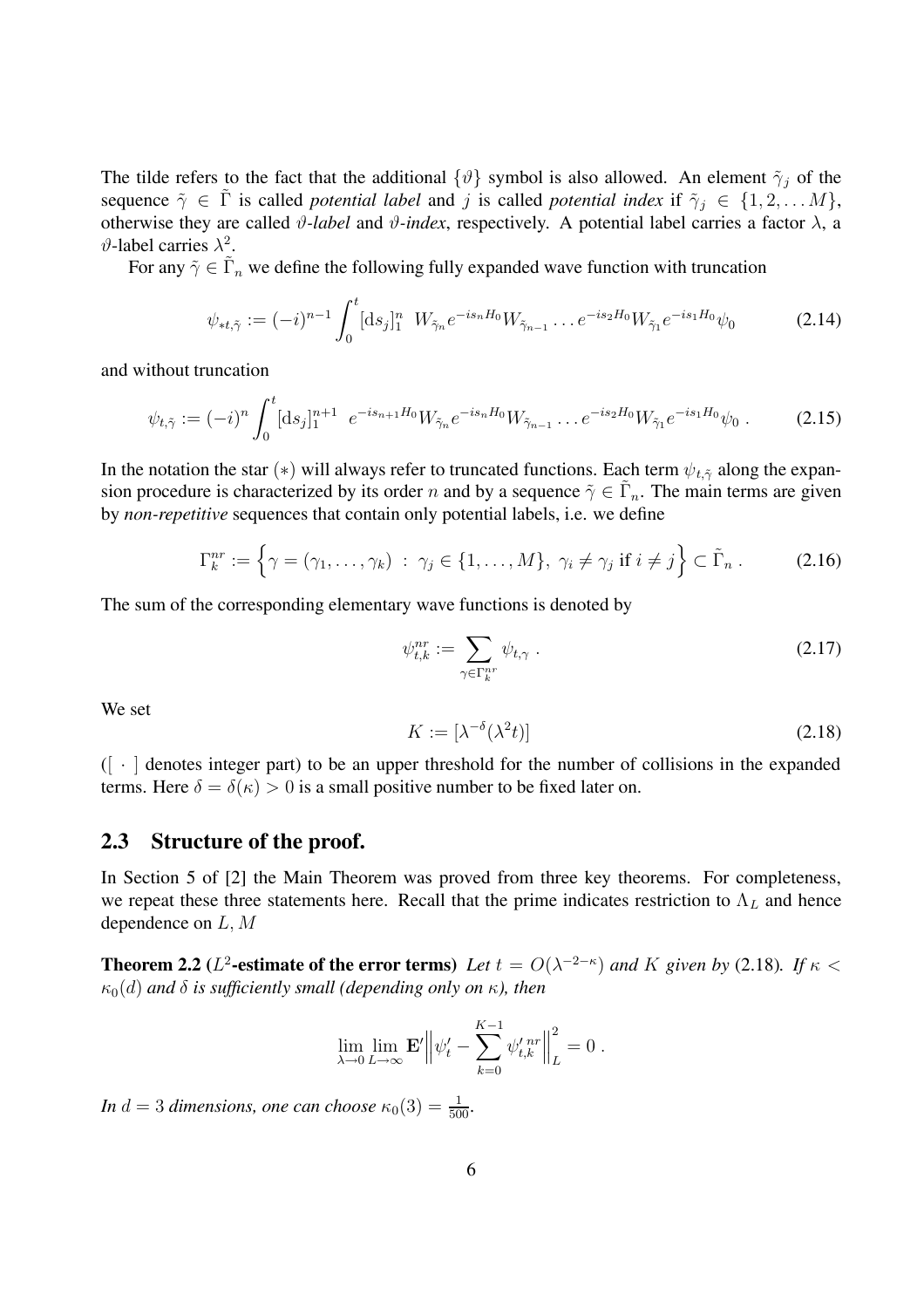**Theorem 2.3 (Only the ladder diagram contributes)** *Let*  $\kappa < \frac{2}{34d+39}$ ,  $\varepsilon = \lambda^{2+\kappa/2}$ ,  $t = O(\lambda^{-2-\kappa})$ , *and* K given by (2.18). For a sufficiently small positive  $\delta$ , for  $\eta \geq \lambda^{2+2\kappa}$  and for any  $1 \leq k \leq K$  we *have*

$$
\lim_{L \to \infty} \mathbf{E}' \|\psi_{t,k}^{\prime \, nr} \|_{L}^{2} = V_{\lambda}(t,k) + O\left(\lambda^{\frac{1}{3} - \left(\frac{17}{3}d + \frac{13}{2}\right)\kappa - O(\delta)}\right) \tag{2.19}
$$

$$
\lim_{L \to \infty} \langle \widehat{\mathcal{O}}_L, \mathbf{E}' \widehat{W}_{\psi'_{t,k}}^{\varepsilon} \rangle_L = W_{\lambda}(t,k,\mathcal{O}) + O\left(\lambda^{\frac{1}{3} - (\frac{17}{3}d + \frac{13}{2})\kappa - O(\delta)}\right)
$$
(2.20)

 $as \lambda \ll 1$ *. Here* 

$$
V_{\lambda}(t,k) := \frac{\lambda^{2k} e^{2t\eta}}{(2\pi)^2} \iint_{-\infty}^{\infty} d\alpha d\beta \ e^{i(\alpha-\beta)t} \int \left(\prod_{j=1}^{k+1} dp_j\right) |\widehat{\psi}_0(p_1)|^2
$$
  
 
$$
\times \prod_{j=1}^{k+1} \overline{R_{\eta}(\alpha, p_j)} R_{\eta}(\beta, p_j) \prod_{j=1}^{k} |\widehat{B}(p_{j+1} - p_j)|^2
$$
(2.21)

$$
W_{\lambda}(t,k,\mathcal{O}) := \frac{\lambda^{2k} e^{2t\eta}}{(2\pi)^2} \iint_{-\infty}^{\infty} d\alpha d\beta \ e^{i(\alpha-\beta)t} \int d\xi \int \left(\prod_{j=1}^{k+1} dv_j\right) \widehat{\mathcal{O}}(\xi, v_{k+1}) \overline{\widehat{W}_{\psi_0}^{\varepsilon}}(\xi, v_1)
$$

$$
\times \prod_{j=1}^{k+1} \overline{R_{\eta}\left(\alpha, v_j + \frac{\varepsilon\xi}{2}\right)} R_{\eta}\left(\beta, v_j - \frac{\varepsilon\xi}{2}\right) \prod_{j=1}^{k} |\widehat{B}(v_j - v_{j+1})|^2. \tag{2.22}
$$

The definition (2.22) does not apply literally to the free evolution term  $k = 0$ ; this term is defined separately:

$$
W_{\lambda}(t, k = 0, \mathcal{O}) := \int d\xi dv \; e^{it \varepsilon v \cdot \xi} \; e^{2t\lambda^2 \text{Im}\,\theta(v)} \; \widehat{\mathcal{O}}(\xi, v) \overline{\widehat{W}_0}(\varepsilon \xi, v) \; . \tag{2.23}
$$

**Theorem 2.4 (The ladder diagram converges to the heat equation)** *Under the conditions of Theorem 2.3 and setting*  $t = \lambda^{-2-\kappa}T$ *, we have* 

$$
\lim_{\lambda \to 0} \sum_{k=0}^{K-1} W_{\lambda}(t, k, \mathcal{O}) = \int dX \int dv \, \mathcal{O}(X, v) f(T, X, e(v)), \qquad (2.24)
$$

*where* f *is the solution to the heat equation* (1.14)*.*

The main result of [2] was the proof of Theorem 2.3. In Sections 3–5 of this paper we prove Theorem 2.2 and in Section 6 we prove Theorem 2.4.

## **3 The stopping rules**

We use the Duhamel expansion to identify the non-repetition error terms to be estimated in Theorem 2.2. This method allows for the flexibility that at every new term of the expansion we perform the separation into elementary waves,  $\psi_{*,s,\tilde{\gamma}}$ , and we can decide whether we want to stop (keeping the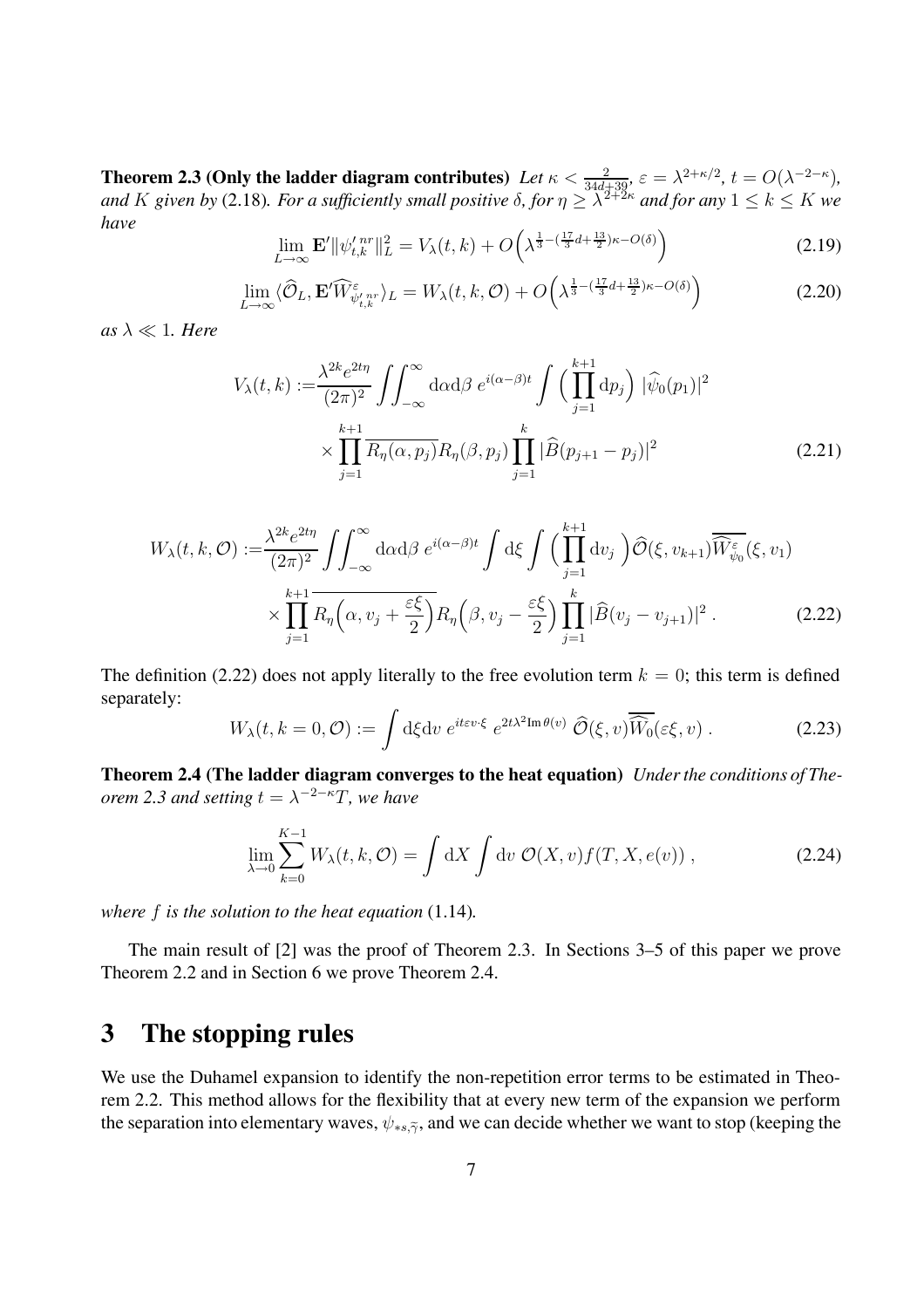

Figure 1: Gates and skeletons

full propagator as in  $(2.12)$ ) or we continue to expand that term further. This decision will depend on the collision history,  $\tilde{\gamma}$ , and it will be given by a precise algorithm, the stopping rules. The key idea is that once the collision history  $\tilde{\gamma}$  is "sufficiently" atypical, i.e. it contains either atypical recollision or too many collisions, we stop the expansion for that elementary wave function immediately to reduce the number and the complexity of the expanded terms.

Not every recollision is atypical. An immediate second collision with the same obstacle contributes to the main term; this is actually the reason why the dispersion relation had to be corrected with the self-energy  $\lambda^2 \theta(p)$ .

In a sequence  $\tilde{\gamma}$  we thus identify the *immediate recollisions* inductively starting from  $\tilde{\gamma}_1$  (due to their graphical picture, they are also called *gates*). The gates must involve potential labels and not  $\vartheta$ . For example, the sequence  $\tilde{\gamma} = (a, \vartheta, a, b, b, c, d, d, \vartheta, \vartheta, e, e, f)$  has three gates (see Fig. 1). In the sequence  $(a, b, b, c, c, c)$  there are two gates. Any potential label which does not belong to a gate will be called *skeleton label*. The index j of a skeleton label  $\gamma_i$  in  $\tilde{\gamma}$  is called *skeleton index*. The set of skeleton indices is  $S(\tilde{\gamma})$ . Similar terminology is used for the gates. In the first example 1, 3, 6, 13 are skeleton indices and  $a, a, c, f$  are skeleton labels, in the second example 1, 6 are skeleton indices and a, c are skeleton labels. The  $\vartheta$  terms are never part of the skeleton.

This definition is recursive so we can identify skeleton indices successively along the expansion procedure. Notice that a skeleton index may become a gate index at a later stage of the expansion, but never the other way around.

The formal definition is as follows. Let  $I_n := \{1, 2, \ldots, n\}.$ 

**Definition 3.1 (Skeleton labels and indices)** *Let*  $\tilde{\gamma} = (\tilde{\gamma}_1, \tilde{\gamma}_2, \dots, \tilde{\gamma}_n) \in \tilde{\Gamma}_n$  *and let*  $\tilde{\gamma}^* := (\tilde{\gamma}_1, \tilde{\gamma}_2, \dots, \tilde{\gamma}_{n-1})$ *be its truncation. The set of skeleton indices of*  $\tilde{\gamma}$ *, S*( $\tilde{\gamma}$ )  $\subset I_n$ *, is defined inductively (on the length of*  $\tilde{\gamma}$ *) as follows. If*  $\tilde{\gamma} \in \Gamma_1$ *, then*  $S(\tilde{\gamma}) := \{1\}$  *if*  $\tilde{\gamma}_1 \neq \vartheta$  *and*  $S(\tilde{\gamma}) := \varnothing$  *otherwise. Furthermore, for any*  $\tilde{\gamma} \in \tilde{\Gamma}_n$ ,  $n \geq 2$ , *let* 

$$
S(\tilde{\gamma}) := \begin{cases} S(\tilde{\gamma}^*) & \text{if } \tilde{\gamma}_n = \vartheta \\ S(\tilde{\gamma}^*) \setminus \{n-1\} & \text{if } n-1 \in S(\tilde{\gamma}^*) \text{ and } \tilde{\gamma}_n = \tilde{\gamma}_{n-1} \\ S(\tilde{\gamma}^*) \cup \{n\} & \text{if } \tilde{\gamma}_n \neq \vartheta \text{ or } [\tilde{\gamma}_n = \tilde{\gamma}_{n-1} \text{ and } n-1 \notin S(\tilde{\gamma}^*)] \end{cases}.
$$

*Finally,*  $\gamma_n$  *is called skeleton label if*  $n \in S(\gamma)$ *.* 

For any  $\tilde{\gamma} \in \tilde{\Gamma}_n$ , let

$$
k(\tilde{\gamma}) := |S(\tilde{\gamma})|,
$$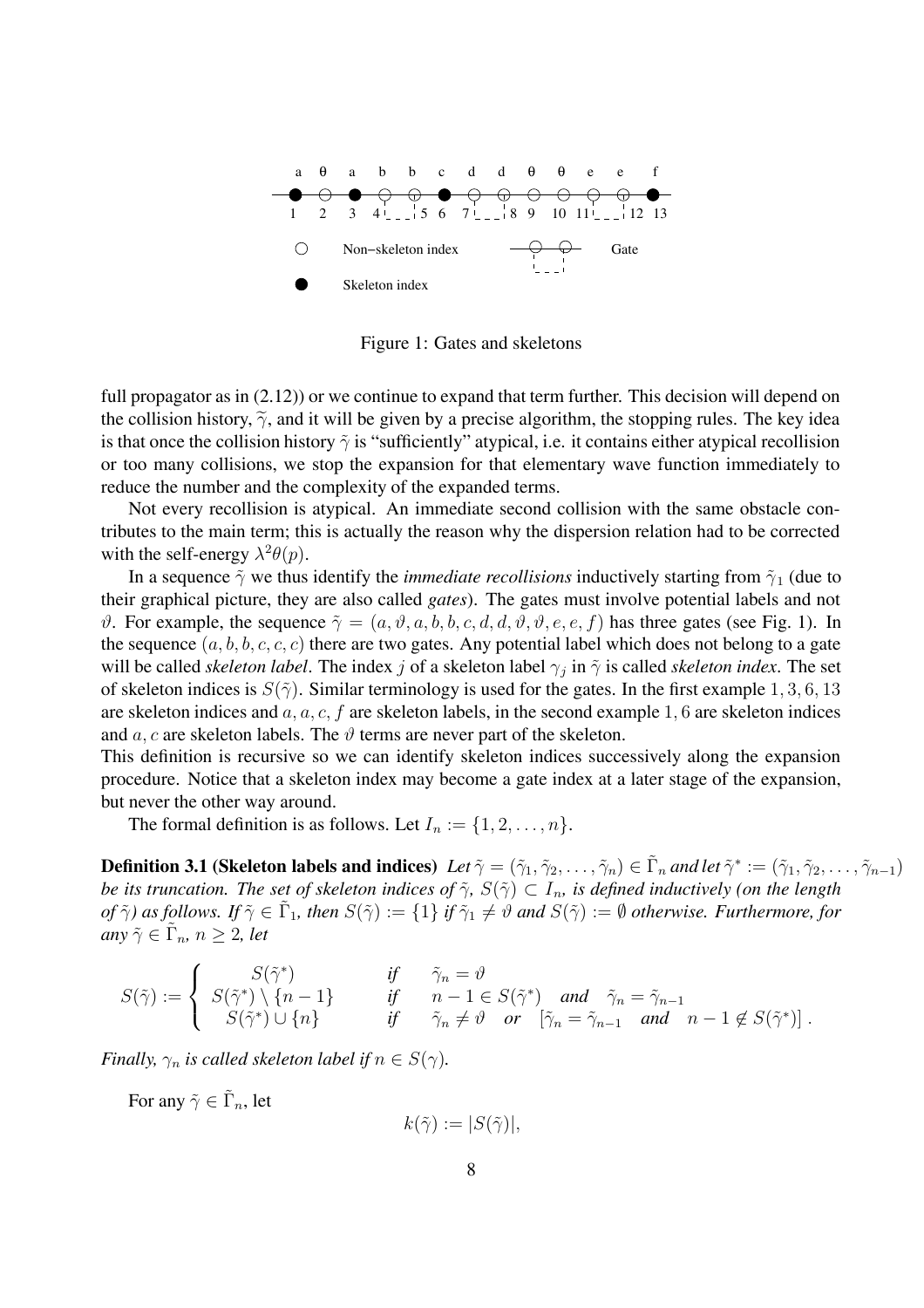

Figure 2: Repetition patterns

be the number of skeleton indices in  $\tilde{\gamma}$ , let

$$
I_n^{\theta}(\tilde{\gamma}) := \{ j \; : \; \tilde{\gamma}_j = \vartheta \}
$$

be the set of  $\theta$ -indices and  $t(\tilde{\gamma}) := |I_n^{\theta}(\tilde{\gamma})|$ . Denote the total  $\lambda^2$ -power collected from non-skeleton indices by

$$
r(\tilde{\gamma}) := \frac{1}{2}[n - k(\tilde{\gamma})] + t(\tilde{\gamma})
$$
\n(3.25)

Notice that  $r(\tilde{\gamma})$  is integer.

The exact stopping rule requires somewhat tedious definitions of different types of elementary wave functions. First we give these definitions intuitively, state our final representation formula for  $\psi_t$  using these concepts, then we give the precise definitions and prove the formula.

Sequences where the only repetitions in potential labels occur within the gates are called *nonrepetitive* sequences. A special case is the set of non-repetitive sequences,  $\Gamma_k^{nr}$ , without gates and  $\theta$ -labels. The repetitive sequences are divided into the following categories (Fig. 2). If two nonneighboring skeleton labels coincide, then the collision history includes a *genuine (non-immediate) recollision*. If a skeleton label coincides with a gate label, then we have a *triple collision* of the same obstacle. If two neighboring skeleton labels coincide and are not immediate recollisions because there are gates or  $\vartheta$ 's in between, then we have a *nest*.

We stop the expansion at an elementary truncated wave function (2.14) characterized by  $\tilde{\gamma}$ , if any of the following happens (precise definitions will be given in Definition 3.3).

• The number of skeleton indices in  $\tilde{\gamma}$  reaches K (see (2.18)). We denote the sum of the truncated elementary non-repetitive wave functions up to time s with at most one  $\lambda^2$  power from the nonskeleton labels or  $\vartheta$ 's and with K skeleton indices by  $\psi_{*,s,K}^{(\leq 1),nr}$ . The superscript ( $\leq 1$ ) refers the number of collected  $\lambda^2$  powers from non-skeleton labels.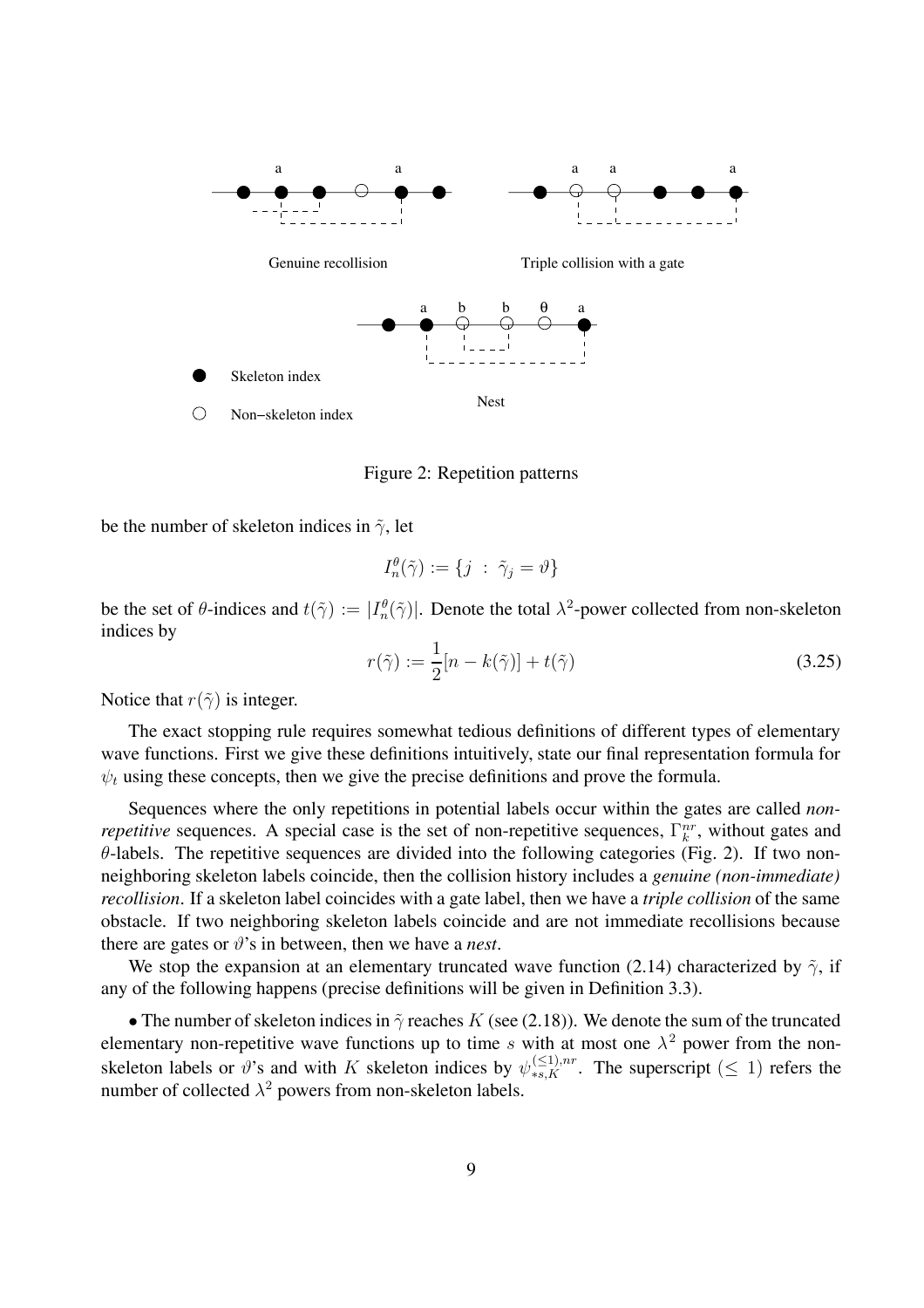• We have collected  $\lambda^4$  from non-skeleton labels. We denoted by  $\psi_{*s,k}^{(2),last}$  the sum of the truncated elementary wave functions up to time s with two  $\lambda^2$  power from the non-skeleton indices (the word *last* indicates that the last  $\lambda$  power was collected at the last collision).

• We observe a repeated skeleton label, i.e., a recollision or a nest. The corresponding wave functions are denoted by  $\psi_{*,k}^{(\leq 1),rec}, \psi_{*,k}^{(\leq 1),nest}$ .

• We observe three identical potential labels, i.e., a triple collision. The corresponding wave functions are denoted by  $\psi_{*s,k}^{(\leq 1),tri}$ .

Finally,  $\psi_{t,k}^{(\leq 1),nr}$  denotes the sum of non-repetitive elementary wave functions without truncation (i.e. up to time t) with at most one  $\lambda^2$  power from the non-skeleton indices or  $\vartheta$ 's and with k skeleton indices. In particular, the non-repetition wave functions without gates and  $\vartheta$ 's (denoted by  $\psi_{t,k}^{nr}$  above) contribute to this sum. For notational consistence, we will rename  $\psi_{t,k}^{(0),nr} := \psi_{t,k}^{nr}$  to explicitly indicate the number of  $\lambda^2$ -powers collected from gates or  $\vartheta$ 's.

This stopping rule gives rise to the following representation.

**Proposition 3.2** *[Duhamel formula] For any*  $K \geq 1$  *we have* 

$$
\psi_t = e^{-itH} \psi_0 = \sum_{k=0}^{K-1} \psi_{t,k}^{(\le 1), nr} \tag{3.26}
$$
\n
$$
-i \int_0^t ds \ e^{-i(t-s)H} \left\{ \psi_{*s,K}^{(\le 1), nr} + \sum_{k=0}^K \left( \psi_{*s,k}^{(2), last} + \psi_{*s,k}^{(\le 1), rec} + \psi_{*s,k}^{(1), nest} + \psi_{*s,k}^{(1), tri} \right) \right\}.
$$

*Proof of Proposition 3.2.* We start with the precise definitions. For  $\tilde{\gamma} \in \tilde{\Gamma}_n$  and  $\ell < n$  we introduce the notation  $\tilde{\gamma}_{[1,\ell]} := (\tilde{\gamma}_1,\ldots,\tilde{\gamma}_\ell)$  to denote the beginning segment, or truncation, of length  $\ell$  of the sequence  $\tilde{\gamma}$ .

**Definition 3.3 (Sets of sequences)** *For*  $0 \le r \le 2$ ,  $k \le n$  *we let* 

$$
\tilde{\Gamma}_{n,k}^{(r)} := \{ \tilde{\gamma} \in \tilde{\Gamma}_n \; : \; k(\tilde{\gamma}) = k, \; r(\tilde{\gamma}) = r \}
$$

*be the set of sequences with k skeleton indices and*  $\lambda^{2r}$  *collected from non-skeleton indices. Let* 

$$
\tilde{\Gamma}_{n,k}^{(r),nr} := \{ \tilde{\gamma} \in \tilde{\Gamma}_{n,k}^{(r)} : [\tilde{\gamma}_j = \tilde{\gamma}_{j'} \neq \theta] \Longrightarrow [[j - j'] = 1, j, j' \notin S(\tilde{\gamma})] \}
$$

*be the set of* **non-repetitive** *sequences. For*  $r = 0$  *we have*  $n = k$  *and we set*  $\Gamma_k^{nr} := \tilde{\Gamma}_{k,k}^{(0),nr}$ *. Let* 

$$
\tilde{\Gamma}_{n,k}^{(r),last} := \{ \tilde{\gamma} \in \tilde{\Gamma}_{n,k}^{(r),nr} \; : \; \tilde{\gamma}_n \notin S(\tilde{\gamma}) \}
$$

*be the set of non-repetitive sequences whose last element is non-skeleton. Let*

$$
\tilde{\Gamma}_n^{nr} := \bigcup_{k \le n} \bigcup_{r \le 2} \tilde{\Gamma}_{n,k}^{(r),nr}
$$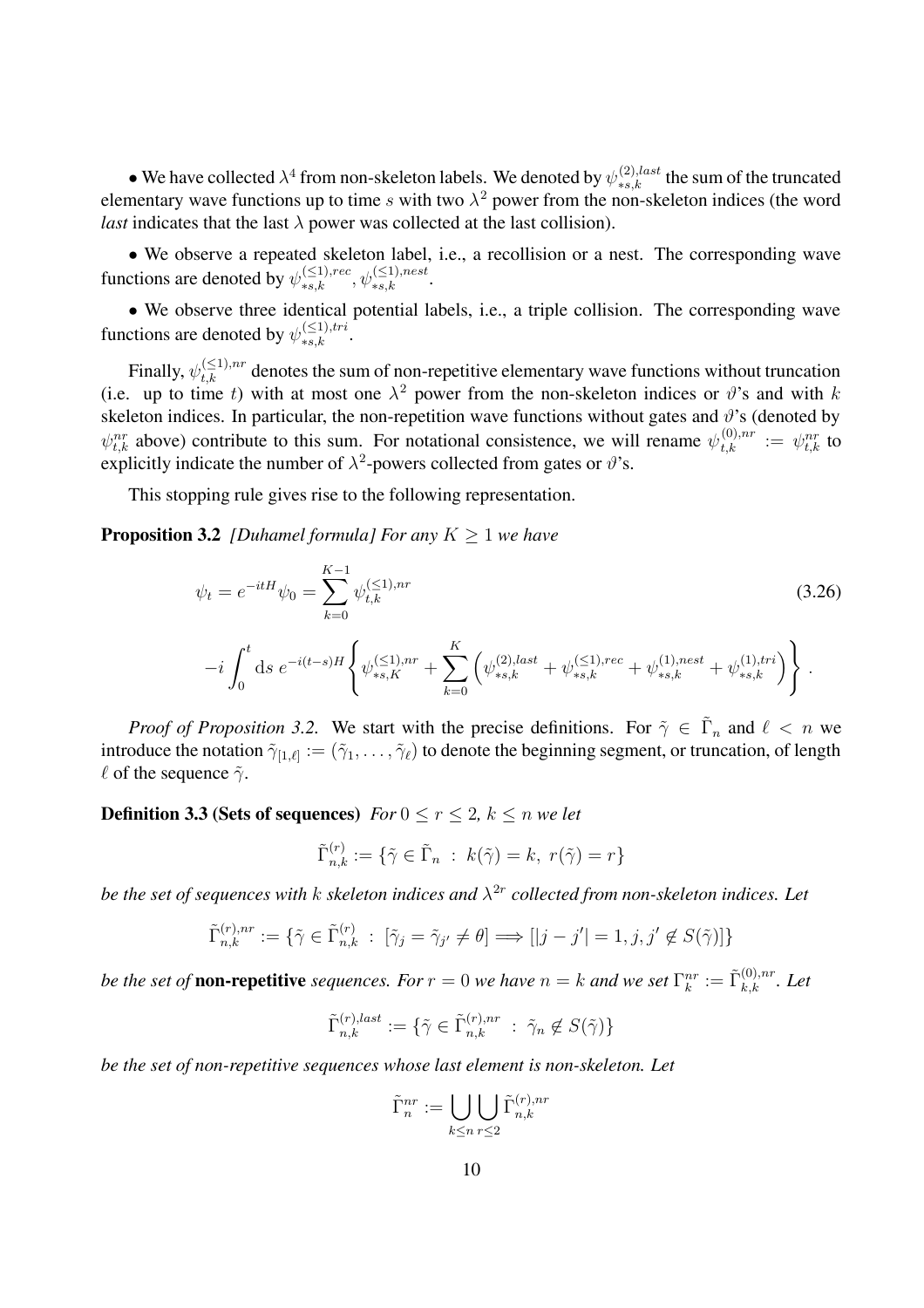*be the set of all non-repetitive sequences of length* n *and let*

$$
\tilde{\Gamma}_n^* := \{ \tilde{\gamma} \in \tilde{\Gamma}_n \setminus \tilde{\Gamma}_n^{nr} \; : \; \tilde{\gamma}_{[1,n-1]} \in \tilde{\Gamma}_{n-1}^{nr} \}
$$

*be the set of sequences that are repetitive, but their proper truncations are non-repetitive. We let*

$$
\tilde{\Gamma}_{n,k}^{(r),tri} := \tilde{\Gamma}_n^* \cap \{ \tilde{\gamma} \in \tilde{\Gamma}_{n,k}^{(r)} \; : \; \tilde{\gamma}_n \in S(\tilde{\gamma}), \; \exists j \le n-2, \tilde{\gamma}_j, \tilde{\gamma}_{j+1} \notin S(\tilde{\gamma}), \tilde{\gamma}_n = \tilde{\gamma}_j = \tilde{\gamma}_{j+1} \}
$$

*be the set of* **triple-collision sequences***, i.e. sequences whose last entry*  $\tilde{\gamma}_n$  *is a part of a triple collision with a gate. Let*

$$
\tilde{\Gamma}_{n,k}^{(r),rec} := \tilde{\Gamma}_n^* \cap \{ \tilde{\gamma} \in \tilde{\Gamma}_{n,k}^{(r)} \setminus \tilde{\Gamma}_{n,k}^{(r),tri} \; : \; \exists j \in S(\tilde{\gamma}), j \le n-2, \tilde{\gamma}_j = \tilde{\gamma}_n, S(\tilde{\gamma}) \cap \{j+1, \dots, n-1\} \neq \emptyset \}
$$

*be the set of* **recollision sequences***. Finally, let*

$$
\tilde{\Gamma}_{n,k}^{(r),nest} := \tilde{\Gamma}_n^* \cap \{ \tilde{\gamma} \in \tilde{\Gamma}_{n,k}^{(r)} \setminus (\tilde{\Gamma}_{n,k}^{(r),rec} \cup \tilde{\Gamma}_{n,k}^{(r),tri}) \; : \; \exists j \in S(\tilde{\gamma}), j \le n-2, \tilde{\gamma}_j = \tilde{\gamma}_n \}
$$

*be the set of* **nested sequences***. In all cases we introduce the notation*

$$
\tilde{\Gamma}_{n,k}^{(\leq R),\#} := \bigcup_{r=0}^{R} \tilde{\Gamma}_{n,k}^{(r),\#}
$$

*where*  $# = tri, rec, nest, nr, last refers to the structure of the wave function.$ 

Notice that the last index n of any  $\tilde{\gamma} \in \tilde{\Gamma}_n^*$  is a skeleton index, in particular  $\tilde{\Gamma}_{n,k}^{(r),last} \cap \tilde{\Gamma}_n^* = \emptyset$ . This index can create a repetition in three different ways: triple collision, recollision or nest. It is therefore clear from the definition, that the sets  $\tilde{\Gamma}^{(r),tri}_{n,k}$ ,  $\tilde{\Gamma}^{(r),rec}_{n,k}$ ,  $\tilde{\Gamma}^{(r),nest}_{n,k}$  and  $\tilde{\Gamma}^{(r),nr}_{n,k}$  for  $0 \le r \le 2$  are disjoint. Moreover, for triple collision and nested sequences we have  $r \geq 1$ . The next lemma shows that these sets include the appropriate beginning segment of any infinite sequence.

**Lemma 3.4** *Let a positive integer* K *be given. Let*  $\tilde{\gamma} = (\tilde{\gamma}_1, \tilde{\gamma}_2, \ldots) \in \tilde{\Gamma}_{\infty}$  *be an infinite sequence. Then there exist a unique*  $k \leq K$  *and*  $n \in [k, k + 4]$  *such that the truncation of length* n *of*  $\tilde{\gamma}$ ,  $\tilde{\gamma}_{[1,n]}$ *belongs to the (disjoint) union*

$$
\tilde{\Gamma}(n,K) := \tilde{\Gamma}_{n,K}^{(\leq 1),nr} \cup \bigcup_{k=0}^{K} \left( \tilde{\Gamma}_{n,k}^{(1),tri} \cup \tilde{\Gamma}_{n,k}^{(\leq 1),rec} \cup \tilde{\Gamma}_{n,k}^{(1),nest} \cup \tilde{\Gamma}_{n,k}^{(2),last} \right).
$$
\n(3.27)

*Proof.* We look at the increasing family of truncated sequences  $\tilde{\gamma}_{[1,2]}, \tilde{\gamma}_{[1,3]}, \ldots$  inductively. If  $\tilde{\gamma}_{[1,n]} \in \tilde{\Gamma}_{n,K}^{(r),nr}$  for some n and  $r \leq 1$ , then it falls into the first set of (3.27).

Otherwise there is an  $n \leq K + 4$  such that  $\tilde{\gamma}_{[1,n-1]}$  is non-repetitive with  $r \leq 1$ , but  $\tilde{\gamma}_{[1,n]}$  is either repetitive or  $r(\tilde{\gamma}_{[1,n]})=2$ . If it is repetitive, then  $\tilde{\gamma}_n$  is a skeleton index, so  $r(\tilde{\gamma}_{[1,n]}) = r(\tilde{\gamma}_{[1,n-1]}) \leq 1$ , and the repetition can be a triple collision, recollision or nest with  $k \leq K$ . If  $\tilde{\gamma}_{[1,n]}$  is non-repetitive, then the r has increased from  $r(\tilde{\gamma}_{[1,n-1]})=1$  to  $r(\tilde{\gamma}_{[1,n]})=2$  and  $\tilde{\gamma}_n$  is non-skeleton. These four possibilities correspond to the remaining sets in (3.27). The disjointness of these sets follows from their definition.  $\square$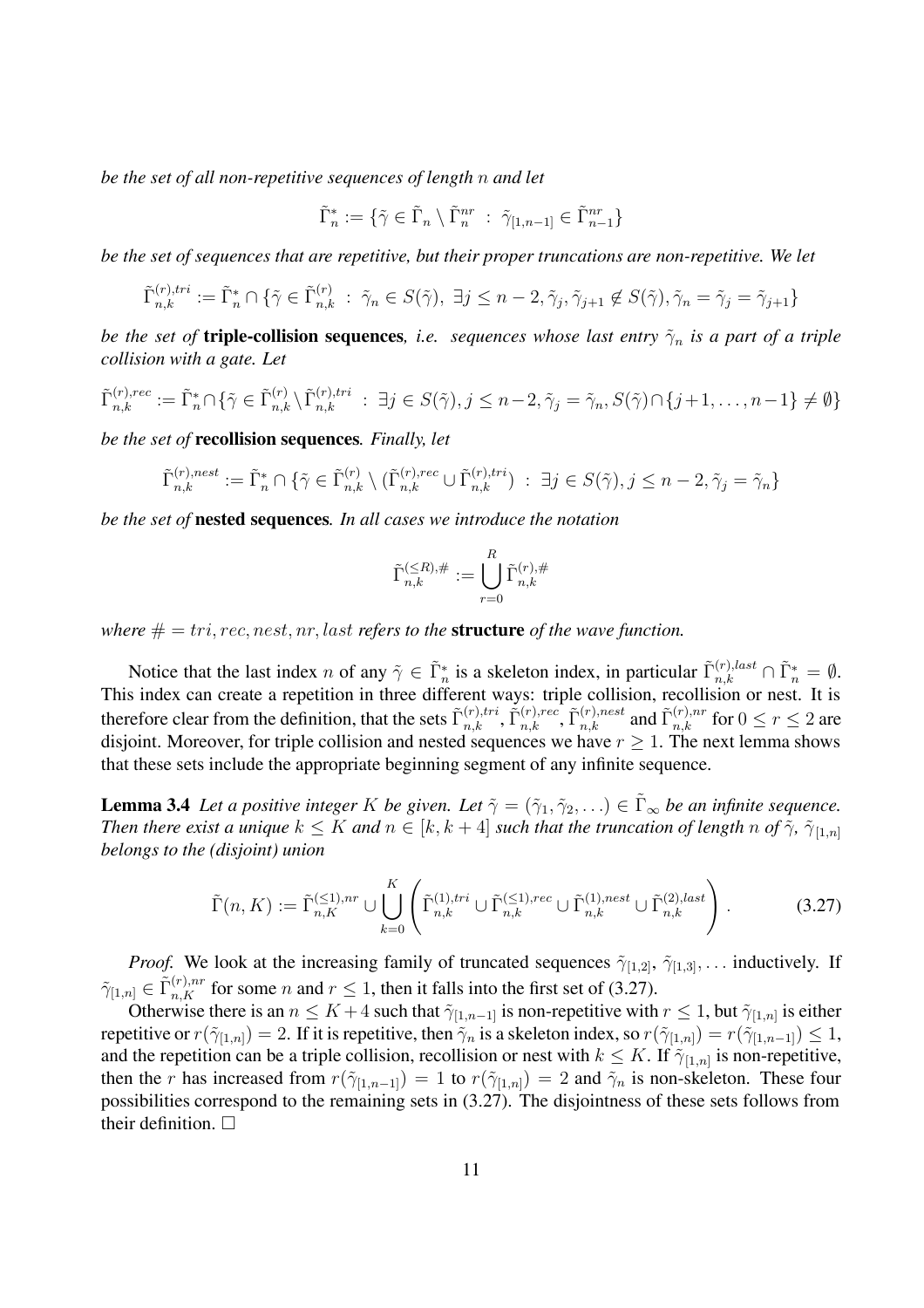For  $0 \le r \le 2$  and  $\# = rec$ , nest, tri, last, nr, let

$$
\psi_{(\ast) t, k}^{(r), \#} := \sum_{n=k+r}^{k+2r} \sum_{\tilde{\gamma} \in \tilde{\Gamma}_{n,k}^{(r), \#}} \psi_{(\ast) t, \tilde{\gamma}}
$$

be the wave function with k skeleton labels, with  $\lambda^{2r}$  total power collected from non-skeleton terms and with recollision, nest, triple collision or no repetition (with the last collision being skeleton or not) specified by  $\#$ . The notation  $(*)$  indicates that the same definition is used for the wave functions with or without truncation. Finally we set

$$
\psi^{(\leq 1),\#}_{(*)t,k}:=\psi^{(0),\#}_{(*)t,k}+\psi^{(1),\#}_{(*)t,k}.
$$

We stop the expansion at the elementary truncated wave function (2.14) characterized by  $\tilde{\gamma} \in \tilde{\Gamma}_n$ , if  $\tilde{\gamma}$  falls into one of the sets in (3.27), but none of its proper truncations  $\tilde{\gamma}_{[1,n']}$  fell into the appropriate sets (3.27) with n replaced with  $n'$ . Lemma 3.4 shows that the expansion is stopped for every term for a unique reason. This procedure proves Proposition 3.2.  $\Box$ 

## **4 Error terms**

The content of Theorem 2.2 is that the main contribution to the wave function  $\psi_t$  in (3.26) comes from the fully expanded non-recollision terms with  $r = 0$ , i.e  $\psi_{t,k}^{(0),nr}$ . Here we show that the contribution of all other terms are negligible. Each error term in (3.26) has a specific reason to be small. The result can be summarized in the following Theorem which is proven in Sections 4 and 5. We recall that prime indicates restriction to  $\Lambda_L$ .

**Theorem 4.1** *We assume*  $t = \lambda^{-2-\kappa}T$ ,  $T \in [0, T_0]$ *, and*  $1 \le k \le K$ *. If*  $\kappa < \frac{2}{34d+39}$ *, then* 

$$
\lim_{L \to \infty} \mathbf{E}' \|\psi_{\ast t, k}^{\prime (r), \#}\|^{2} = o(\lambda^{4+2\kappa+2\delta}), \qquad \lambda \to 0,
$$
\n(4.1)

*for the following choices of parameters:*  $\{\# = rec, r = 0, 1\}$ ,  $\{\# = nest, tri, r = 1\}$  *or*  $\{\# = last, r = 2\}$ *. Furthermore, for*  $k = K$  *and*  $r = 0, 1$ *,* 

$$
\lim_{L \to \infty} \mathbf{E}' ||\psi_{*t,K}^{'(r),nr}||^2 = o(\lambda^{4+2\kappa+2\delta}) , \qquad (4.2)
$$

*and for*  $k < K$ *,* 

$$
\lim_{L \to \infty} \mathbf{E}' \|\psi_{t,k}^{\prime\,(1),nr}\|^2 = o(\lambda^{2\kappa+2\delta})\ . \tag{4.3}
$$

*Proof of Theorem 2.2 using Theorem 4.1.* By (3.26) and the unitarity of the operator  $e^{-i(t-s)H}$ , we have

$$
\mathbf{E}'\Big\|\int_0^t ds \; e^{-i(t-s)H} \sum_{k\leq K} \psi'_{*s,k}^{(r),\#}\Big\|^2 \leq t^2 K \sum_{k=0}^K \sup_{0\leq s\leq t} \mathbf{E}'\Big\|\psi'_{*s,k}^{(r),\#}\Big\|^2,
$$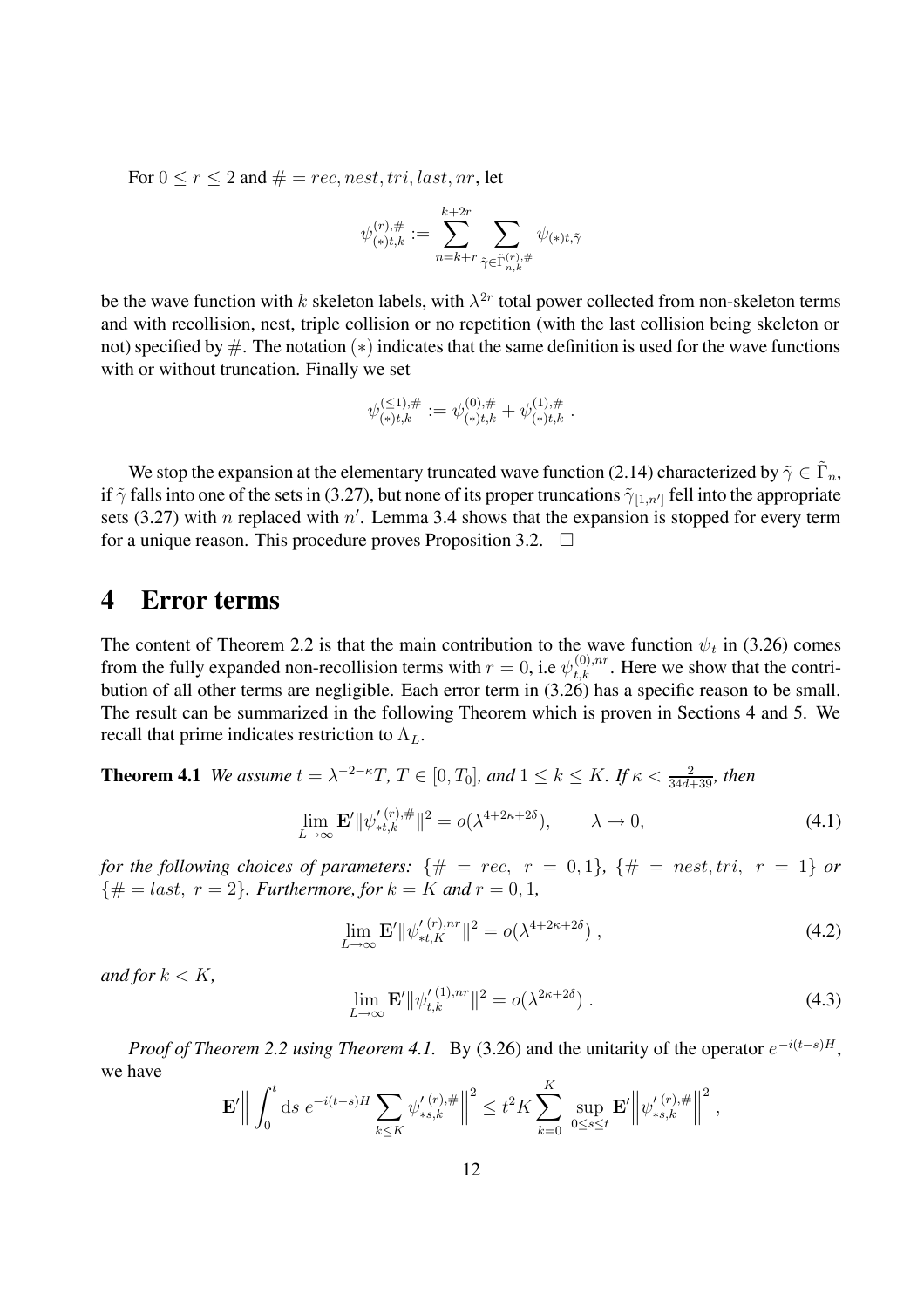where the value of r is determined by  $\#$  according to the terms on the right hand side of (3.26). The non-repetition terms with  $r = 1$  (first term on the right hand side of (3.26)) are fully expanded and there is no need for unitarity. After a Schwarz inequality,

$$
\mathbf{E}'\Big\|\sum_{k=0}^{K-1}\psi_{t,k}'^{(1),nr}\Big\|^2 \leq K\sum_{k=0}^{K-1}\mathbf{E}'\|\psi_{t,k}'^{(1),nr}\|^2.
$$

Given Theorem 4.1, all these error terms are negligible if we first take  $L \to \infty$  and then  $\lambda \to 0$ .  $\Box$ 

The proof of Theorem 4.1 relies on a Feynman diagrammatic representation of each term. In the sequel we will use the notations from Section 7 of [2] where Feynman graphs were introduced.

The natural way to prove Theorem 4.1 would be to rewrite  $\mathbf{E} \|\psi\|^2$  into a sum of Feynman graphs, similarly to Proposition 7.2 in [2], then to identify a repetition subgraph of a few vertices (recollisions, nests etc.) that renders the graphs small and remove them by graph surgeries after extracting a small factor. We then should sum up the remaining graphs on the core indices for all possible permutations and lumps as in Section 9 of [2]. For the sake of technical simplifications, however, at the price of a smaller  $\kappa$  we follow a somewhat different path. We first identify the vertices in the graph (called *core indices*) that carry no complication whatsoever (no repetition, no gate, no  $\theta$ ). We then symmetrize the non-core indices in  $\psi$  and  $\bar{\psi}$ , by a Schwarz inequality to reduce the number of repetition patterns. For graphs with sufficient high combinatorial complexity (with large joint degree, see Definition 4.4 below) we simply neglect the possible gain from the repetition patterns by removing them from the graph with a crude estimate. The necessary small factor will come from Proposition 5.11 of [2] with q being large. For graphs with low complexity, the gain comes from analyzing the repetition patterns case by case. Since there are not too many low-complexity graphs, we can neglect the possible gain from the complexity and still sum up for all combinatorial patterns of the core indices.

We will use a sequence of operations on Feynman graphs to simplify their structure. There are four elementary moves, called Operation I–IV. The Operation I ("Breaking up lumps") is already discussed in Section 9 of [2]. The definition of the other three operations and the corresponding estimates on the E-values of the graph are collected in Appendix C.

#### **4.1 Resummation for core indices**

We need to identify the non-repetitive potential labels in a sequence.

**Definition 4.2 (Core of a sequence)** *Let*  $\tilde{\gamma} \in \tilde{\Gamma}_n$ *, then the set of* **core indices** *of*  $\tilde{\gamma}$  *is defined as* 

$$
I_n^{core}(\tilde{\gamma}) := \left\{ j \in S(\tilde{\gamma}) \ : \ \tilde{\gamma}_j \neq \tilde{\gamma}_i, \ \forall \ i \neq j \right\}
$$

*and we set*  $c(\tilde{\gamma}) = |I_n^{core}(\tilde{\gamma})|$ *. The corresponding*  $\tilde{\gamma}_j$  *labels are called* **core labels***. The subsequence of core labels form an element in*  $\Gamma_c^{nr}$ , *i.e. a sequence of different potential labels. The elements of* 

$$
I_n^{nc}(\tilde{\gamma}) := I_n \setminus [I_n^{core}(\tilde{\gamma}) \cup I_n^{\theta}(\tilde{\gamma})]
$$

*are called* **non-core potential indices***.*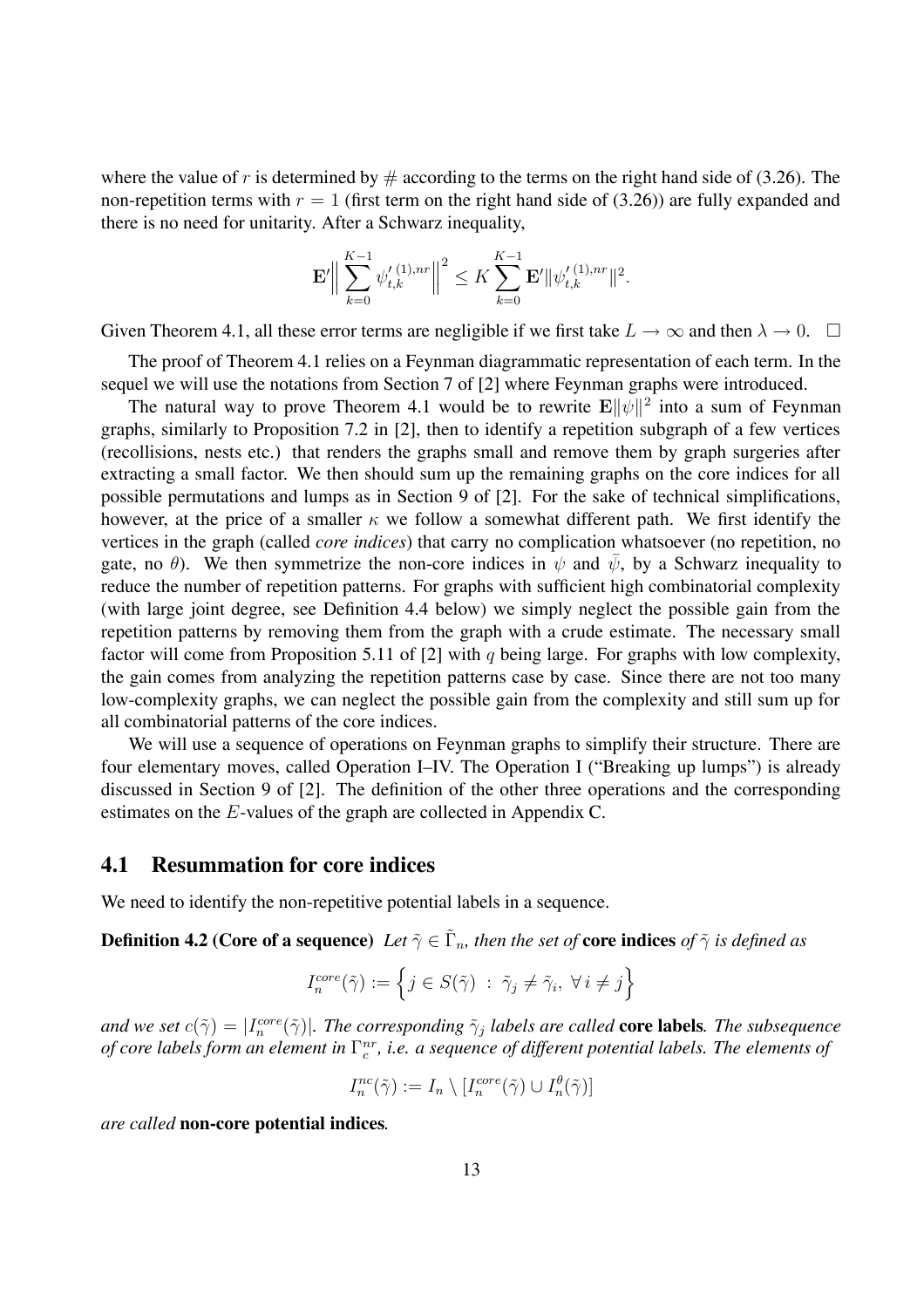*In other words, the core indices are those skeleton indices (Definition 3.1) that do not participate in any recollision, gate, triple collision or nest.* Given the stopping rules (Section 3), the number of non-core potential indices and  $\theta$ -indices together is at most 4. The number of core indices  $c = c(\tilde{\gamma})$ is related to the number of skeleton indices  $k = k(\tilde{\gamma})$  as follows

$$
c := \begin{cases} k & \text{if } # = nr, last \\ k-1 & \text{if } # = triple \\ k-2 & \text{if } # = nest, rec. \end{cases}
$$
 (4.4)

For any  $\tilde{\gamma} \in \tilde{\Gamma}_n$ , the index set  $I_n$  is partitioned as  $I_n = I_n^{core} \cup I_n^{nc} \cup I_n^{\theta}$  into core indices, non-core potential indices and  $\theta$ -indices. Let  $\tau = \tau(\tilde{\gamma}) := (\tau_1, \tau_2, \dots, \tau_c) \in \Gamma_c^{nr}$  denote the core labels of the sequence  $\tilde{\gamma}$ . We also introduce the notation  $\tau_{[a,b]} := (\tau_a, \tau_{a+1}, \ldots, \tau_b)$  if  $a \leq b$ , and  $\tau_{[a,b]} = \emptyset$ otherwise.

Now let  $\tilde{\gamma} \in \tilde{\Gamma}(n, K) \cup \tilde{\Gamma}_{n,k}^{(1),nr}$  (see (3.27) and Definition 3.3 for the notation). We recall that the total number of gates and  $\theta$ 's is given by r. The possible values of r are determined by  $\#$ rec, nest, triple, last according to (3.27) or  $r = 1$  if  $# = nr$  and  $k < K$ . We will refer to a gate or  $\theta$  index as a gate/ $\theta$ -index in short.

We rewrite each error term in (3.26) by first summing over core labels  $\tau$ . For fixed number of core indices c we sum over all possible locations of non-core indices. If a non-core index is inserted between the  $(w - 1)$ -th and w-th core indices, we characterize its location by w.

The locations of non-core indices within the sequence are given by a **location code** w. For example, if  $\# = last$ , then  $w \in I_{c+1}$  encodes that the first gate/ $\theta$ -index is located between the  $(w - 1)$ -th and w-th core indices. The location of the second gate/θ-index need not be encoded because it is fixed to be after the last core index. If  $# = rec$  and  $r = 0$ , then  $w \in I_c$  encodes that the first recollision label is between the  $(w - 1)$ -th and w-th core indices. The most complicated case is  $\# = rec$ ,  $r = 1$ , when the code w consists of two numbers,  $w = (w_1, w_2) \in I_c \times I_{c+1}$ , where  $w_1$  and  $w_2$  encode the location of the recollision and gate/ $\theta$ , respectively. If  $w_1 = w_2$ , an extra binary code determines whether the gate/ $\theta$  is immediately before or after the recollision. The set of possible location codes therefore depends on #, c and r, and it will be denoted by  $W = W_c^{(r),#}$ .

The detailed description of the set  $W$  in the other cases is obvious but lengthy and we omit the formal details. The precise structure of  $W$  is not important, but we remark that its cardinality satisfies  $|W| \leq (c+1)^2$  in all cases. We thus have the following resummation formula:

$$
\psi_{(*)t,k}^{\prime (r),\#} = \sum_{\tau \in \Gamma_c^{nr}} \sum_{w \in W} \psi_{(*)t,\tau,w}^{\prime (r),\#} \,, \tag{4.5}
$$

where  $\psi'^{(r),\#}_{(*)t,\tau,w}$  is the wave function with core labels  $\tau$ , with structure  $\#$ , with r gates/ $\theta$ -indices and with location of non-core indices given by w. We note that the wave function  $\psi_{(*)t,\tau,w}^{(r),\#}$  includes a summation over the non-core labels with the restriction that they are distinct from the core labels  $\tau$ .

Having specified the locations of the r gates/ $\theta$ -indices within the sequence of core indices, we introduce another code  $h \in \{g, \theta\}^r$ , called **gate-code**, to specify whether there is a gate or a  $\theta$  at the given location. This gives the decomposition

$$
\psi_{(*)t,\tau,w}^{\prime (r),\#} = \sum_{h \in \{\theta,g\}^r} \psi_{(*)t,\tau,w}^{\prime \, h,\#} \tag{4.6}
$$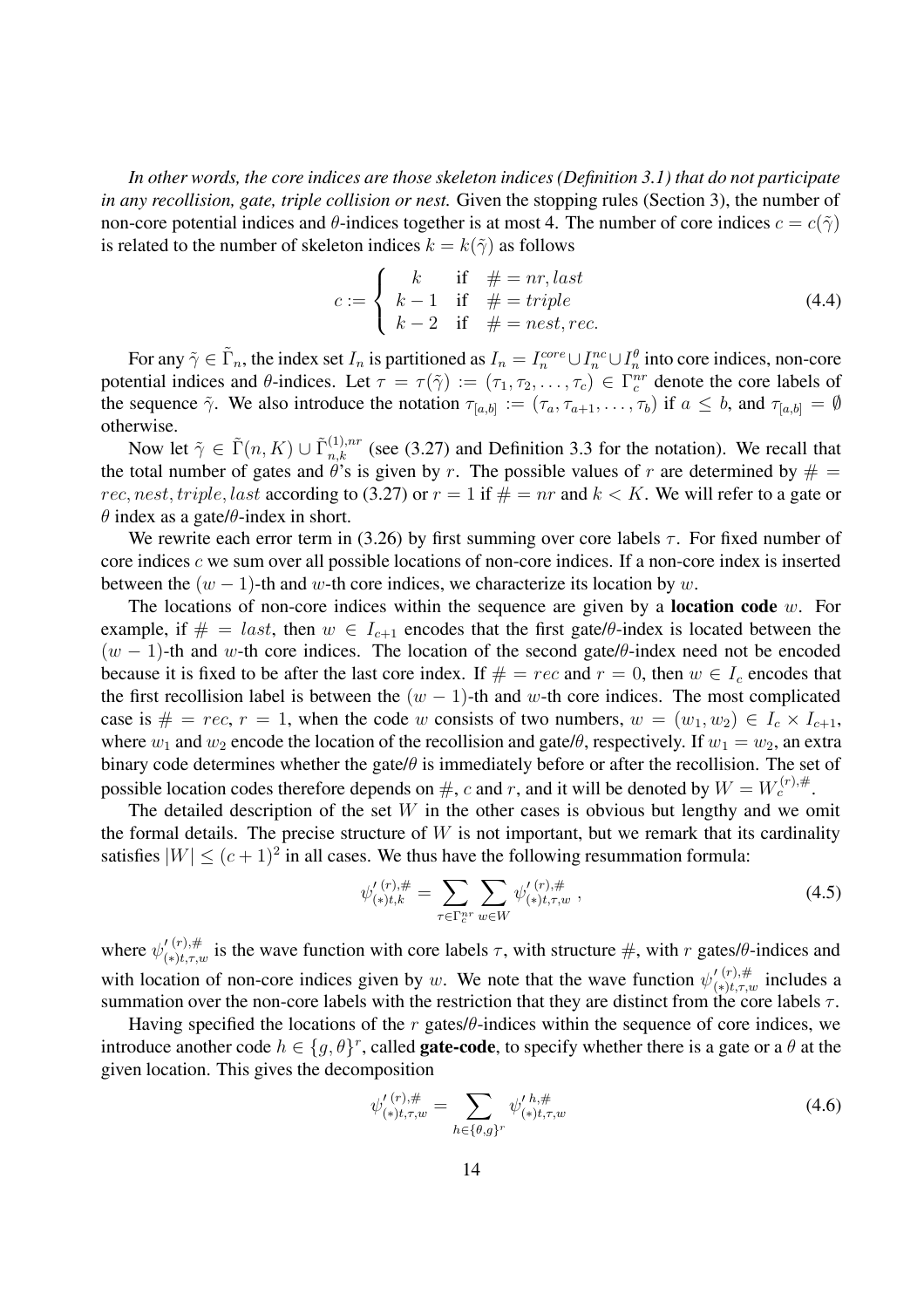with the obvious definition of  $\psi_{(*)t,\tau,w}^{\prime h,\#}$ .

#### **4.2 Symmetrization of the non-core indices**

Starting from (4.5), we can use the Schwarz inequality

$$
\mathbf{E}' \|\psi_{(*)t,k}^{\prime(r),\#}\|^{2} = \sum_{w,w'\in W} \mathbf{E}' \Big\langle \sum_{\tau \in \Gamma_c^{nr}} \psi_{(*)t,\tau,w}^{\prime(r),\#}, \sum_{\tau' \in \Gamma_c^{nr}} \psi_{(*)t,\tau',w'}^{\prime(r),\#} \Big\rangle \leq |W| \sum_{w \in W} \sum_{\tau,\tau' \in \Gamma_c^{nr}} \mathbf{E}' \Big\langle \psi_{(*)t,\tau,w}^{\prime(r),\#}, \psi_{(*)t,\tau',w}^{\prime(r),\#} \Big\rangle,
$$

where c is given by k and  $\#$  according to (4.4), and recall that W depends on  $\#, c, r$ .

Notice that any non-core potential label appears in pair (in a gate, nest or recollision) and none of them appear more than six times by the stopping rules. Since the first, third and fifth moments of the random variables  $v_{\gamma}$  are zero, the expectation in (4.7) is nonzero only if  $\tau'$  and  $\tau$  are paired, i.e. if there is a permutation  $\sigma \in \mathfrak{S}_c$  such that  $\tau' = \sigma(\tau)$ , meaning  $\tau'_i = \tau_{\sigma(i)}$ . Therefore

$$
\mathbf{E}' \|\psi_{(\ast) t,k}^{\prime(r),\#}\|^{2} \leq |W| \sum_{w \in W} \sum_{\sigma \in \mathfrak{S}_{c}} \sum_{\tau \in \Gamma_{c}^{nr}} \mathbf{E}' \Big\langle \psi_{(\ast) t,\tau,w}^{\prime(r),\#}, \psi_{(\ast) t,\sigma(\tau),w}^{\prime(r),\#} \Big\rangle \leq |W| \sum_{w \in W} \sum_{\sigma \in \mathfrak{S}_{c}} \sum_{h,h' \in \{g,\theta\}^{r}} \sum_{\tau \in \Gamma_{c}^{nr}} \mathbf{E}' \Big\langle \psi_{(\ast) t,\tau,w}^{\prime h,\#}, \psi_{(\ast) t,\sigma(\tau),w}^{\prime h',\#} \Big\rangle.
$$
\n(4.7)

Note that each wave function  $\psi_{(*)t,\tau,w}^{(r),\#}$  has been further decomposed into a sum over h-codes according to (4.6). However, we did not estimate the  $h \neq h'$  cross terms by an additional Schwarz inequality. The term with a gate must cancel the term with a  $\theta$  exactly at the same location, i.e.  $\psi^g$ and  $\psi^{\theta}$  would not individually be negligible, but their sum is of smaller order.

Notice also that each wave function  $\psi'^{h,\#}_{(*)t,\tau,w}$  may involve summations over one or two further non-core potential labels. We use the convention that the recollision or nest label is denoted by  $\nu$ , the label of the gate or triple is denoted by  $\mu$ . In case of a second gate,  $\# = last$ , its label will be  $\hat{\mu}$ . According to the non-repetition rules,  $(\nu, \mu, \hat{\mu})$  may not coincide with each other or with any element of  $\tau$ . In the products  $\overline{\psi}_{(*)t,\tau,w}^{\prime h,\#} \psi_{(*)t,\sigma(\tau),w}^{\prime h',\#}$  there is no repetition among  $\tau$  and  $\sigma(\tau)$  indices other than the ones prescribed by  $\sigma$ . However, if the additional non-core labels within  $\psi'^{h',\#}_{(*)\sigma}$  $\frac{r}{(*)t,\sigma(\tau),w}$  are denoted by  $\nu', \mu'$  or  $\mu'$ , then there may be a few coincidences between primed and non-primed noncore labels. Those coincidences are allowed that do not violate the non-repetition rules requiring that  $\nu, \mu, \hat{\mu}$  are distinct and their primed counterparts are also distinct among themselves.

Once the number of core indices  $c$ , a location-code w and a gate-code h are fixed, this defines a unique insertion of the non-core indices into the sequence of core indices  $I_c$ . The core and noncore indices in the given order can be identified with  $I_n$ , where n, the total number of collisions, is given by  $n = k + r + |\{j : h_j = g\}|$  and k is given by (4.4). This naturally defines an embedding map  $s = s_w^h : I_c \mapsto I_n$ . Similarly,  $\tilde{s}_w^h' : I_c \mapsto I_n$  can be defined. The precise definition depends on  $\#$ , r and h in a natural way. For illustration, we describe the most complicated case;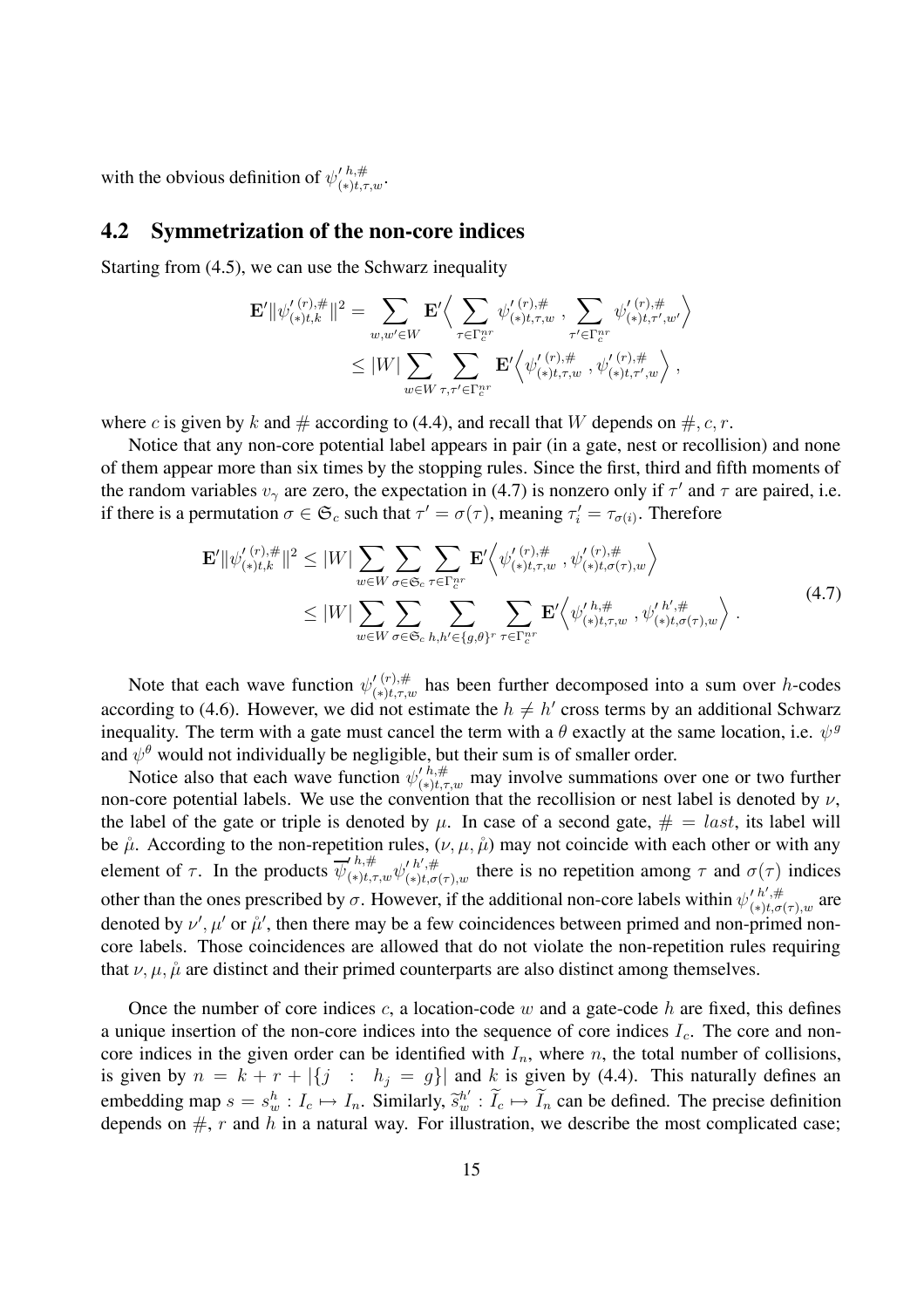

Figure 3: Symmetrized recollision with a gate.  $D_0$  consists of the paired vertices



Figure 4: Partition **D** lumps some non-core elements of  $D_0$ 

 $# = rec, r = 1$  and  $h = g$ . In this case  $n = c + 4$ . For definitiveness, we consider the case when the recollision precedes the gate  $w_1 \leq w_2$ . In this case the complete collision sequence is  $(\tau_{[1,w_1-1]}, \nu, \tau_{[w_1,w_2-1]}, \mu, \mu, \tau_{[w_2,c]}, \nu)$ . Let

$$
s_w^{h=g}(j) := \begin{cases} j & \text{if} \quad j < w_1 \\ j+1 & \text{if} \quad w_1 \leq j < w_2 \\ j+3 & \text{if} \quad w_2 \leq j \leq c \end{cases}.
$$

With this notation, the pairing of core indices, originally determined by  $\sigma \in \mathfrak{S}_c$ , is given by the pairs  $\{s_w^h(j), \tilde{s}_w^{h'}(\sigma(j))\}$  as subsets of the full index set  $I_n \cup I_{n'}$ .

Given  $(\#, c, \sigma, w, h, h')$ , we define the partition  $D_0 = D_0(\#, c, \sigma, w, h, h')$  of  $I_n \cup I_{n'}$  by lumping *only* those indices that *are required* to carry the same potential label by the prescribed structure  $#$ and the gates. The vertices with  $\theta$  always remain a single lump, the remaining vertices are paired.

For example, if  $# = rec, r = 1, w = (w_1, w_2), h = h' = g$ , we obtain

$$
\mathbf{D}_0 := \left\{ \{s(j), \widetilde{s}(\sigma(j))\}_{j \in I_c}, \{w_1, n\}, \{w_2 + 1, w_2 + 2\}, \{\widetilde{w}_1, \widetilde{n}\}, \{\widetilde{w_2 + 1}, \widetilde{w_2 + 2}\} \right\}
$$

(see Fig. 3) and all other cases are similar. The elements of  $D_0$  consisting of pairs of core indices,  ${s(j), \tilde{s}(\sigma(j))}_{i \in I_c}$ , are called *core elements* of  $D_0$  and those elements of  $D_0$  that contain non-core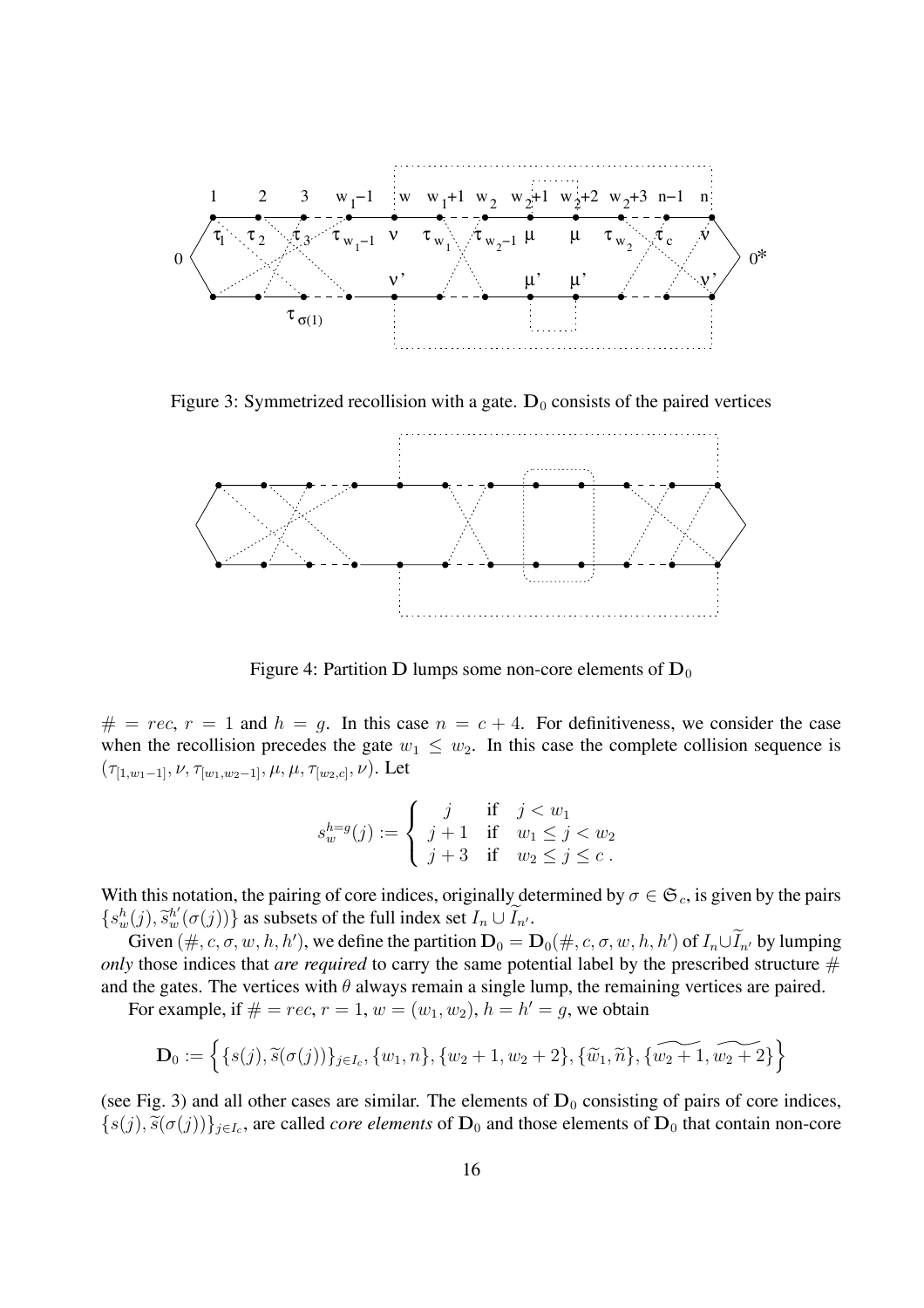indices will be called *non-core elements*. In the example above, the last four elements are the noncore elements of  $D_0$  describing the two gates and two recollisions. The non-core potential labels  $\nu, \mu, \nu', \mu'$  will correspond to these non-core elements, respectively.

Some of the non-core elements may be lumped together according to the possible coincidence between the  $\{\nu,\mu\}$  and  $\{\nu',\mu'\}$  since the non-repetition rule do not prevent it. This procedure defines new partitions **D** that we will call *derived partitions*, denoted by  $D \succ D_0$ . In this particular case, there are seven possible lumpings of the four non-core elements without violating the non-repetition rule within the sets  $(\tau, \nu, \mu)$  and  $(\tau, \nu', \mu')$ . Figure 10 shows the partition **D** derived from the above partition  $D_0$  when  $\mu = \mu'$  but  $\nu \neq \nu'$ .

In general  $D$  is defined by lumping together a few non-core elements of  $D_0$  under the constraint of the non-repetition rule (Fig. 4). The single elements of  $D_0$  that correspond to  $\theta$  are never lumped. Note that each of these pairings gives rise to the appearance of exactly four or six identical potential labels; higher moments do not appear. The number of such quartets and sextets is denoted by  $\rho_4(D)$ and  $\rho_6(D)$ . Clearly  $\rho_4(D) \leq 2$  and  $\rho_6(D) \leq 1$ .

Let **D**<sup>∗</sup> ⊂ **D** denote the collection of non-single elements of **D**. Note that for each element of **D**<sup>∗</sup> one selects a distinct potential label. The quantity (4.7) contains a summation over all such potential labels. We will use the connected graph formula (Lemma 6.1 from [2]) for the index set **D**<sup>∗</sup>.

Let  $A \in \mathcal{A}(\mathbf{D}^*)$  be a partition of the set  $\mathbf{D}^*$ . We define  $\mathbf{P}(\mathbf{A}, \mathbf{D}) \in \mathcal{P}_{n,n'}$  to be the partition of  $I_n \cup I_{n'}$  whose lumps are given by the equivalence relation that two elements of  $I_n \cup I_{n'}$  are **P**(**A**, **D**)-equivalent if their **D**-lump(s) are **A**-equivalent. The single lumps of **D** remain single in **P** (these are the  $\theta$  indices).

We recall the definition of  $V_{(*)}(\mathbf{P})$  and  $V_{(*)}^{\circ}(\mathbf{P})$  from (7.12) and (7.15) of [2]. Since we will compute the  $L^2$ -norm, the momentum shift is chosen to be  $\xi = 0$  (see (7.2) and (7.19) of [2]) and the Q function in (7.8) of [2], representing the observable, will be  $Q \equiv 1$ . Furthermore, when defining Feynman graphs, we will always assume the following range of parameters (see (7.25) of [2]) unless stated otherwise:

$$
\eta = \lambda^{2+\kappa}, \quad t = \lambda^{-2-\kappa} T, \quad T \in [0, T_0], \quad K = [\lambda^{-\delta}(\lambda^2 t)], \quad k \le K, \quad \zeta = \lambda^{-\kappa - 3\delta}, \quad g \le 8
$$
\n(4.8)

with a sufficiently small  $\delta > 0$  that is independent of  $\lambda$  but depends on  $\kappa$ . We recall that  $\eta$  is the regularization of the propagator,  $K$  is the upper treshold for the number of skeleton indices,  $k$ , in the expansion,  $\zeta$  is the momentum cutoff (see (7.4) of [2]) and g is the number of exceptional vertices where the standard  $|\widehat{B}(w_{in}-w_{out})|$  potential decay is not present (this happens for the single lumps). All estimates will be uniform in  $\xi$  and in  $T \in [0, T_0]$ .

For each fixed  $(\#, c, \sigma, w, h, h')$ , by using (1.5) and the connected graph formula, similarly to Proposition 7.2 of [2] we obtain

$$
\lim_{L \to \infty} \sum_{\tau \in \Gamma_c^{nr}} \mathbf{E}' \left\langle \psi_{(*)t,\tau,w}^{\prime h,\#}, \psi_{(*)t,\sigma(\tau),w}^{\prime h',\#} \right\rangle = \sum_{\mathbf{D} \succ \mathbf{D}_0} \underline{m}^{\varrho(\mathbf{D})} \sum_{\mathbf{A} \in \mathcal{A}(\mathbf{D}^*)} c(\mathbf{A}) V_{(*)}^{\circ}(\mathbf{P}(\mathbf{A}, \mathbf{D})) \tag{4.9}
$$

with  $\underline{m}^{\rho(\mathbf{D})} := m_4^{\rho_4(\mathbf{D})} m_6^{\rho_6(\mathbf{D})}$  (we recall  $m_k = \mathbf{E} v_\gamma^k$  and (1.5)). The summary of the results in this section is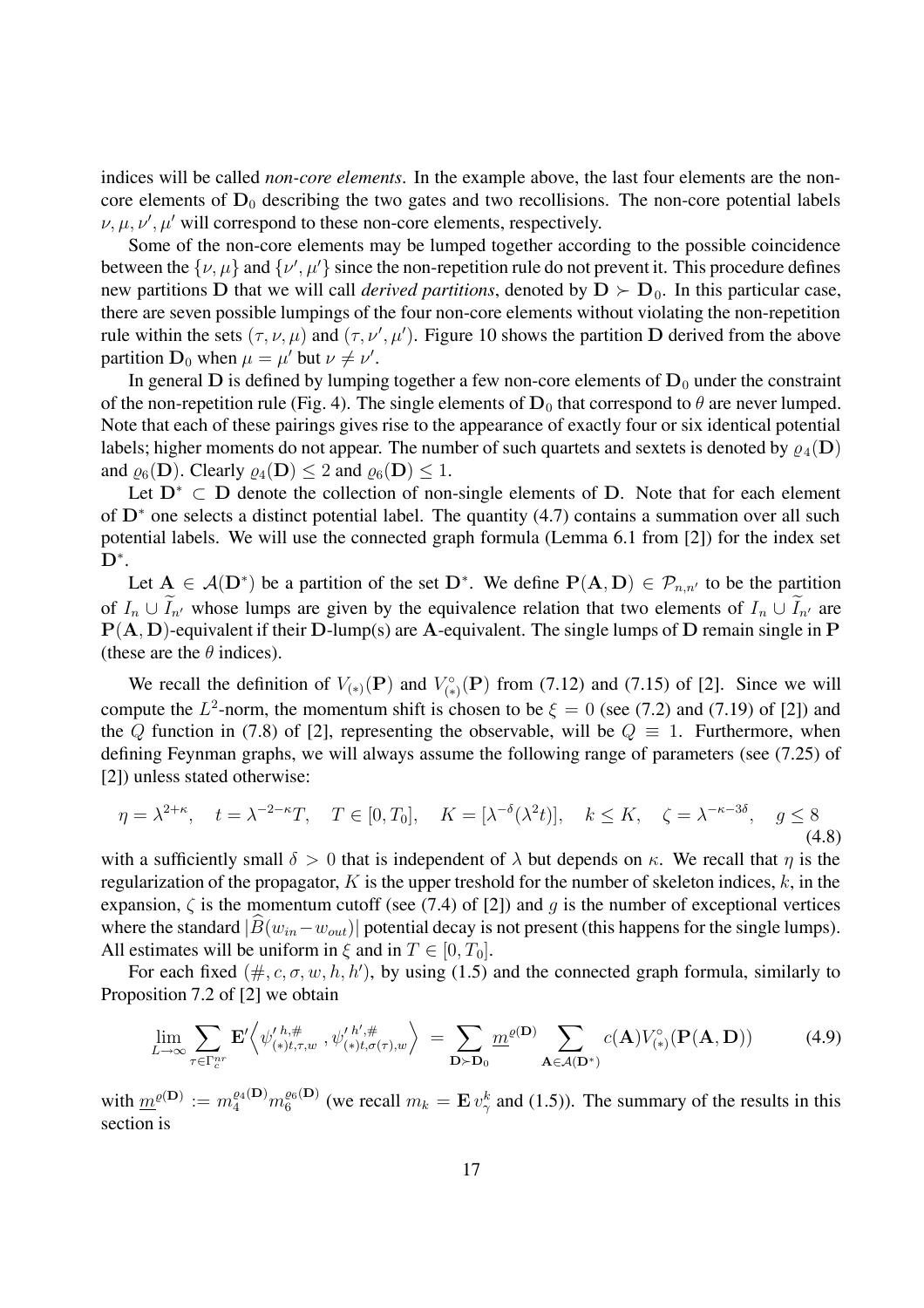**Proposition 4.3** Let  $k \leq K$ , let  $\# = rec$ , nest, triple, last and r be one of the possible values *allowed by (3.27) or*  $r = 1$  *if*  $\# = nr$ *,*  $k < K$ *. Let c be given by (4.4), and let*  $W = W_c^{(r), \#}$  *be the set of location codes. Then*

$$
\lim_{L \to \infty} \mathbf{E}' \|\psi_{(\ast) t, k}^{\prime (r), \#}\|^{2} \leq |W| \sum_{w \in W} \sum_{\sigma \in \mathfrak{S}_{c}} \sum_{h, h' \in \{g, \theta\}^{r}} \sum_{\mathbf{D} \succ \mathbf{D}_{0}} \underline{m}^{\varrho(\mathbf{D})} \sum_{\mathbf{A} \in \mathcal{A}(\mathbf{D}^{*})} c(\mathbf{A}) V_{(\ast)}^{\circ}(\mathbf{P}(\mathbf{A}, \mathbf{D})) . \tag{4.10}
$$

 $\Box$ 

#### **4.3 Splitting into high and low complexity regimes**

Given  $(\#, c, \sigma, w, h, h')$ , we consider the partition  $D_0$  of  $I_n \cup I_{n'}$  as defined above and let  $D \succ$ **D**<sub>0</sub>. Note that the collection  $D^*$  contains all core elements of  $D_0$ , i.e. all pairs of core indices  ${s(j), \tilde{s}(\sigma(j))}_{j \in I_c}$ . The restriction of a partition  $A \in \mathcal{A}(D^*)$  onto these core elements can therefore be naturally identified with a partition of  $I_c$  using the map  $\{s(j), \tilde{s}(\sigma(j))\}_{j \in I_c} \mapsto j \in I_c$ . We denote this restricted partition by  $\hat{A}$ . In the sequel we shall therefore view  $\hat{A} \in A_c$ , i.e. as a partition on  $I_c$ .

The restricted partition **A** together with  $\sigma$  also generates a partition  $P(A, \sigma)$  on the set  $I_c \cup I_c$ . The lumps  $P_\mu$  of  $\mathbf{P}(\hat{\mathbf{A}}, \sigma)$  are given by  $\widehat{A}_\mu \cup \sigma(\widehat{A}_\mu)$ , where  $\widehat{A}_\mu$  are the lumps of  $\widehat{\mathbf{A}}$ . Notice that the  $(s, \tilde{s})$ -image of the restriction of  $\mathbf{P}(\mathbf{A}, \mathbf{D}) \in \mathcal{P}_{n,n'}$  onto the set of core indices  $I_n^{core} \cup I_n^{core}$  is exactly  $P(\hat{A}, \sigma)$ . Since the cardinality of non-core elements of  $D^*$  is at most 4, for any given  $\hat{D}$  and  $\hat{A}$  there can exist at most  $(c+4)^4$  partitions,  $A \in \mathcal{A}(\mathbf{D}^*)$ , whose restriction onto the core elements is  $\hat{A}$ .

We recall the definition of *joint degree* from [2]:

**Definition 4.4** *(i) Let*  $A \in \mathcal{A}_k$  *be a partition of*  $I_k = \{1, 2, \ldots, k\}$ *. Set*  $a_\nu := |A_\nu|$ *,*  $\nu \in I(A)$ *, to be the size of the* ν*-th lump. Let*

$$
S(\mathbf{A}) := \bigcup_{\substack{\nu \in I(\mathbf{A}) \\ a_{\nu} \ge 2}} A_{\nu}
$$

*be the union of nontrivial lumps. The cardinality of this set,*  $s(A) := |S(A)|$ *, is called the degree* **of the partition A***.*

*(ii)* Let  $A \in A_k$  *and*  $\sigma \in \mathfrak{S}_k$ *. The number* 

$$
q(\mathbf{A}, \sigma) := \max \left\{ \deg(\sigma), \frac{1}{2}s(\mathbf{A}) \right\}
$$
 (4.11)

*is called the joint degree of the pair*  $(\sigma, \mathbf{A})$  *of the permutation*  $\sigma$  *and partition* **A***.* 

The sum (4.10) will be split into two parts and estimated differently. In the regime of high combinatorial complexity, i.e., when the joint degree  $q(\mathbf{A}, \sigma)$  of  $\sigma$  and  $\mathbf{A}$  is bigger than a threshold  $q > 1$  (to be determined later), then we can use the method of Section 9 (especially Proposition 9.2) from [2] robustly. This will be explained in Section 4.4. For low combinatorial complexity we use the special structure given by the recollisions, nests, triple collisions or gates (Section 4.5). The threshold q will be chosen differently for the estimates  $(4.1)$ – $(4.2)$  and for  $(4.3)$ .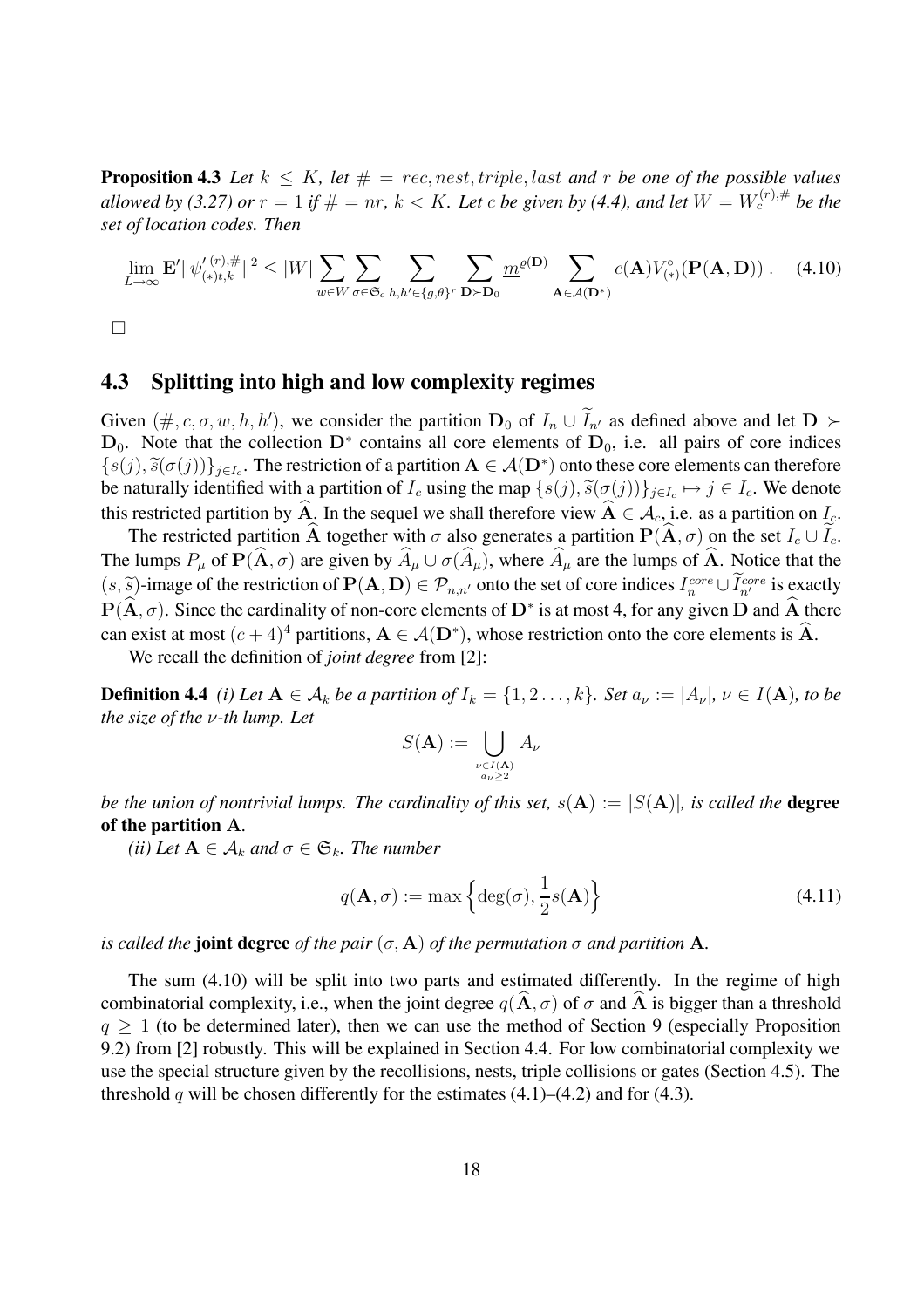The precise estimate is the following

$$
\lim_{L \to \infty} \mathbf{E}' \|\psi_{(\ast) t, k}'^{(r), \#}\|^2 \le (I) + (II) + O(\lambda^5)
$$
\n(4.12)

with

$$
(I) := |W|(c+4)^4 \sum_{w \in W} \sum_{h,h'} \sum_{\sigma \in \mathfrak{S}_c} \sum_{\mathbf{D} \succ \mathbf{D}_0} \underline{m}^{\varrho(\mathbf{D})} \sum_{\substack{\mathbf{A}' \in \mathcal{A}_c \\ q(\mathbf{A}',\sigma) \ge q}} \sup_{\mathbf{A}} \left\{ |V_{(*)}(\mathbf{P}(\mathbf{A}, \mathbf{D}))c(\mathbf{A})| : \widehat{\mathbf{A}} = \mathbf{A}' \right\}
$$
\n(4.13)

where the supremum is over all possible  $A \in \mathcal{A}(D^*)$  whose restriction A is the given partition A'; and

$$
(II) := |W| \sum_{w \in W} \sum_{\sigma \in \mathfrak{S}_c} \left| \sum_{h, h' \in \{g, \theta\}^r} \sum_{\mathbf{D} \succ \mathbf{D}_0} \underline{m}^{\varrho(\mathbf{D})} \sum_{\substack{\mathbf{A} \in \mathcal{A}(\mathbf{D}^*) \\ q(\hat{\mathbf{A}}, \sigma) < q}} V_{(*)}(\mathbf{P}(\mathbf{A}, \mathbf{D})) c(\mathbf{A}) \right|.
$$
 (4.14)

We recall that  $D_0$  is determined by  $(\#, c, \sigma, w, h, h')$ . The error term  $O(\lambda^5)$  comes from replacing  $V_{(*)}^{\circ}(\cdots)$  with  $V_{(*)}(\cdots)$ ; see Lemma 7.1 of [2].

#### **4.4 Case of high combinatorial complexity**

Here we estimate the term (I) in (4.13). Clearly  $m^{(\mathcal{D})} \leq \langle m_4 \rangle^2 \langle m_6 \rangle \leq C$ . We estimate  $V_{(*)}(\mathbf{P}(\mathbf{A}, \mathbf{D}))$ by using

$$
\left|V_{(*)}(\mathbf{P})\right| \le (C\lambda)^{g(\mathbf{P})} E_{(*)g}(\mathbf{P}, \mathbf{u} \equiv 0) \tag{4.15}
$$

with  $g = g(\mathbf{P})$  (see (7.14) from [2]). The definition of  $E_{(*)g}(\mathbf{P}, \mathbf{u})$  was given in (7.13) of [2]. We recall from Section 7.1 of [2] that  $\mathbf{u} := \{u_{\mu} : \mu \in I(\mathbf{P})\}$  denotes a set of auxiliary momenta, associated to the lumps of **P**, that always sum up to zero

$$
\sum_{\mu \in I(\mathbf{P})} u_{\mu} = 0 \tag{4.16}
$$

Then, applying Operation I (Breaking up lumps – see Section 9 of [2]), we break up all the lumps  $P_{\mu}$  in the partition  $P(A, D)$  that involve elements from non-core indices,  $I_n^{nc} \cup I_{n'}^{nc}$ , in such a way that all non-core indices must form single lumps. Let  $P^*(A, D)$  denote this new partition. Note that the projection of  $P^*(A, D)$  onto the core indices is unchanged. The number of application of Operation I is at most 6. Using Lemma 9.5 of [2], we can estimate  $E_{(*)g}(\mathbf{P}(\mathbf{A}, \mathbf{D}))$  in terms of  $\sup_{\mathbf{u}} E_{(*)g}(\mathbf{P}^*(\mathbf{A}, \mathbf{D}), \mathbf{u})$  with an additional factor of at most  $\Lambda^6$ , where

$$
\Lambda := [CK\zeta]^d = O(\lambda^{-2d\kappa - O(\delta)}) \ .
$$

Then we apply Operation II (Appendix C) to remove all single lumps with non-core indices and use (C.1) from Lemma C.1. After removing the non-core indices, the remaining vertex set can naturally be identified with  $I_c \cup I_c$  by using the  $(s, \tilde{s})$  maps, and the partition  $\mathbf{P}^*(\mathbf{A}, \mathbf{D})$  restricted to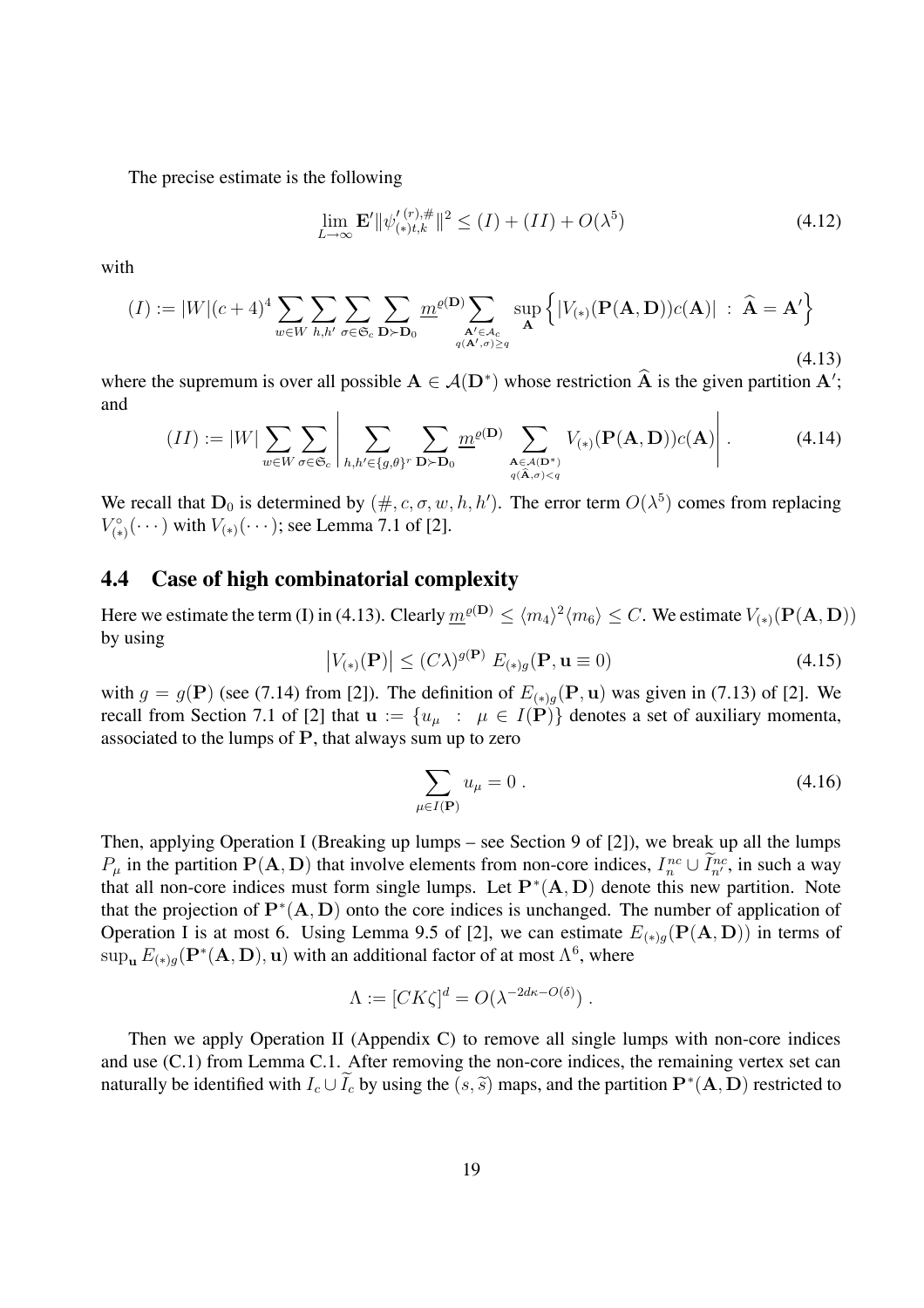

Figure 5: Estimate after removing all non-core indices

core indices  $I_n^{core} \cup I_{n'}^{core}$  is identified with  $\mathbf{P}(\mathbf{A}, \sigma)$ . Lemma C.1 is applied at most 8 times, therefore we obtain that for any  $\sigma$ , **D** and **A**' in the sum (4.13):

$$
|V_{(*)}(\mathbf{P}(\mathbf{A}, \mathbf{D}))| \le C\Lambda^6 (\lambda \eta^{-1})^8 \sup_{\mathbf{u}, g \le 8} E_{(*)g}(\mathbf{A}', \sigma, \mathbf{u}) . \tag{4.17}
$$

The application of Operation II is schematically shown on Fig. 5.

The summations over  $h, h' \in \{g, \theta\}^r$  and  $\mathbf{D} \succ \mathbf{D}_0$  in (4.13) contribute with at most a constant factor since  $r \leq 2$  and the number of different **D**'s is at most 7. The cardinality of W can be bounded by  $(c+1)^2$  and  $c \le K \le C\lambda^{-\kappa-\delta}$ . Therefore we obtain

$$
(I) \leq C\lambda^{-8-\kappa(8+2d)-O(\delta)} \sum_{\sigma \in \mathfrak{S}_c} \sum_{\substack{\mathbf{A}' \in \mathcal{A}_c \\ q(\mathbf{A}',\sigma) \geq q}} \sup_{\mathbf{u},g \leq 8} E_{(*)g}(\mathbf{A}',\sigma,\mathbf{u}) |c(\mathbf{A}')|.
$$

Using Proposition 9.2 from [2], we have

$$
(I) \le C\lambda^{q[\frac{1}{3}-(\frac{17}{3}d+\frac{13}{2})\kappa - O(\delta)] - 8 - \kappa(8+2d)}.
$$

We immediately see, that the contribution of (I) to the error term in  $(4.3)$  in Theorem 4.1 satisfies the announced bound with a sufficiently small  $\delta$  if

$$
\kappa < \frac{2q - 48}{(34d + 39)q + 60 + 12d} \tag{4.18}
$$

The bounds  $(4.1)$ – $(4.2)$  are satisfied if

$$
\kappa < \frac{2q - 72}{(34d + 39)q + 60 + 12d} \tag{4.19}
$$

#### **4.5 Case of small combinatorial complexity**

Here we control the term (II) in (4.14). First we estimate the combinatorics.

**Lemma 4.5** *For any*  $q \in \mathbb{N}$ *,*  $c \leq K$  *and structure type*  $\#$ *, we have* 

$$
\sup_{w,h,h'} \sum_{\sigma \in \mathfrak{S}_c} \sup_{\mathbf{D} \succ \mathbf{D}_0} \sum_{\substack{\mathbf{A} \in \mathcal{A}(\mathbf{D}^*) \\ q(\hat{\mathbf{A}}, \sigma) < q}} |c(\mathbf{A})| \leq (CqK)^{3q+3} \;,
$$

*where we recall that*  $\mathbf{D}_0$  *depends on*  $(\#, c, \sigma, w, h, h').$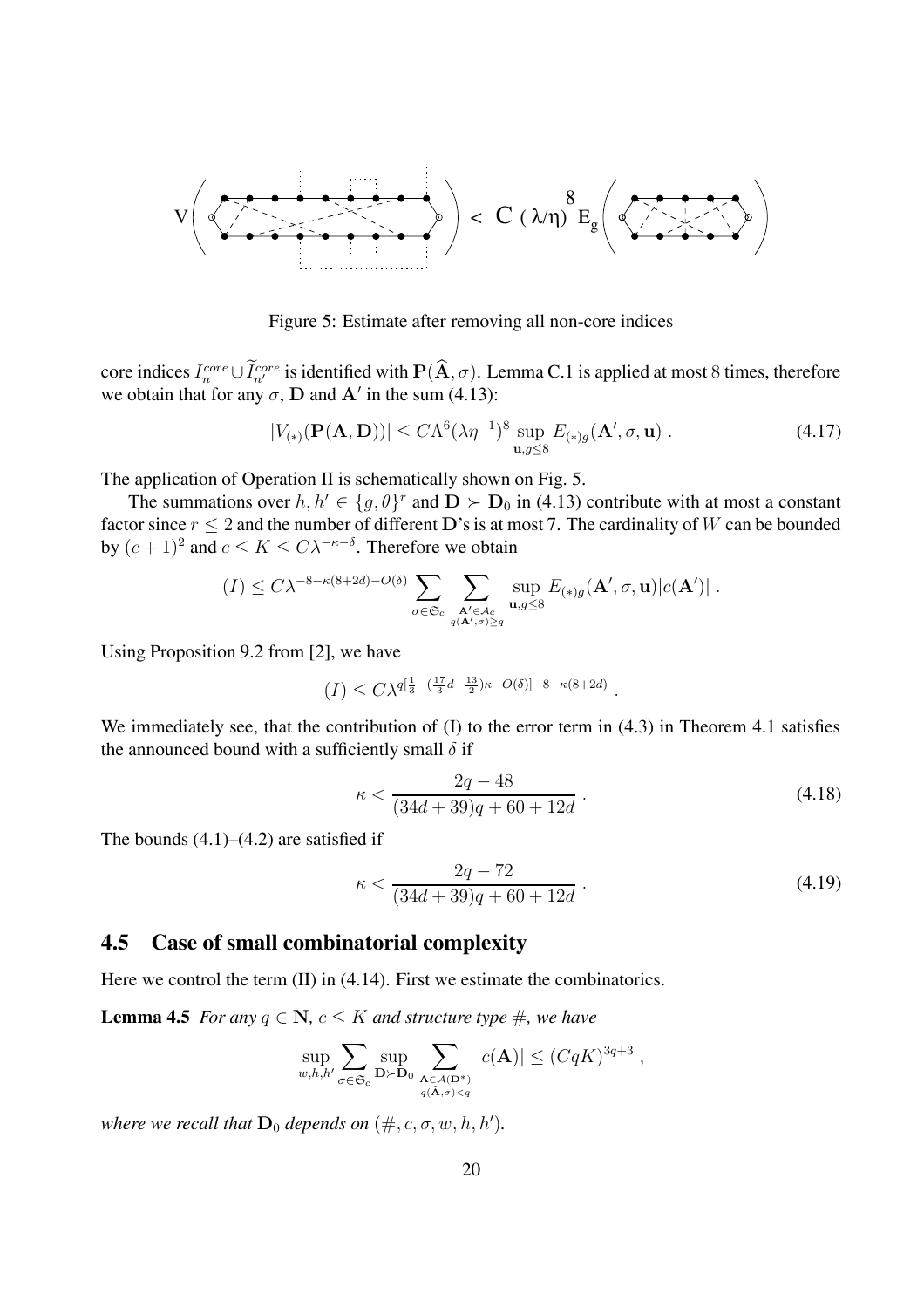*Proof.* The bound

$$
\#\{\sigma \in \mathfrak{S}_k \; : \; \ell(\sigma) = \ell\} \le (Ck)^{k-\ell+1} \tag{4.20}
$$

(see (5.28) from [2]) shows that the number of permutations  $\sigma \in \mathfrak{S}_c$  with  $\deg(\sigma) < q$  is bounded by  $(CK)^q$  using  $c \leq K$ . The number of **A**'s whose restriction yields the same  $\widehat{A}$  is at most  $(c+3)^4 \leq$  $(CK)^4$ . The number of  $\mathbf{A} \in \mathcal{A}_c$  with  $s(\mathbf{A}) < 2q$  is bounded by  $c^{2q-1} \leq (CK)^{2q-1}$ . Finally,  $|c(\mathbf{A})| \le \prod_{j}^{*} a_j^{a_j - 2} \le (2q)^{2q - 2} \quad \Box.$ 

The individual terms in (4.14) are estimated in the following Proposition whose proof will be given in Section 5.

**Proposition 4.6** *We assume* (4.8) *and*  $\kappa < \frac{2}{34d+39}$ *. Let*  $\sigma \in \mathfrak{S}_c$ *,*  $w \in W_c^{(r), \#}$ *, h, h'*  $\in \{g, \theta\}^r$ *, where*  $\#$  and  $r$  vary in the different cases and let  $\mathbf{D} \succ \mathbf{D}_0(\#, c, \sigma, w, h, h').$ 

*1)* Let  $A \in \mathcal{A}(D^*)$  *such that*  $q(\widehat{A}, \sigma) < q$ *, where* q *is a fixed number. Then the following individual estimates hold.*

*(1a) [Many collisions] Let*  $# = nr$ ,  $r = 0, 1$  *and*  $c = K$ *, then* 

$$
|V_*(\mathbf{P}(\mathbf{A}, \mathbf{D}))| \le C^q \lambda^{\frac{\delta}{2}K} \tag{4.21}
$$

*(1b) [Recollision]. Let*  $# = rec, r = 0, 1$ *, then* 

$$
|V_*(\mathbf{P}(\mathbf{A}, \mathbf{D}))| \le C^q \lambda^{6-4d\kappa(q+3)}.
$$
\n(4.22)

*(1c) [Triple collision] Let*  $# = triple, r = 1, then$ 

$$
|V_*(\mathbf{P}(\mathbf{A}, \mathbf{D}))| \le C^q \lambda^{6-4d\kappa(q+3)}.
$$
\n(4.23)

*2) Now let*  $A' \in A_c$  *be given. Then the following estimates hold: (2a) [Non-repetition with a gate] Let*  $# = nr$ ,  $r = 1$ *, then* 

$$
\sup_{\sigma,w} \Big| \sum_{h,h' \in \{g,\theta\}^r} \sum_{\mathbf{D} \succ \mathbf{D}_0} \sum_{\substack{\mathbf{A} \in \mathcal{A}(\mathbf{D}^*) \\ \hat{\mathbf{A}} = \mathbf{A}^{\prime}}} V(\mathbf{P}(\mathbf{A}, \mathbf{D})) c(\mathbf{A}) \Big| \leq C \lambda^{\frac{1}{3} - (\frac{17}{3}d + 8)\kappa - O(\delta)} \,. \tag{4.24}
$$

*(2b) [Last] Let*  $# = last, r = 2, then$ 

$$
\sup_{\sigma,w} \Big| \sum_{h,h' \in \{g,\theta\}^r} \sum_{\mathbf{D} \succ \mathbf{D}_0} \sum_{\substack{\mathbf{A} \in \mathcal{A}(\mathbf{D}^*) \\ \tilde{\mathbf{A}} = \mathbf{A}^{\prime}}} V_*(\mathbf{P}(\mathbf{A}, \mathbf{D})) c(\mathbf{A}) \Big| \le C\lambda^{6-(14d+6)\kappa - O(\delta)} \ . \tag{4.25}
$$

*(2c)* [Nest] Let  $\# = nest, r = 1, then$ 

$$
\sup_{\sigma,w} \Big| \sum_{h,h' \in \{g,\theta\}} \sum_{\mathbf{D} \succ \mathbf{D}_0} \sum_{\substack{\mathbf{A} \in \mathcal{A}(\mathbf{D}^*) \\ \hat{\mathbf{A}} = \mathbf{A}'}} V_*(\mathbf{P}(\mathbf{A}, \mathbf{D}))c(\mathbf{A}) \Big| \le C\lambda^{6-(10d+8)\kappa - O(\delta)} \,. \tag{4.26}
$$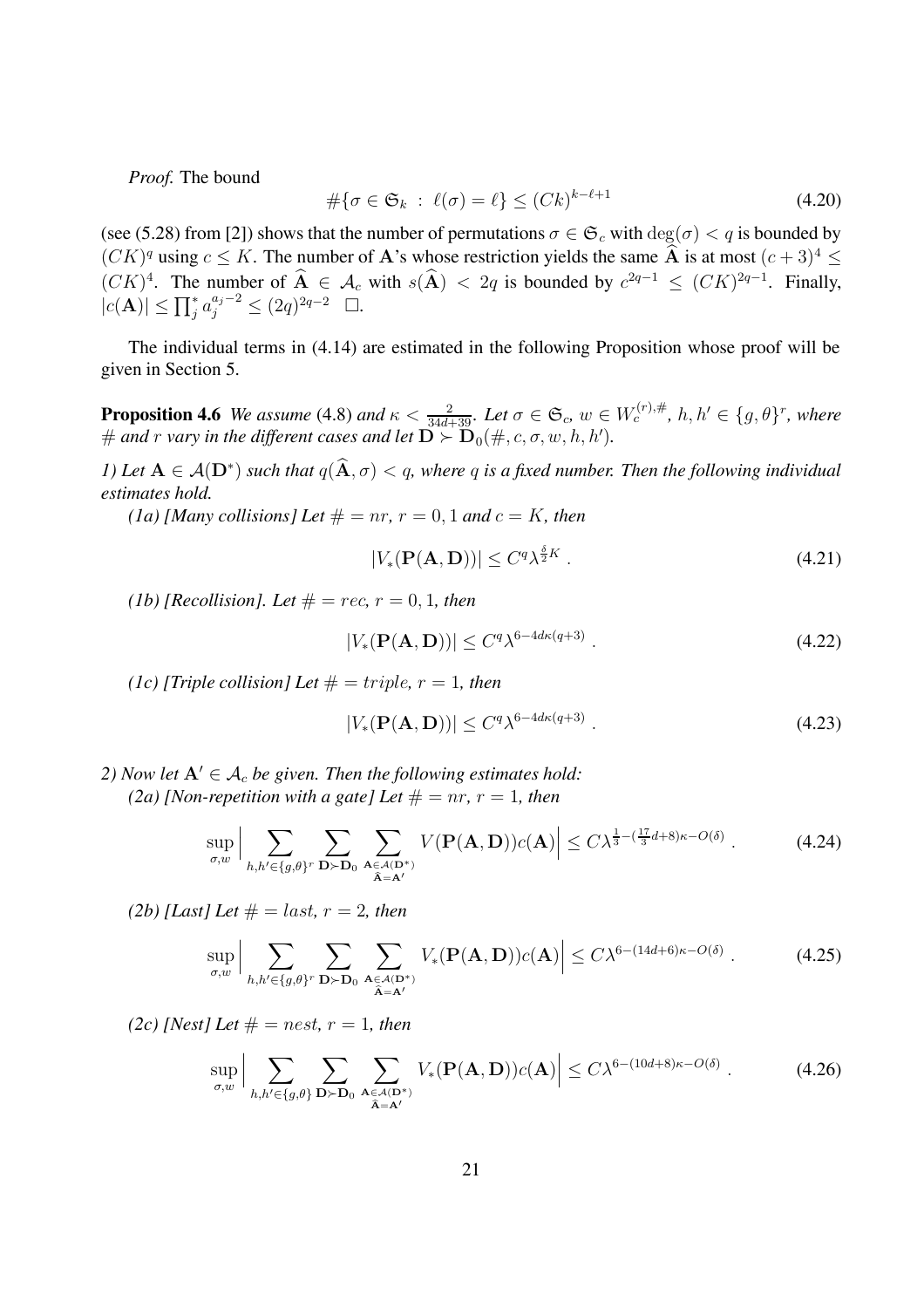Combining Lemma 4.5 with these estimates, and using  $|W| \leq K^2$ , we see that

$$
(II) \le (CqK)^{3q+7} \lambda^{\frac{1}{3} - (\frac{17}{3}d+8)\kappa - O(\delta)}
$$

for the case  $# = nr$ ,  $r = 1$  (case (2a) above), and

$$
(II) \le (CqK)^{3q+7} \lambda^{6-4d\kappa(q+3)-O(\delta)}
$$

for all other cases (with  $q \ge 2$ ). So the contributions of the error terms from (II) to  $\mathbf{E'}||\psi_{(*)t,k}^{\prime(r),\#}||^2$ (see  $(4.12)$ ) satisfy the bound  $(4.3)$  if

$$
\kappa < \frac{1}{9q + 17d + 51} \,,\tag{4.27}
$$

and they satisfy  $(4.1)-(4.2)$  if

$$
\kappa < \frac{2}{(4d+3)q + (12d+9)}\tag{4.28}
$$

and  $\delta$  is sufficiently small. Combining this with (4.18)–(4.19) and optimizing, we obtain that there exists  $\kappa_0(d) > 0$  such that for any  $\kappa < \kappa_0$ , the systems of equations (4.18)–(4.27) and (4.19)–(4.28) have solutions for q. For  $d = 3$ , the optimal  $\kappa_0(d)$  is a bit above  $\frac{1}{500}$ . This finishes the proof of Theorem 4.1.  $\Box$ .

## **5 Proof of Proposition 4.6**

In each case except (1a), the corresponding Feynman graph has a specific subgraph of a few vertices (recollision, nest etc.) that renders the value small. We shall prove that this subgraph gains at least a factor  $\lambda^{4+2\kappa+2\delta}$  required in Theorem 4.1. Then we remove all repetition patterns from the graph, we use the robust bounds

$$
\sup_{\sigma \in \mathfrak{S}_k} \sup_{\mathbf{u}} E(\sigma, \mathbf{u}) \le C |\log \lambda|^2 \tag{5.1}
$$

$$
\sup_{\sigma \in \mathfrak{S}_k} \sup_{\mathbf{u}} E_*(\sigma, \mathbf{u}) \le C\lambda^2 |\log \lambda|^2 \tag{5.2}
$$

from Lemma 10.2. of [2] to conclude the estimate.

#### **5.1 Many collisions**

The estimate in case (1a) will come from the fact that any graph can be robustly estimated by the ladder graph and the value of the ladder of length L always carries a factor  $1/L!$ . This effect is the best seen in the time integral form. We first change  $V_*(P)$  back to  $V^{\circ}_*(P)$  with an error smaller than  $O(\lambda^{10K-O(1)})$  by Lemma 7.1 from [2]. We then apply the K-identity (formula (6.2) in [2]) to the definition of  $V_*^{\circ}({\bf P})$  given in (4.15) of [2] to obtain

$$
V_*^{\circ}(\mathbf{P}) = \lambda^{n+n'+g} \int \int d\mathbf{p} d\tilde{\mathbf{p}} \ \overline{K(t, \mathbf{p}, n)} K(t, \tilde{\mathbf{p}}, n') \Delta(\mathbf{P}, \mathbf{w}, \mathbf{u} \equiv 0) \mathcal{M}(\mathbf{w})
$$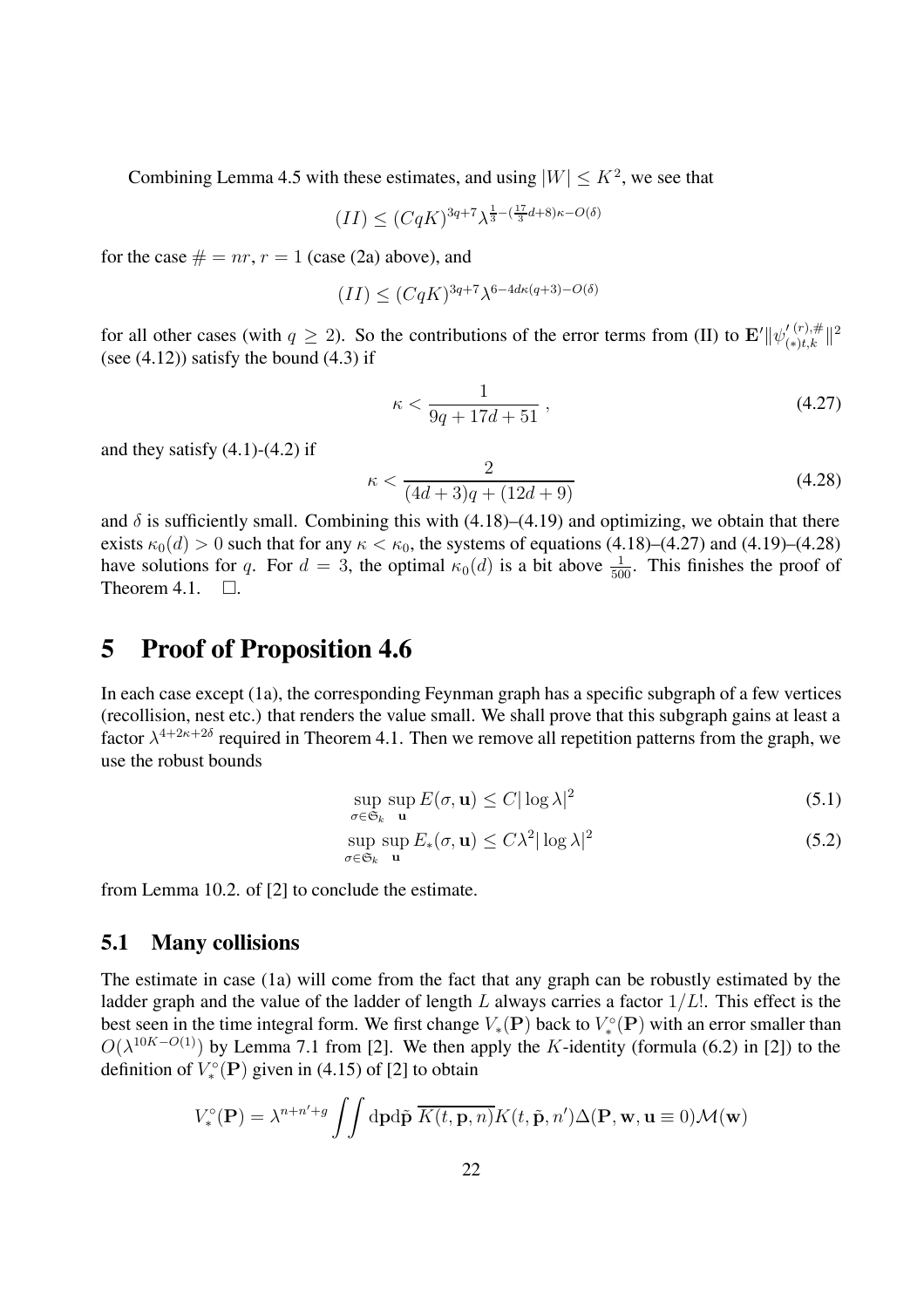with  $P = P(A, D)$  and

$$
K(t, \mathbf{p}, n) := (-i)^{n-1} \int_0^t [\mathrm{d}s_j]_1^n \prod_{j=1}^n e^{-is_j \omega(p_j)}.
$$

We recall that  $g = g(\mathbf{P}(\mathbf{A}, \mathbf{D}))$  denotes the number of single lumps, or, equivalently, the number of  $\theta$  labels in h and h'. Note that we use the labelling w and  $\mathbf{p}$ ,  $\tilde{\mathbf{p}}$  in parallel, keeping in mind the relabelling convention from the end of Section 7.2 in [2].

We use a Schwarz inequality:

$$
|V_*^{\circ}(\mathbf{P})| \leq \lambda^{n+n'+g} \int \int d\mathbf{p} d\tilde{\mathbf{p}} \left[ |K(t, \mathbf{p}, n)|^2 + |K(t, \tilde{\mathbf{p}}, n')|^2 \right] \Delta(\mathbf{P}, \mathbf{w}, \mathbf{u} \equiv 0) |\mathcal{M}(\mathbf{w})|.
$$

By using Operation I, we can break up A into single lumps. Since  $s(\hat{A}) \leq 2q$ , we have  $s(A) \leq$  $2q + 4$ , thus Operation I will be applied at most  $2q + 3$  times.

If  $r = 0$ , i.e. the original graph was a non-repetition graph, and thus  $n = n' = k$ , then the trivial partition  $A_0$  corresponds to a partition P with a complete pairing. Thus both p and  $\tilde{p}$  momenta can be used as independent variables and

$$
|V_*^{\circ}(\mathbf{P})| \leq \Lambda^{2q+3} (C\lambda)^{2k+g} \int d\mathbf{p} |K(t, \mathbf{p}, k)|^2 |\widehat{\psi}_0(p_1)|^2 \prod_{j=1}^k |\widehat{B}(p_j - p_{j+1})|^2.
$$

The estimate (4.21) is then completed by the bound (5.3) from the following Lemma with any  $1/2 < a < 1$ . The proof will be given below.

**Lemma 5.1** *For any*  $0 \le a \le 1$ ,  $t = T\lambda^{-2-\kappa}$ , there exists a constant  $C_a$  *such that* 

$$
I(k) := \int d\mathbf{p} |K(t, \mathbf{p}, k)|^2 |\widehat{\psi}_0(p_1)|^2 \prod_{j=1}^k |\widehat{B}(p_j - p_{j+1})|^2 \leq \frac{(C_a T \lambda^{-2-\kappa a})^{k-1}}{[(k-1)!]^a} |\log \lambda|^2.
$$

*In particular,*

$$
I(k) \le (C_a \lambda^{-2 + \delta a})^{k-1}
$$
\n(5.3)

*if*  $k \geq T\lambda^{-\kappa-\delta}$  *and*  $\lambda \ll 1$ *.* 

*Proof.* This lemma is essentially the same as Lemma 3.1 in [1]. The only differences are that here we estimate the truncated value, so  $K$  has one less time integration and the individual integrals are performed by using Lemma 2.1. The details are left to the reader.  $\Box$ 

Finally, if  $r = 1$  and  $w \in W_c^{(1),nr}$  is the location of the gate/θ-index among the core indices, then  $p_w = p_{w+1}$  or  $p_w = p_{w+2}$  (depending whether we have a  $\theta$  or a gate) is forced by  $\Delta$  and similarly for  $\tilde{p}_w$ . In this case, the estimates in Lemma 5.1 are worse by a factor of t. This factor can be absorbed into the main term  $\lambda^{\delta a K}$ . This completes the proof of (4.21).  $\Box$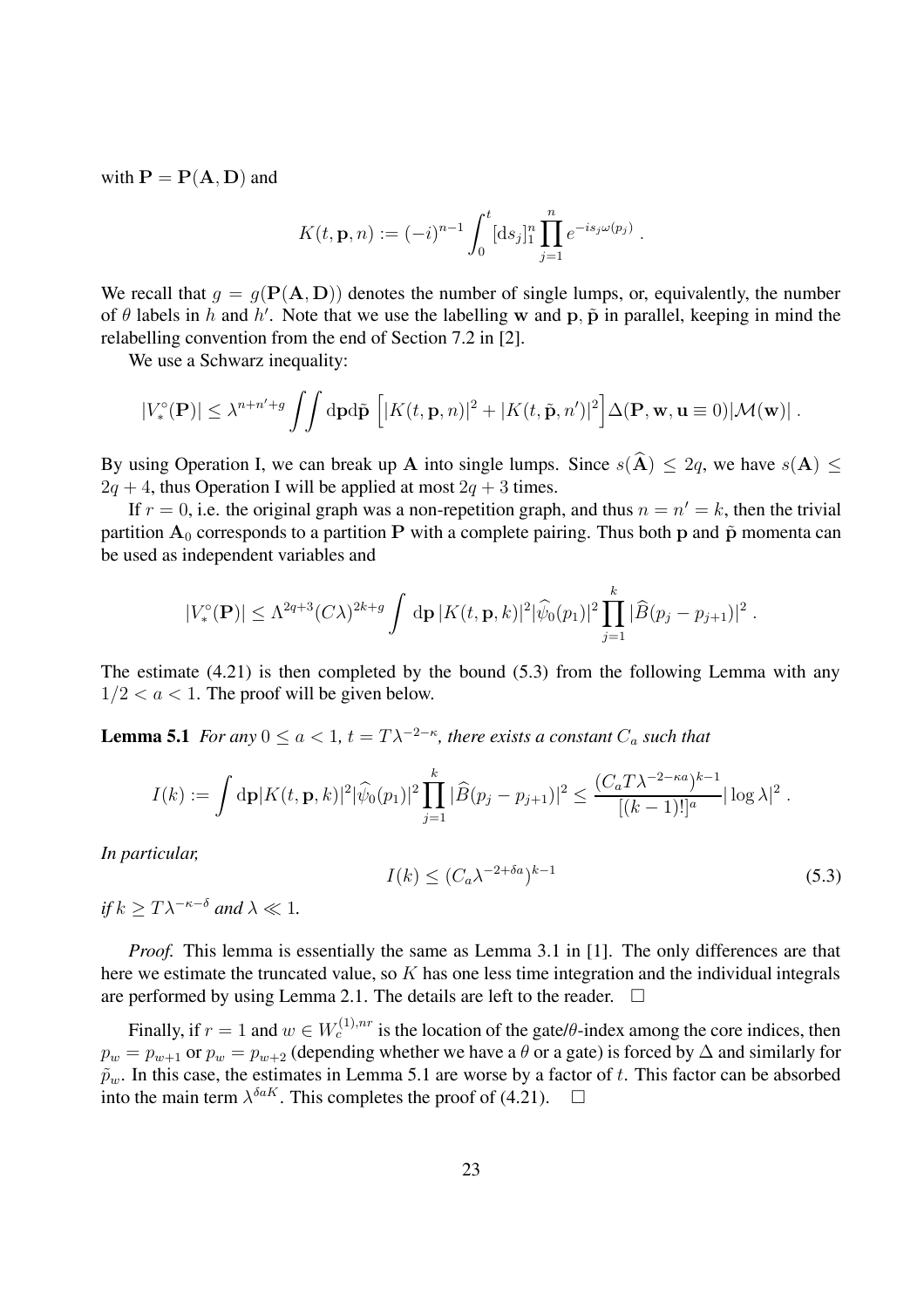

Figure 6: Removal of gates from a recollision

#### **5.2 Recollision and triple collision**

For the proof of (4.22), we break up the partition **A** into the trivial partition  $A_0$  using Operation I. Since  $s(A) \le 2q$ , we have  $s(A) \le 2q + 4$ , thus Operation I will be applied at most  $2q + 3$  times. Clearly

$$
|V_*(\mathbf{P}(\mathbf{A}, \mathbf{D}))| \le \Lambda^{2q+3} \lambda^g \sup_{\mathbf{u}} E_*(\mathbf{P}(\mathbf{A}_0, \mathbf{D}_0), \mathbf{u})
$$
(5.4)

by using (4.15) and Lemma 9.5 from [2]. The single lumps are removed by Operation II from  $E_*(\mathbf{P}(\mathbf{A}_0, \mathbf{D}_0), \mathbf{u})$ , at the price  $\lambda/\eta$ ; the total contribution of one  $\theta$ -removal is  $(\lambda^2/\eta) \sim \lambda^{-\kappa}$ . The possible gates are eliminated by Operation IV at the expense of  $\lambda^2 \eta^{-1} |\log \eta| \sim \lambda^{-\kappa} |\log \lambda|$  each. Since  $r \leq 1$ , we lose at most a factor  $\lambda^{-2\kappa} |\log \eta|^2$  in this way (see Fig. 6; the double line denotes truncated propagators).

The vertex set of the remaining graph is naturally identified with  $I_{c+2} \cup I_{c+2} \cup \{0,0^*\}$ , the permutation  $\sigma$  provides a pairing between the elements  $I_{c+2} \setminus \{w_1, c+2\}$  and  $\widetilde{I}_{c+2} \setminus \{\widetilde{w_1}, \widetilde{c+2}\},$ furthermore  $\{w_1, c+2\}$  and  $\{\widetilde{w_1}, \widetilde{c+2}\}$  each form a lump (see picture). We denote this partition by **P**<sup>∗</sup> and by using Proposition 5.2 below, we will obtain (4.22).  $\Box$ 

Later we need to estimate asymmtric recollision graphs as well, so we formulate the following proposition in a more general setup:

**Proposition 5.2** Consider the Feynman graph on the vertex set  $\mathcal{V}_k$ ,  $k \geq 3$ , choose numbers  $a, b, a', b' \in \mathcal{V}_k$  $I_k$  such that  $b - a \geq 2$ ,  $b' - a' \geq 2$ . Let  $\sigma$  be a bijection between  $I_k \setminus \{a, b\}$  and  $I_k \setminus \{a', b'\}$ . Let  $\mathbf{P}^*$  *be the partition on the set*  $I_k \cup I_k$  *consisting of the lumps*  $\{j, \sigma(j)\}, j \in I_k \setminus \{a, b\}$  *and*  $\{a, b\}$ *,* {a , b } *(Fig. 7). Then*

$$
\sup_{\mathbf{u},g\leq 8} E_{*g}(\mathbf{P}^*,\mathbf{u}) \leq C\lambda^{6-3\kappa}\zeta^{4d} \,. \tag{5.5}
$$

We also need a "one-sided" version of this estimate (Fig. 8).

**Proposition 5.3** *Consider the Feynman graph on the vertex set*  $V_{k,k-2}$ ,  $k \geq 3$ *, choose numbers*  $a, b \in I_k$  such that  $b - a \geq 2$ . Let  $\sigma$  be a bijection between  $I_k \setminus \{a, b\}$  and  $I_{k-2}$ . Let  $\mathbf{P}^*$  be the  $partition on the set I_k \cup I_{k-2}$  *consisting of the lumps*  $\{j, \sigma(j)\}, j \in I_k \setminus \{a, b\}$  *and*  $\{a, b\}$ *. Then* 

$$
\sup_{\mathbf{u},g\leq 8} E_g(\mathbf{P}^*,\mathbf{u}) \leq C\lambda^{2-\kappa} \zeta^{4d} ,\qquad(5.6)
$$

*and for the truncated version*

$$
\sup_{\mathbf{u},g\leq 8} E_{*g}(\mathbf{P}^*,\mathbf{u}) \leq C\lambda^{4-\kappa} \zeta^{4d} \,. \tag{5.7}
$$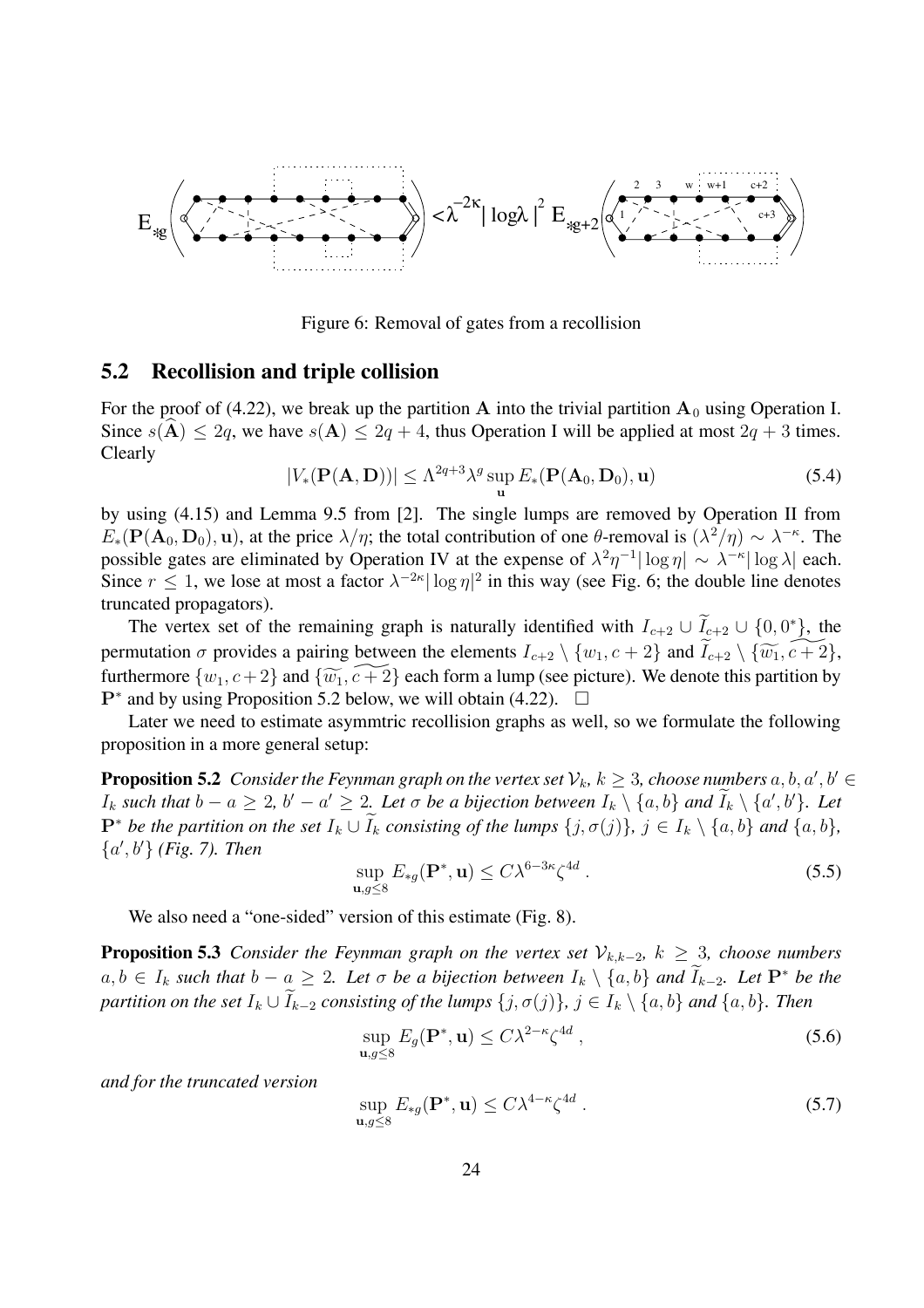

Figure 7: Estimate of a two-sided recollision graph



Figure 8: Estimate of a one-sided recollision graph

*Proof of Propostion 5.2.* We use  $\mathbf{p} = (p_1, \ldots, p_{k+1})$  and their tilde-counterparts to denote the momenta to express

$$
E_{*g}(\mathbf{P}^*, \mathbf{u}) = \sup_{\mathcal{G} \,:\, |\mathcal{G}| \le g} \int_{-Y}^Y \mathrm{d}\alpha \mathrm{d}\beta \, \Xi_{\mathcal{G}}(\alpha, \beta)
$$

with

$$
\begin{aligned}\n\Xi_{\mathcal{G}}(\alpha,\beta) &:= \lambda^{2k} \int \mathrm{d}\mu(\mathbf{p}) \mathrm{d}\mu(\tilde{\mathbf{p}}) \prod_{j=1}^{k} \frac{1}{|\alpha - \overline{\omega}(p_j) - i\eta|} \frac{1}{|\beta - \omega(\tilde{p}_j) + i\eta|} \\
&\times \delta(p_{k+1} - \tilde{p}_{k+1}) \delta\left(p_{a+1} - p_a + (p_{b+1} - p_b) - u_a\right) \delta\left(-\tilde{p}_{a'+1} + \tilde{p}_{a'} - (\tilde{p}_{b'+1} - \tilde{p}_{b'}) - \tilde{u}_{a'}\right) \\
&\times \prod_{\substack{j=1 \ j \neq a,b}}^{k} \delta\left(p_{j+1} - p_j - (\tilde{p}_{\sigma(j)+1} - \tilde{p}_{\sigma(j)}) - u_j\right) \mathcal{N}_{\mathcal{G}}(\mathbf{w}),\n\end{aligned}
$$

where the **u**-momenta are labelled as  $\mathbf{u} = (u_1, \ldots, u_{b-1}, u_{b+1}, u_k, \tilde{u}_{a'})$  and we used the identification from  $(7.18)$  of  $[2]$  between the w and  $\bf{p}, \tilde{p}$  notations.

Without recollision, the momenta **p** formed a spanning set of all momenta, and similarly for  $\tilde{p}$ . Since now there is a delta function among the **p** momenta, we need to exchange one tilde-momentum (out of  $\tilde{p}_{a'}, \tilde{p}_{a'+1}, \tilde{p}_{b'}, \tilde{p}_{b'+1}$ ) with a non-tilde momentum (out of  $p_a, p_{a+1}, p_b, p_{b+1}$ ). We will call them *exchange momenta*.

For the moment, we choose  $\tilde{p}_{b'}$  and  $p_b$  to be the exchange momenta and we partition the set of all **p**,  $\tilde{p}$  momenta into two subsets of size  $k + 1$  each:

$$
A := \{p_1, p_2, \ldots, p_{b-1}, p_{b+1}, \ldots p_{k+1}, \tilde{p}_{b'}\}
$$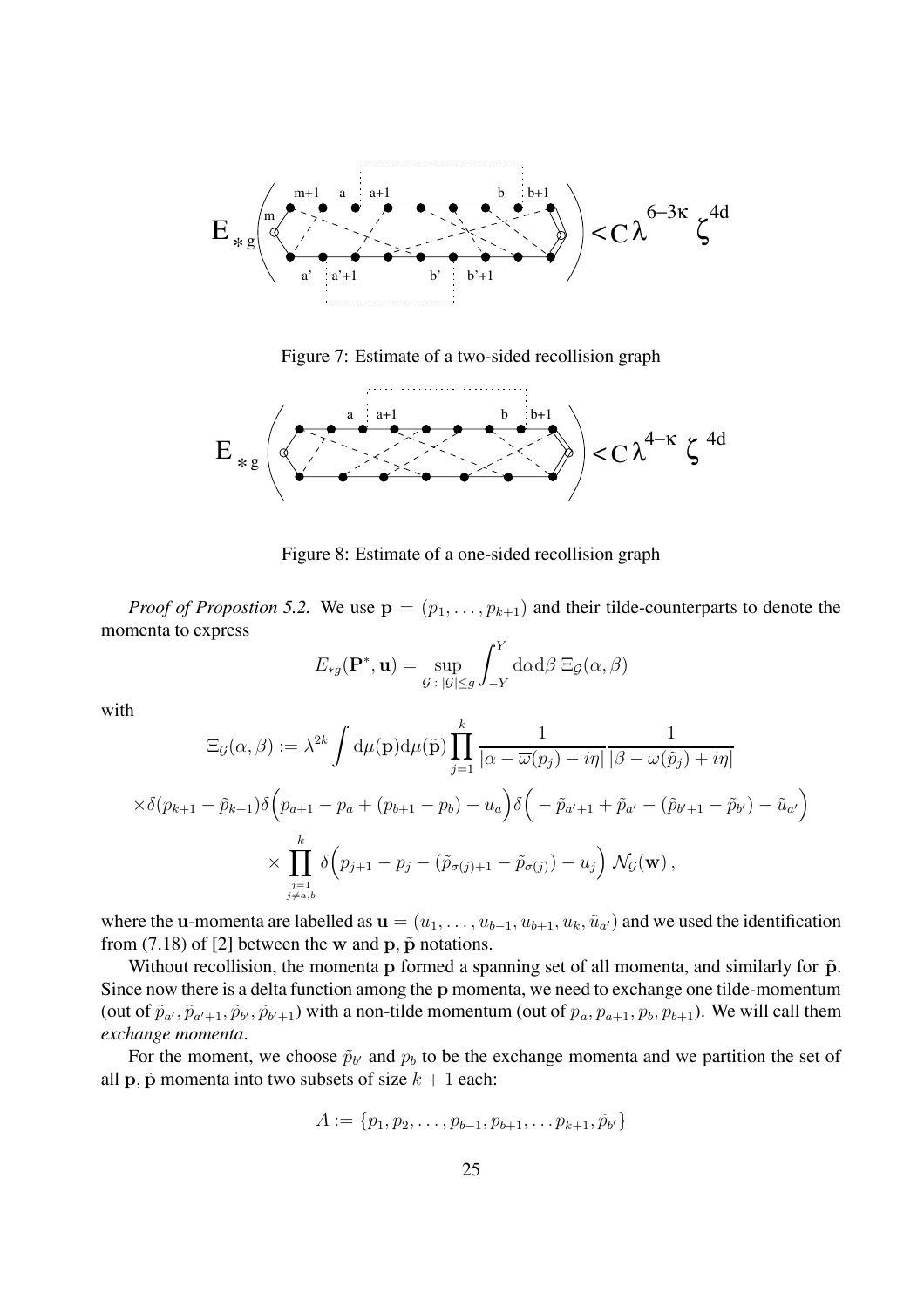$$
B := \{\tilde{p}_1, \tilde{p}_2, \ldots, \tilde{p}_{b'-1}, \tilde{p}_{b'+1}, \ldots \tilde{p}_{k+1}, p_b\}.
$$

It is straightforward to check that all A-momenta can be uniquely expressed in terms of linear combinations of the B-momenta (plus the **u**-momenta) and conversely. In particular

$$
p_{b-1} = p_b - (\tilde{p}_{\sigma(b-1)+1} - \tilde{p}_{\sigma(b-1)}) - u_b
$$
  

$$
\tilde{p}_{b'-1} = \tilde{p}_{b'} - (p_{m+1} - p_m) + u_m \text{ with } m := \sigma^{-1}(b'-1).
$$

The letters on the pictures indicate the indices of the correspoding  $p$  or  $\tilde{p}$  momenta.

We perform a Schwarz estimate to separate  $A$  and  $B$ -momenta at the expense of squaring the propagators, but we keep the denominators with  $p_1, \tilde{p}_1, p_{b-1}, \tilde{p}_{b'-1}p_b, \tilde{p}_{b'}$  common and only on the first power:

$$
\prod_{j=1}^{k} \frac{1}{|\alpha - \overline{\omega}(p_j) - i\eta|} \frac{1}{|\beta - \omega(\tilde{p}_j) + i\eta|} \le \frac{1}{2} [(a) + (b)] \tag{5.8}
$$

$$
(a) := \prod_{j=1,b-1,b} \frac{1}{|\alpha - \overline{\omega}(p_j) - i\eta|} \frac{1}{|\beta - \omega(\tilde{p}_{j'}) + i\eta|} \prod_{\substack{j=2 \ j \neq b-1,b}}^k \frac{1}{|\alpha - \overline{\omega}(p_j) - i\eta|^2}
$$
  

$$
(b) := \prod_{j=1,b-1,b} \frac{1}{|\alpha - \overline{\omega}(p_j) - i\eta|} \frac{1}{|\beta - \omega(\tilde{p}_{j'}) + i\eta|} \prod_{\substack{j=2 \ j \neq b'-1,b'}}^k \frac{1}{|\beta - \omega(\tilde{p}_j) + i\eta|^2}.
$$

(with a little abuse of notations we used j' for 1,  $b' - 1$  and b' when  $j = 1, b - 1$  and b, respectively).

Since common factors can be explicitly expressed both in terms of A and B-momenta, we can compute the integral of (a) by first integrating all B-momenta that removes all delta functions, then estimating the A-momentum integrals. Similar procedure works for (b). The result is (with  $m := \sigma^{-1}(b' - 1)$ 

$$
\mathbf{E}_{*g}(\mathbf{P}^*, \mathbf{u}) \leq \lambda^6 \sup_{|\mathcal{G}| \leq g} \int \int_{-Y}^{Y} d\alpha d\beta \int d\mu(\tilde{p}_{b'}) \Big( \prod_{\substack{j=1 \ j \neq b}}^{k+1} d\mu(p_j) \Big) \mathcal{N}_{\mathcal{G}}(\mathbf{w}) \frac{1}{|\alpha - \overline{\omega}(p_1) - i\eta|} \Big)
$$
(5.9)  

$$
\times \frac{1}{|\beta - \omega(p_1) + i\eta|} \frac{1}{|\alpha - \overline{\omega}(p_{b-1}) - i\eta|} \frac{1}{|\beta - \omega(\tilde{p}_{b'} - (p_{m+1} - p_m) + u_m) + i\eta|}
$$
  

$$
\times \frac{1}{|\alpha - \overline{\omega}(p_{b+1} - p_a + p_{a+1} - u_a) - i\eta|} \frac{1}{|\beta - \omega(\tilde{p}_{b'}) + i\eta|} \prod_{\substack{j=2 \ j \neq b-1,b}}^{k} \frac{\lambda^2}{|\alpha - \overline{\omega}(p_j) - i\eta|^2}.
$$

We recall the key technical bound Lemma 10.8 from [2] to estimate integrals with shifted denominators. We also recall the notation  $||q|| := \eta + \min\{|q|, 1\}$ . We start with estimating

$$
\frac{\lambda^2}{|\alpha - \overline{\omega}(p_{b+1}) - i\eta|^2} \le \frac{\lambda^2 \eta^{-1}}{|\alpha - \overline{\omega}(p_{b+1}) - i\eta|}
$$

and integrating out  $p_{b+1}$  by using (10.25) from [2]. We collect a point singularity  $||p_a-p_{a+1}+u_a||^{-1}$ and a factor  $C\lambda^2\eta^{-1}\zeta^{d-3}|\log\eta|^2$ . This argument works if  $b < k$ ; the  $b = k$  case is even easier since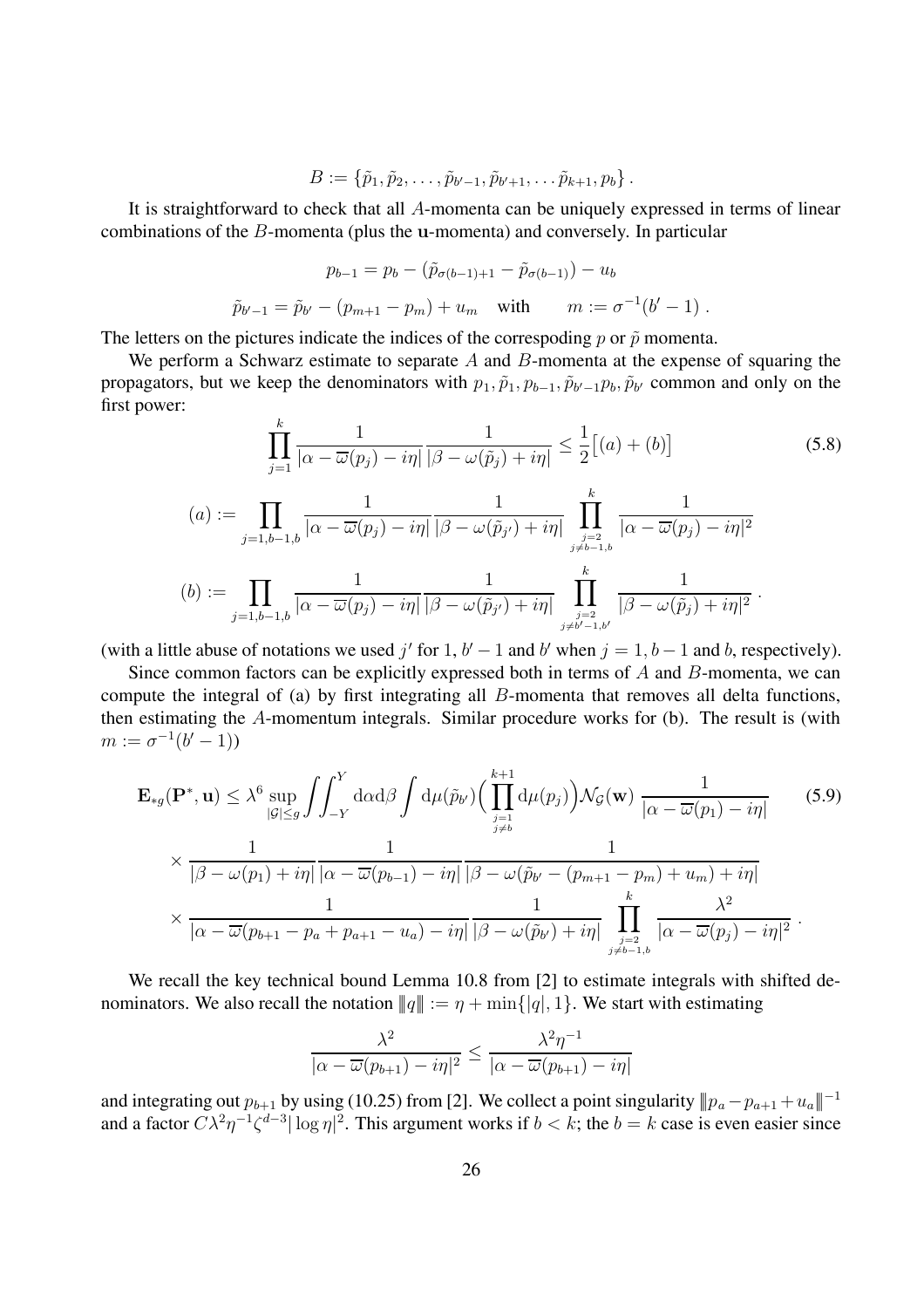the denominator with  $p_{k+1}$  is not present. Then we perform the  $\tilde{p}_{b'}$  integration again by (10.25) from [2], and we collect a new point singularity  $||p_{m+1} - p_m + u_m||^{-1}$  and a factor  $C\zeta^{d-3} |\log \lambda|^2$ . Note that these two point singularities are not identical, because m, as an inverse image of  $\sigma$ , is not equal to a.

Next we integrate out  $p_{b-1}$  yielding C| log  $\lambda$ | from (2.6). If  $p_{b-1}$  appears in one of the point singularities, then we use the bound

$$
\sup_{\alpha,r} \int \frac{\mathrm{d}\mu(p)}{|\alpha - \omega(p) + i\eta|} \frac{1}{\|p - r\|} \le C\zeta^{d-2} |\log \eta| \tag{5.10}
$$

(see (A.3) and (A.7) from [2]) to collect  $C\zeta^{d-2}|\log \lambda|$  and the point singularity disappears. If  $p_{b-1}$ appears in both point singularities, then we separate them by the telescopic estimate (A.1) of [2] before applying (5.10).

Now we integrate out all  $p_i$ 's with  $j \neq 1, b-1, b, b+1$  in decreasing order with the successive integration scheme (10.7)–(10.9) from Section 10.1.2 of [2]. The factor  $\mathcal{N}_{G}(w)$  provides the necessary  $|B(p_j - p_{j-1})|^2$  terms with at most eight exceptions, namely when  $j - 1 \in \mathcal{G}$  or  $\sigma(j - 1) \in \mathcal{G}$ (recall  $|G| \leq 8$ ). At each exceptional index  $|B(p_j - p_{j-1})|^2$  is replaced with  $\langle p_j - p_{j-1} \rangle^{-2d}$  and we use (2.7) instead of (10.8) of [2]. Thus the successive production of the factors  $(1 + C\lambda^{1-12\kappa})$ breaks at these indices and we obtain a uniform constant  $C$  instead. The successive scheme also breaks at the indices  $j = b - 1, b, b + 1$  that have already been integrated out. Furthermore, it also may break at  $j = m + 1, a + 1$ , i.e., at the indices where the point singularities are first affected (unless  $b - 1 \in \{m + 1, a + 1\}$  and the point singularity has already been integrated out). At each of these indices we use (5.10) and collect  $C\lambda^2\eta^{-1}\zeta^{d-2}|\log \eta|^2$  instead of the constant factor from  $(10.7)$ – $(10.9)$  of [2].

Since there are at most 13 exceptional indices, so we collect at most

$$
C^{13}[\lambda^2 \eta^{-1} \zeta^{d-2} |\log \eta|^2]^2 (1 + C\lambda^{1-12\kappa})^K.
$$

The other factors of  $\mathcal{N}_{\mathcal{G}}$ , that are not explicitly used in the successive integration, are estimated by supremum norm, except  $|\psi_0(p_1)|^2$ . Finally the d $\alpha$ , d $\beta$  integrals contribute with an additional C| log  $\lambda$ |<sup>2</sup>. The last  $p_1$ -integral is finite by the factor  $|\psi_0(p_1)|^2$ . Collecting these estimates and recalling that (5.10) has been used twice, the result is (5.5).  $\Box$ 

*Proof of Proposition 5.3.* This proof is very similar to the previous one but the estimate is weaker since (10.25) from [2] can be used only once. We just indicate that the set of A and B momenta are as follows:

$$
A := \{p_1, p_2, \ldots, p_{b-1}, p_{b+1}, \ldots, p_{k+1}\}, \qquad B := \{\tilde{p}_1, \tilde{p}_2, \ldots, \tilde{p}_{k-1}, p_b\},
$$

and we leave the details to the reader.  $\Box$ 

The case of the triple collision, (4.23), can be easily reduced to the case of a recollision (Fig. 9). We first use the analogue of the estimate (5.4). Clearly  $q = 0$  in case of a triple collision. Then we remove half of each of the two gates (Lemma C.2) and we collect a factor  $\lambda^2 |\log \lambda|^2$ . The resulting Feynman graph has either a recollision or a gate at the end. In the first case we apply Proposition 5.2. In the second case, we remove half of each gates by a second application of Lemma C.2, then the estimate (C.2) from Lemma C.1 together with (5.1) can be applied.  $\square$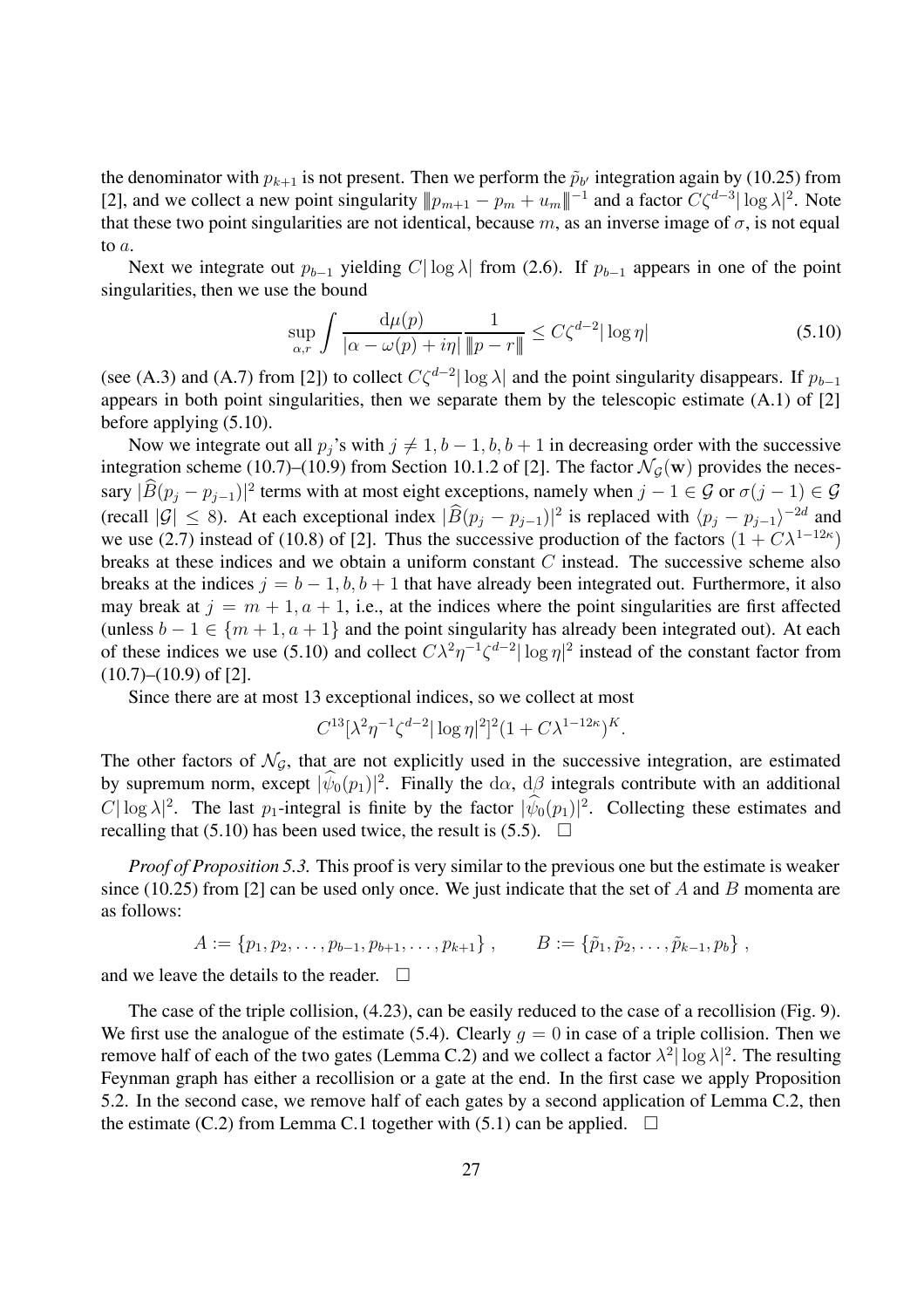

Figure 9: Estimate of triple collisions for  $w < c + 1$  and  $w = c + 1$ 

#### **5.3 Cancellation with a gate**

The key mechanism behind the estimates (4.24)–(4.26) is the cancellation between a gate and a  $\theta$ -label, We first present estimates on general graphs.

#### **5.3.1 Cancellation between a gate and** θ

Fix n, n' integers and consider a partition  $P \in \mathcal{P}_{n,n'}$  with no single lump on the set  $I_n \cup I_{n'}$  within the vertex set  $V = V_{n,n'}$ . Let  $1 \leq m \leq n+1$  an integer. We define two new cyclically ordered sets:

$$
\mathcal{V}' := \{0, 1, 2, \dots, m - 1, \clubsuit, m, \dots, n, 0^*, \tilde{n}', \widetilde{n' - 1}, \dots, \tilde{1}\}
$$
(5.11)  

$$
\mathcal{V}'' := \{0, 1, 2, \dots, m - 1, \diamondsuit, \heartsuit, m, \dots, n, 0^*, \tilde{n}', \widetilde{n' - 1}, \dots, \tilde{1}\}
$$

with additional elements  $\clubsuit, \diamondsuit, \heartsuit$ . For the result of this section it would make no difference if the extra elements were inserted into the sequence of tilde-variables.

These sets can be naturally identified with  $\mathcal{V}_{n+1,n'}$  and  $\mathcal{V}_{n+2,n'}$  and we will use this identification with the obvious choice of the relabelling map. We define two partitions on these sets,  $P' \in \mathcal{P}_{n+1,n'}$ and  $P'' \in \mathcal{P}_{n+2,n'}$ , simply by adding the single lump  $\{\clubsuit\}$  to P in the first case and the double lump  $\{\diamondsuit,\heartsuit\}$  in the second case. This will correspond to adding a  $\vartheta$  label or a gate whose potential labels have been paired to the original partition **P**, respectively. The following lemma shows that the  $V$ -value of these two partitions cancel each other up to the lowest order (Fig. 10).

**Lemma 5.4** *With the notations above and assuming*  $\lambda^3 \ll \eta \ll \lambda^2$ , we have

$$
\left| V_{(*)}(\mathbf{P}') + V_{(*)}(\mathbf{P}'') \right| \le C\lambda^2 \eta^{-1/2} E_{(*)g=0}(\mathbf{P}) . \tag{5.12}
$$

*Proof of Lemma 5.4.* Introduce the notations  $\mathbf{p} := (p_1, \ldots, p_{n+1}), \tilde{\mathbf{p}} := (\tilde{p}_1, \ldots, \tilde{p}_{n'+1}),$ 

$$
\int d\mathbf{p} := \int \int dp_1 dp_2 \dots dp_{n+1}
$$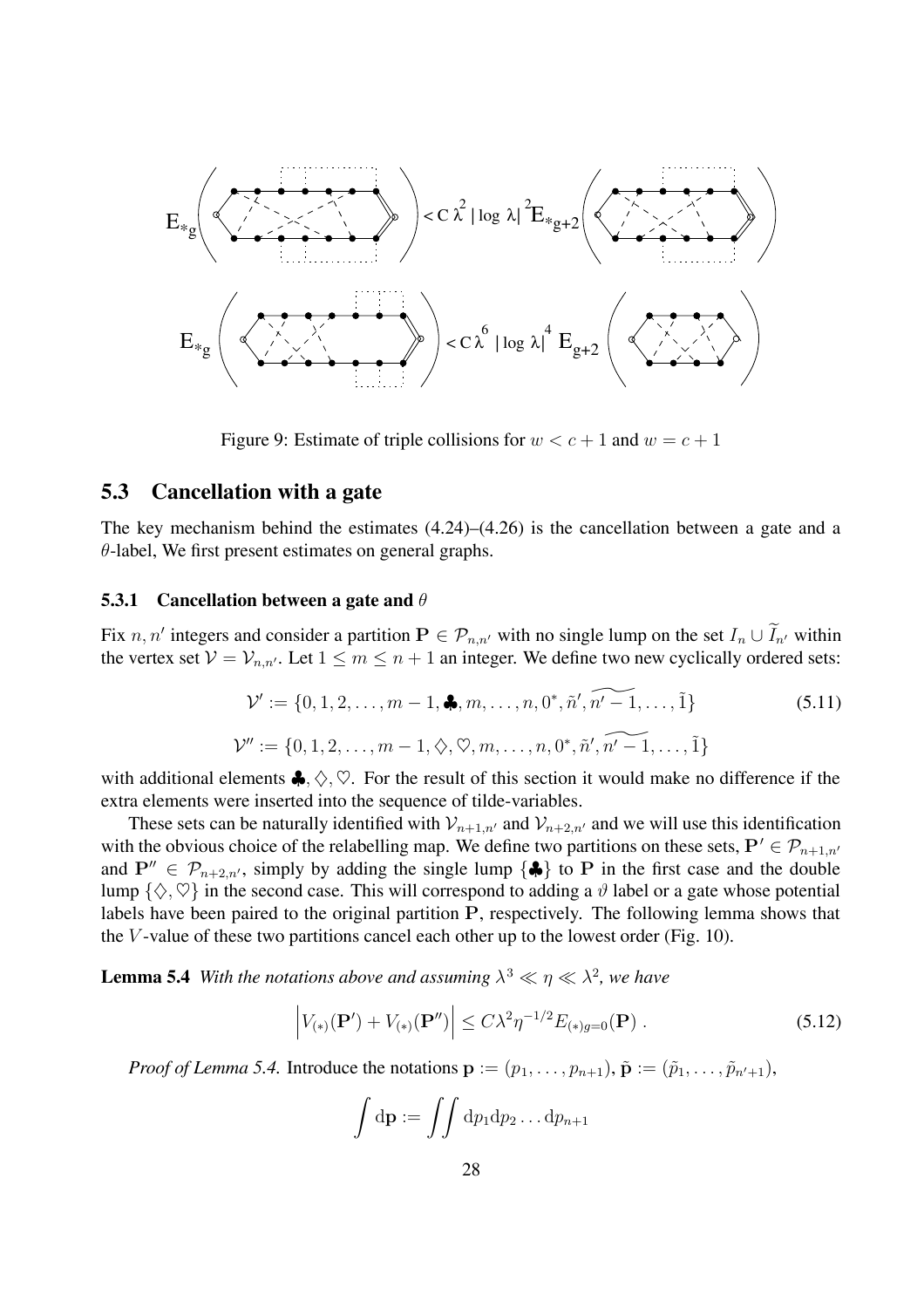$$
\left|V_{\eta}\left(\underbrace{\stackrel{p_{m-1}}{\underbrace{v_{m-1}}\stackrel{p_m}{\underbrace{v_{m-1}}\stackrel{p_m}{\underbrace{v_{m-1}}\stackrel{p_m}{\underbrace{v_{m-1}}\stackrel{p_m}{\underbrace{v_{m-1}}\stackrel{p_m}{\underbrace{v_{m-1}}\stackrel{p_m}{\underbrace{v_{m-1}}\stackrel{p_m}{\underbrace{v_{m-1}}\stackrel{p_m}{\underbrace{v_{m-1}}\stackrel{p_m}{\underbrace{v_{m-1}}\stackrel{p_m}{\underbrace{v_{m-1}}\stackrel{p_m}{\underbrace{v_{m-1}}\stackrel{p_m}{\underbrace{v_{m-1}}\stackrel{p_m}{\underbrace{v_{m-1}}\stackrel{p_m}{\underbrace{v_{m-1}}\stackrel{p_m}{\underbrace{v_{m-1}}\stackrel{p_m}{\underbrace{v_{m-1}}\stackrel{p_m}{\underbrace{v_{m-1}}\stackrel{p_m}{\underbrace{v_{m-1}}\stackrel{p_m}{\underbrace{v_{m-1}}\stackrel{p_m}{\underbrace{v_{m-1}}\stackrel{p_m}{\underbrace{v_{m-1}}\stackrel{p_m}{\underbrace{v_{m-1}}\stackrel{p_m}{\underbrace{v_{m-1}}\stackrel{p_m}{\underbrace{v_{m-1}}\stackrel{p_m}{\underbrace{v_{m-1}}\stackrel{p_m}{\underbrace{v_{m-1}}\stackrel{p_m}{\underbrace{v_{m-1}}\stackrel{p_m}{\underbrace{v_{m-1}}\stackrel{p_m}{\underbrace{v_{m-1}}\stackrel{p_m}{\underbrace{v_{m-1}}\stackrel{p_m}{\underbrace{v_{m-1}}\stackrel{p_m}{\underbrace{v_{m-1}}\stackrel{p_m}{\underbrace{v_{m-1}}\stackrel{p_m}{\underbrace{v_{m-1}}\stackrel{p_m}{\underbrace{v_{m-1}}\stackrel{p_m}{\underbrace{v_{m-1}}\stackrel{p_m}{\underbrace{v_{m-1}}\stackrel{p_m}{\underbrace{v_{m-1}}\stackrel{p_m}{\underbrace{v_{m-1}}\stackrel{p_m}{\underbrace{v_{m-1}}\stackrel{p_m}{\underbrace{v_{m-1}}\stackrel{p_m}{\underbrace{v_{m-1}}\stackrel{p_m}{\underbrace{v_{m
$$

Figure 10: Cancellation of a gate and  $\theta$  (partition is the same elsewhere)

and similarly for  $\int d\tilde{p}$ . Then we have

$$
V_{(*)}(\mathbf{P}') + V_{(*)}(\mathbf{P}'') = \lambda^{n+n'+g(\mathbf{P})} \frac{e^{2t\eta}}{(2\pi)^2} \int_{-Y}^{Y} d\alpha d\beta \ e^{i(\alpha-\beta)t} \int d\mathbf{p} \ d\tilde{\mathbf{p}} \ \Delta(\mathbf{P}, \mathbf{w}, \mathbf{u} \equiv 0) \mathcal{M}(\mathbf{w})
$$

$$
\times \Omega(\alpha, p_m) \prod_{j=1}^{n+1, (n)} \frac{1}{\alpha - \overline{\omega}(p_j) - i\eta} \prod_{j=1}^{n'+1, (n')} \frac{1}{\beta - \omega(\tilde{p}_j) + i\eta}, \qquad (5.13)
$$

with

$$
\Omega(\alpha, p_m) := \left[ \int \frac{|\widehat{B}(q - p_m)|^2 dq}{\alpha - \overline{\omega}(q) - i\eta} - \overline{\theta}(p_m) \right] \frac{\lambda^2}{\alpha - \overline{\omega}(p_m) - i\eta} . \tag{5.14}
$$

The expression  $n + 1$ ,  $(n)$  on the product sign indicates that for the truncated values (\*) the last fraction is not present, i.e. j runs up to n. Notice that the sum of the contributions of a gate and a  $\vartheta$ inserted between m and  $m-1$  yields an additional factor  $\Omega(\alpha, p_m)$  in the V-value of the **P** partition. Using (B.1) and (B.9) with  $\varepsilon = \eta$ ,  $\varepsilon' \to 0+0$ , we have

$$
\left| \int \frac{|\widehat{B}(q-p_m)|^2 dq}{\alpha - \overline{\omega}(q) - i\eta} - \overline{\theta}(p_m) \right| \le C \left( \eta^{1/2} + \eta^{-1/2} |\alpha - \lambda^2 \Theta(\alpha) - e(p_m)| \right).
$$

Therefore, using (B.5) and  $\lambda^3 \ll \eta \ll \lambda^2$ , we have

$$
|\Omega(\alpha, p_m)| \le C\lambda^2 \eta^{-1/2} \Big( 1 + \frac{\lambda^2 |\Theta(\alpha) - \theta(p_m)|}{|\alpha - \omega(p_m) + i\eta|} \Big) \le C\lambda^2 \eta^{-1/2}
$$
(5.15)

uniformly in  $\alpha$  and  $p_m$ .  $\square$ 

The proof shows that the cancellation between the gate and the  $\vartheta$  is completely local in the graph. In particular, if we fix L locations, maybe with multiplicity, between the elements of  $V_{n,n'}$ , and we consider all possible  $2^L$  combinations of insertions of gates and  $\vartheta$ 's at these locations, then we gain a factor  $\lambda^2 \eta^{-1/2}$  from each location.

More precisely, let  $\underline{v} \in \mathbb{N}^{\mathcal{V}_{n,n'}}$  be a given sequence of integers,  $v_0, v_1, \ldots, v_{0^*}$ , labelled by the elements of  $V_{n,n'}$ . The number  $v_j$  indicates how many gates or  $\vartheta$ 's are inserted between the j-th and  $(j-1)$ -th vertex. Let  $|v| := \sum_j v_j$  be the total number of insertions. A sequence  $S \in \{g, \vartheta\}^{|\varrho|}$ encodes whether the insertion is gate or  $\vartheta$ .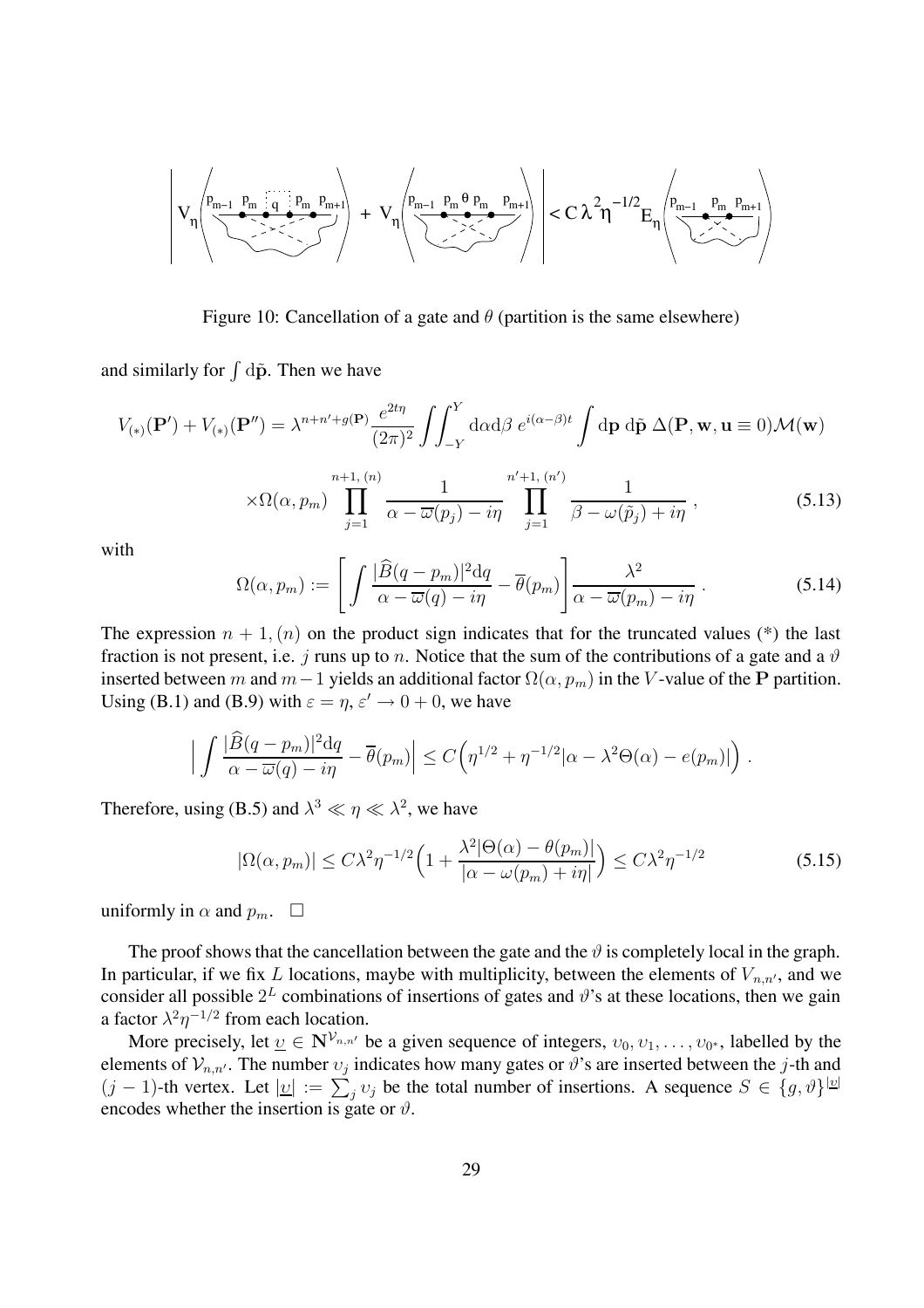Fix a sequence <u>v</u> and for any  $S \in \{g, \vartheta\}^{|\underline{v}|}$  we define the extended set  $\mathcal{V}_S$  consisting of  $\mathcal{V}_{n,n'}$  and we insert extra single or double symbols for  $\vartheta$  and gate indices (determined by S) at the locations given by <u>v</u>. In the example above, we have  $\underline{v} = (0, 0, \dots, 0, 1, 0 \dots 0)$  (i.e.  $q_m = 1$ , the rest is zero),  $|\underline{v}| = 1$ , and V' corresponds to  $S = {\theta}$ , while V'' corresponds to  $S = {g}$ . Given a partition  $P \in \mathcal{P}_{n,n'}$ , we also define the extended partition  $P_S$  on  $\mathcal{V}_S$  by simply adding the single symbols as single lumps and the double symbols as paired lumps to **P**.

**Lemma 5.5** *With the notations above, for any fixed*  $P \in \mathcal{P}_{n,n'}$  *and*  $\underline{v} \in N^{\mathcal{V}_{n,n'}}$ 

$$
\left| \sum_{S \in \{g,\vartheta\}^{|\underline{v}|}} V_{(*)}(\mathbf{P}_S) \right| \le \left( C\lambda^2 \eta^{-1/2} \right)^{|\underline{v}|} E_{(*)}(\mathbf{P}) \,. \tag{5.16}
$$

*Proof.* Notice that the sum of the contributions of a gate and a  $\vartheta$  inserted at the same place between m and  $m-1$  yields a factor of  $\Omega(\alpha, p_m)$ , while the same insertion between  $\widetilde{m}$  and  $\widetilde{m-1}$ yields a factor  $\Omega(\beta, \tilde{p}_m)$ . These insertions are independent of each other, thanks to the summation over all possible S-combinations. So  $\sum_{S} V(\mathbf{P}_S)$  is represented by an expression similar to (5.13), where a total factor

$$
\prod_{m=1,\dots,n,0^*} [\Omega(\alpha,p_m)]^{q_m} \prod_{m=\widetilde{n}',\dots,\widetilde{1},0} [\overline{\Omega(\beta,\widetilde{p}_m)}]^{q_m}
$$

is inserted. The uniform estimate (5.15) for each  $\Omega$  factor gives (5.16).  $\Box$ .

Next we will apply Lemmas 5.4–5.5 to prove (4.24)–(4.26). The difficulty is that these estimates hold only if the gate remains isolated even after the lumping procedure, otherwise the gain comes from the artificial recollision introduced by the lump. Recall that the lumping procedure has two steps. The original partition  $D_0$  may lump nontrivially, yielding the derived partition  $D$ , due to a few possible coincidences among the gate or recollision labels of  $\psi$  and  $\overline{\psi}$ . Then the non-single elements of **D** (denoted by  $D^*$ ) lump into a coarser partition imposed by  $A \in \mathcal{A}(D^*)$  due to the connected graph formula.

We will estimate the value of individual graphs only. The number of terms in the summations in (4.24)–(4.26) is bounded by  $O((c+4)^4) \leq CK^4$ . This extra factor  $CK^4$  will be added to the factors gained in the cases discussed below to obtain (4.24)–(4.26).

#### **5.3.2 Non-repetition graphs with a gate**

To prove (4.24), we first note that the non-repetition rules in  $\psi_{t,k}^{(1),nr}$  force **D** to be identical with  $D_0$  unless  $h, h' = g$ . In this latter case there is a gate both in the expansion of  $\psi$  and  $\overline{\psi}$ , and either  $D = D_0$  or **D** lumps the two gate-lumps in  $D_0$  together.

We first consider the case  $D \neq D_0$ . Then D has a lump consisting of all four gate indices,  $\{w, w+1, \widetilde{w}, \widetilde{w+1}\}.$  The corresponding Feynman graphs can be identified with certain nontrivial lumpings of non-repetition graphs on  $I_{c+2} \cup I_{c+2}$ , where the indices w and  $w+1$  are lumped together. More precisely, for a given  $\sigma \in \mathfrak{S}_c$ ,  $w \in I_c$ ,  $h = h' = g$ ,  $\mathbf{A}' \in \mathcal{A}_c$ ,

$$
\sum_{\substack{\mathbf{D}\neq\mathbf{D}_0}}\sum_{\substack{\mathbf{A}\in\mathcal{A}(\mathbf{D}^*)\\ \mathbf{A}=\mathbf{A}^{\prime}}}V(\mathbf{P}(\mathbf{A},\mathbf{D}))c(\mathbf{A})=\sum_{\substack{\mathbf{A}\in\mathcal{A}_{c+2},\hat{\mathbf{A}}=\mathbf{A}^{\prime}\\w\equiv w+1(mod\,\mathbf{A})}}V(\mathbf{A},\widetilde{\sigma})c(\mathbf{A}),
$$
\n(5.17)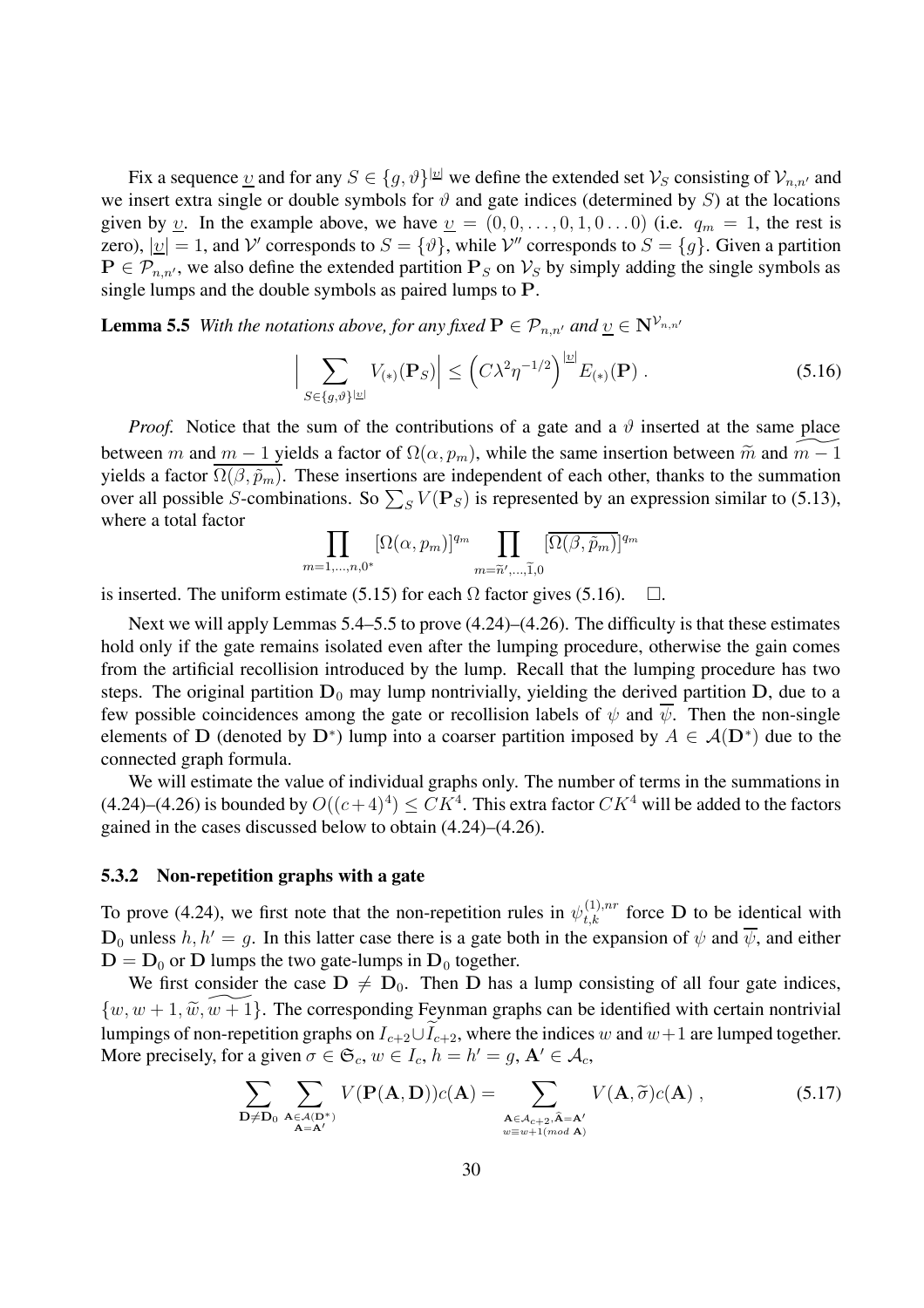where  $\tilde{\sigma} \in \mathfrak{S}_{c+2}$  is the natural extension of  $\sigma$  where two new elements,  $w, w + 1$ , are added to the base set  $I_c$ , the indices are shifted by the embedding map  $s_w^h$  (Section 4.2) and  $\sigma(w) = w$ ,  $\widetilde{\sigma}(w+1) = \widetilde{w+1}$ . The summation has at most  $c+1$  terms and it expresses the choice of joining  $w, w+1$  to one of the existing lumps in A' or keeping the lump  $\{w, w+1\}$  separate in A. Because of lumping w and  $w + 1$ , the partition **A** is non-trivial, and  $q(\mathbf{A}, \tilde{\sigma}) \ge 1$  (see (4.11)). After estimating  $|V(\cdots)|$  by  $E(\cdots)$ , each term on the right hand is estimated by the bound

$$
\sup_{\mathbf{u}} E_{(*)g}(\mathbf{A}, \sigma, \mathbf{u}) \le C |\log \lambda|^2 \left(\lambda^{\frac{1}{3} - (\frac{17}{3}d + \frac{3}{2})\kappa - O(\delta)}\right)^{q(\mathbf{A}, \sigma)} \tag{5.18}
$$

that holds whenever  $\sigma \in \mathfrak{S}_k$ ,  $\mathbf{A} \in \mathcal{A}_k$  and  $\kappa \leq \frac{2}{34d+9}$  (see (9.4) from [2]).

The factor  $c(\mathbf{A}) = \prod_{\nu} c(|A_{\nu}|)$  is estimated by using  $|c(n)| \leq n^{n-2}$  (see Lemma 6.1 of [2]):

$$
|c(\mathbf{A})| \le \prod_{j:|A_j| \ge 2} |A_j|^{|A_j|-2} \le K^{2q}.
$$

The estimate (5.18) easily balances  $c(A)$  and the number of summands. This gives (4.24) in the case when  $D \neq D_0$ .

Now we focus on the case  $\mathbf{D} = \mathbf{D}_0$ . If at least one of the gate-lumps,  $\{w, w+1\}$  or  $\{\tilde{w}, \tilde{w+1}\}$ , do not remain isolated in A, then we can repeat the argument above since  $P(A, D)$  has a non-trivial lump of size at least 4.

Finally, we can assume that the gate lumps remain isolated in  $A$ . We fix  $A'$  and consider the sum of four terms corresponding to  $h, h' \in \{g, \theta\}$ . The partition A is defined by adding the gate lump(s) to  $A'$ . Note that  $c(A)$  is the same for all these four cases since replacing a  $\theta$  index with an isolated gate lump adds only a single lump to **A**. For these partitions, we apply Lemma 5.5 (with the choice  $v_w = v_{\tilde{w}}$ , all other v's are zero) to obtain a factor  $(C\lambda^{1-\frac{\kappa}{2}})^2$ . The remaining non-repetition graphs bounded by  $O(|\log \lambda|^2)$  by using Proposition 9.2 from [2] with  $q = 0$ . This completes the proof of  $(4.24)$ .  $\Box$ 

#### **5.3.3 Last gate**

First we consider the case when the lumps  $\{w, w + 1\} \subset I_n$  and  $\{\widetilde{w}, \widetilde{w+1}\} \subset \widetilde{I}_{n'}$  of the two first gates remain isolated in  $P = P(A, D)$ . As in the previous section, by applying Lemma 5.5, we can sum up the two times two possibilities for the first components of the code  $h$  and  $h'$ , i.e. sum up four Feynman diagrams that differ only by the choice of gate or  $\theta$  at the w or  $\tilde{w}$  position. We collect  $(\lambda^{1-\kappa/2})^2$ . The remaining two gates will be isolated from the rest in **P** by Operation I, then half of each gate is removed by Operation III, collecting  $\Lambda^2 \lambda^2 |\log \lambda|^2$ . Finally, (C.2) can be used to remove the remaining two halves of the gates, collecting  $\lambda^2$ . By (5.1), the untruncated E-values of the remaining graph are bounded by  $O(|\log \lambda|^2)$ . The total estimate is  $C \lambda^{6-(4d+1)\kappa - O(\delta)}$ .

If only one of the lumps,  $\{w, w + 1\}$  or  $\{\widetilde{w}, \widetilde{w + 1}\}$ , remains isolated in **P**, we can still apply Lemma 5.4 to obtain a cancellation of order  $\lambda^{1-\kappa/2}$  from adding up the V-values of those pairs of graphs that differ only by changing this gate to  $\theta$ . Note that the value  $c(A)$  is again the same for these two graph.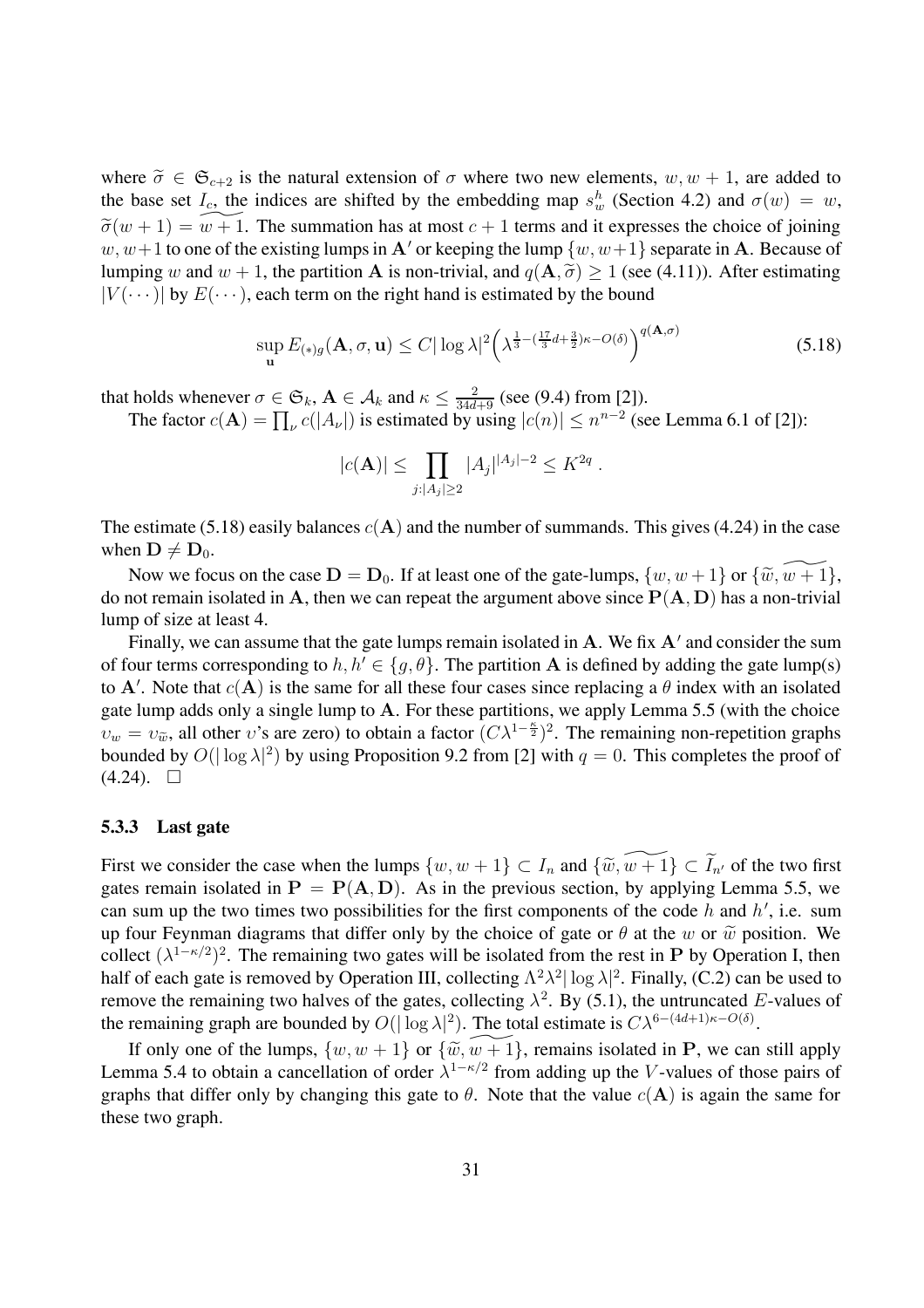

Figure 11: Case 1. Removal of a gate lumped to an adjacent core index



Figure 12: Case 1. Removal of a gate lumped to a non-adjacent core index

Next we consider those lumps among  $\{w, w + 1\}$  and  $\{\widetilde{w}, \widetilde{w + 1}\}$  that do not remain isolated in **P**. By breaking up lumps via Operation I, we can ensure that every such gate is either lumped exactly with one other gate or with a core index pair. For definiteness, let  $\{w, w + 1\}$  from  $I_n$  be such a gate. We also isolate all other gates from the rest. To do that, Operation I is used at most four times at the total expense of  $\Lambda^4$ . We distinguish three cases:

*Case 1.* The gate  $\{w, w + 1\}$  is lumped with a core index-pair  $(j, \hat{\sigma}(j))$ , where  $\hat{\sigma}$  is the natural extension of  $\sigma$  from  $I_c$  to  $I_n$ . If j is next to w or  $w + 1$ , say  $j = w + 2$  (Fig. 11), then both vertices of the gate can be removed by Operation III since the momenta between  $(w - 1, w)$  and  $(w, w + 1)$ do not appear in any delta function, and we gain  $\lambda^2 |\log \eta|^2$  from this gate. We can now remove the two gates at the end (using Operation III and (C.2) as above), collect an additional  $\lambda^4 |\log \lambda|^2$ . The remaining gate at  $\{\widetilde{w}, \widetilde{w+1}\}$  can be removed by Operation IV at the expense of  $\lambda^{-\kappa} |\log \lambda|$ . By Proposition 9.2 from [2], the remaining graphs are bounded by  $O(|\log \lambda|^2)$ . We thus collect  $C\lambda^{6-(8d+1)\kappa-O(\delta)}.$ 

If j is not next to w or  $w+1$  (Fig. 12), then we remove  $w+1$  by Operation III, break up the lump into  $\{j, w\}$  and  $\{\hat{\sigma}(j)\}\$  by Operation I and remove the single lump  $\{\hat{\sigma}(j)\}\$  by Operation II. The total price for these steps is  $\Lambda \lambda^2 \eta^{-1} |\log \eta|^2$ . We can now again remove the two gates at the end, collect  $\lambda^4$  log  $\lambda$ |<sup>2</sup> and we end up with a graph with a one sided recollision, so (5.6) from Proposition 5.3 applies. We collect  $C\lambda^{6-(14d+2)\kappa-O(\delta)}$  in this case.

*Case 2.* The gate  $\{w, w + 1\}$  is lumped with the other gate in  $I_n$ , i.e. with  $\{n-1, n\}$ . If  $w + 1$ and  $n - 1$  are neighbors (Fig. 13), then we can remove three vertices  $n - 2 = w + 1, n - 1, n$  by Operation III. We collect  $\lambda^3 |\log \eta|^3$ . On the  $I_{n'}$  side, we remove the gate that is not adjacent to 0<sup>\*</sup> by Operation IV at the expense of  $\lambda^{-\kappa} |\log \lambda|$  as above. The other gate is adjacent to 0<sup>\*</sup>; first we remove its leg not adjacent to 0<sup>∗</sup> by Operation III, collecting  $\lambda |\log \lambda|$ . Finally, we remove the two remaining vertices, originally with indices  $n - 3$  and  $n'$  that now form single lumps and they are both adjacent to 0<sup>∗</sup>. By using (C.2), we gain a factor  $\lambda^2$ . Altogether we thus collect  $C\lambda^{6-(8d+1)\kappa-O(\delta)}$ .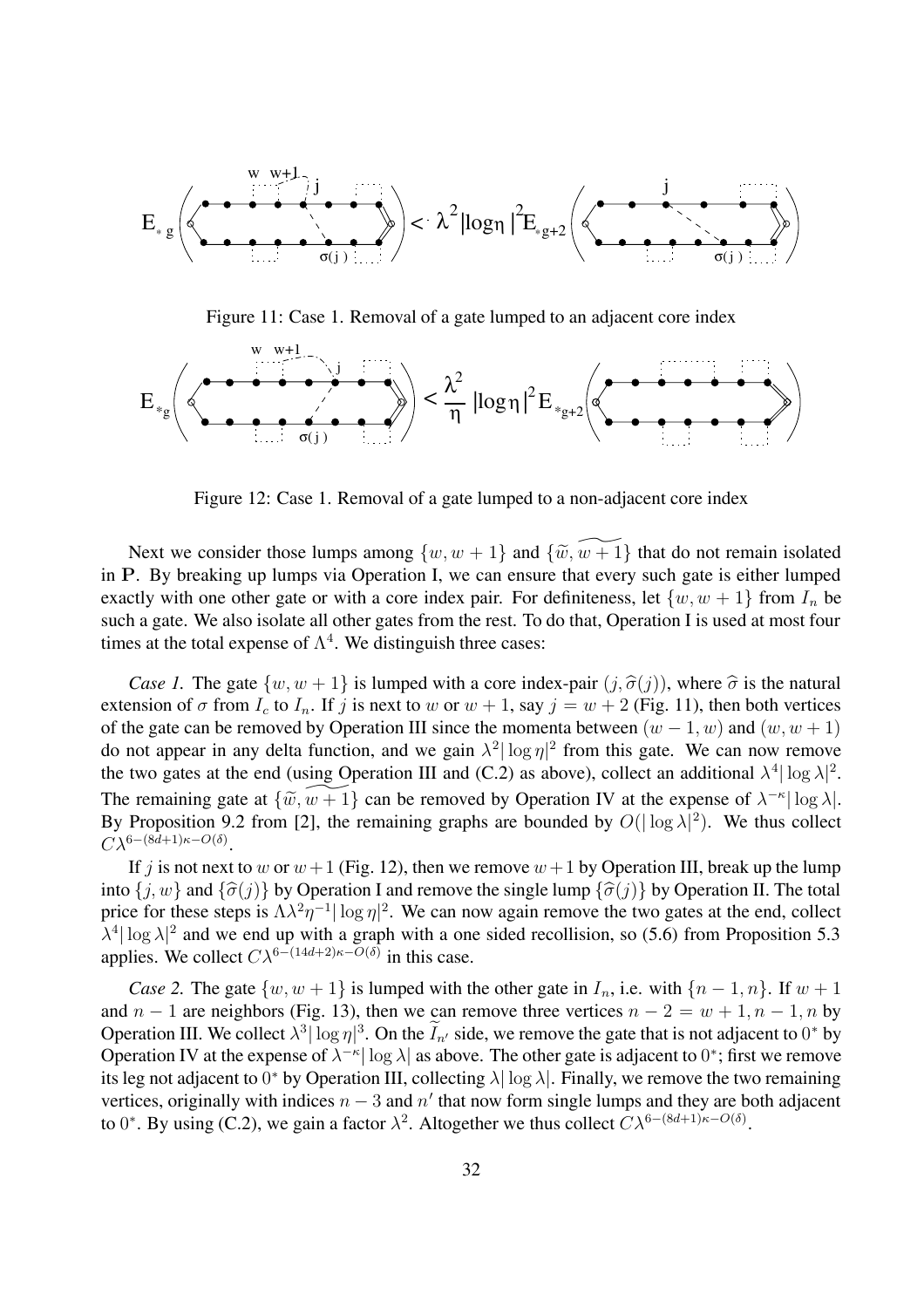

Figure 13: Case 2. Removal of two adjacent lumped gates



Figure 14: Case 2. Removal of half of each gates lumped on the same side

If  $w + 1$  and  $n - 1$  are not neighbors (Fig. 14), then we remove  $w + 1$  and n, gaining  $\lambda^2 |\log \eta|^2$ and the remaining partition again has a one-sided recollision. The other gate adjacent to  $0<sup>*</sup>$  can be removed by collecting  $\lambda^2 |\log \lambda|^2$ , the remaining gate collects  $\lambda^{-\kappa} |\log \lambda|$ , and finally we use (5.6). The result is again  $\lambda^{6-(12d+1)\kappa-O(\delta)}$ .

*Case 3.* Finally, if neither  $\{w, w + 1\}$  nor  $\{\widetilde{w}, \widetilde{w+1}\}$  falls into Case 1 or 2, then each of them either remains isolated and collects  $\lambda^{1-\kappa/2}$  from Lemma 5.4 or is lumped with another gate on the "opposite side" (Fig. 15). For definiteness, assume  $\{w, w + 1\}$  is lumped with  $\{\widetilde{\ell}, \widetilde{\ell+1}\}$  in  $\widetilde{I}_{n'}$ , where  $\tilde{\ell}$  is either  $\tilde{w}$  or  $\tilde{n' - 1}$ . Then we simply remove half of each gates, say  $w + 1$  and  $\tilde{\ell + 1}$  using Operation III, gain  $\lambda^2 |\log \eta|^2$  and we extend the set of core indices to include w and extend the permutation  $\sigma$  by adding  $\sigma(w) = \ell$ . Therefore we effectively gained  $\lambda |\log \eta|$  from each such gate. Finally, after having gained either  $\lambda^{1-\kappa/2}$  or  $\lambda |\log \lambda|$  from each gate, we gain  $\lambda^2 |\log \lambda|^2$  from the remaining truncated graph (5.1)–(5.2) and we thus collect at least  $C\lambda^{6-(8d+1)\kappa-O(\delta)}$ . This completes the proof of  $(4.25)$ .  $\Box$ .



Figure 15: Case 3. Removal of two opposite lumped gates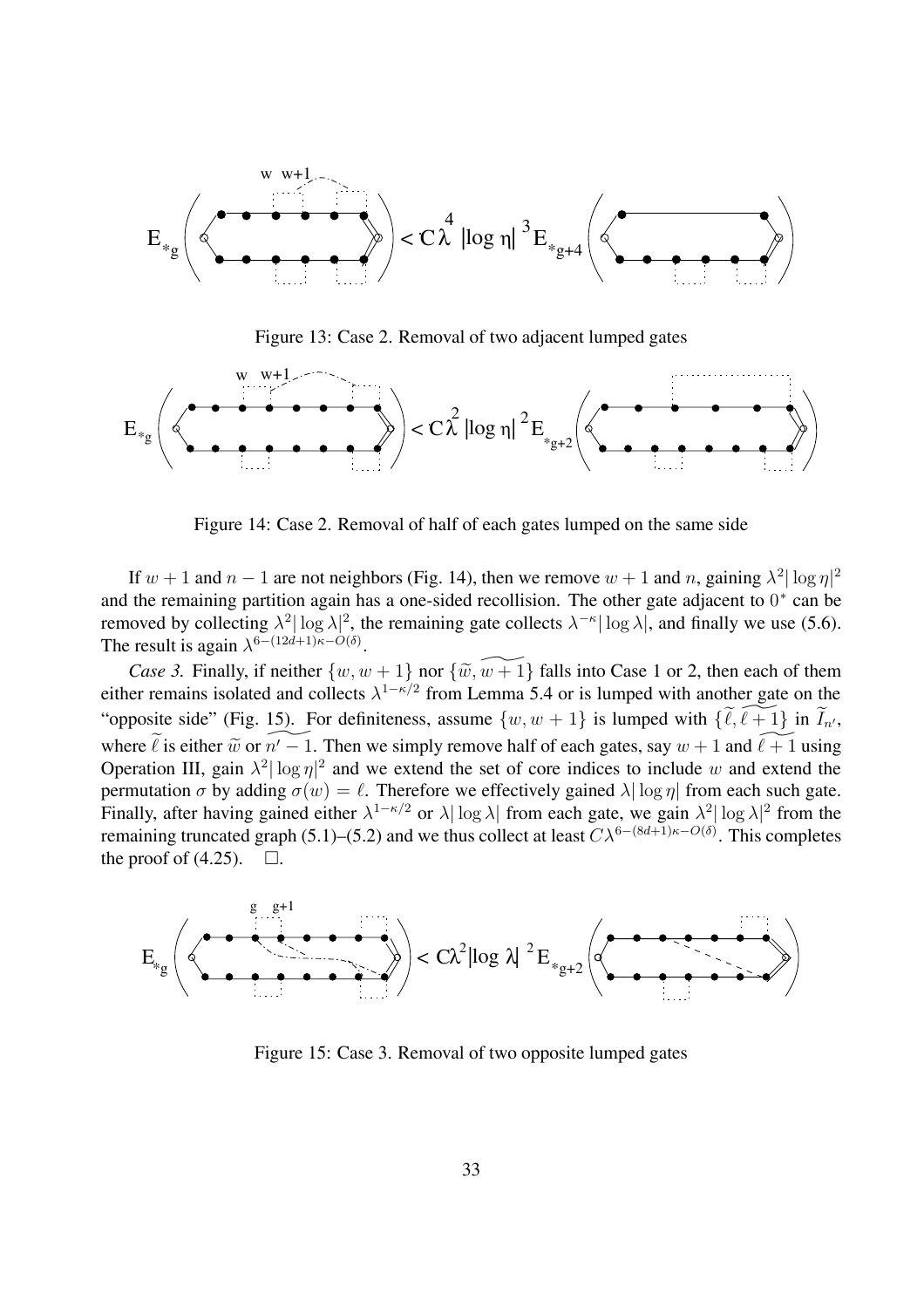#### **5.3.4 Nest**

The procedure is very similar to the analysis of the last gate, so we just outline the steps. We point out that the main reason why the nested graphs are small is the cancellation between the gate and  $\theta$ inside the nest. This is a different mechanism than the one used in [1].

First we consider the cases when both nests are independent, i.e. no part of the nest in  $I_n$  is lumped with any part of the nest in  $I_{n'}$ . We will show that one can gain at least  $\lambda^{3-(2d+2)\kappa-O(\delta)}$  from each such nest. The total gain from both nests is then  $\lambda^{6-(4d+4)\kappa-O(\delta)}$ .

Consider the gate  $\{n-2, n-1\}$  inside the nest. If this gate remains an isolated lump in **P**, then it cancels the same graph with  $\theta$  up to order  $\lambda^{1-\kappa/2}$  by Lemma 5.4. After this cancellation, the outer shell of the nest,  $\{n-3,n\}$ , becomes a gate in the reduced graph that is adjacent with  $0^*$ . After separating it from the rest by Operation I, if necessary, its removal yields  $\lambda^2$  because of the truncation. Therefore we gain at least  $\Lambda \lambda^{3-\kappa/2} \leq \lambda^{3-(2d+\frac{1}{2})\kappa - O(\delta)}$  from this nest.

If the gate  $\{n-2, n-1\}$  is not isolated in **P**, then we again distinguish a two cases.

If  ${n-2, n-1}$  is lumped with a core index  $j < n-3$  but not with its outer shell,  ${n-3, n}$ , then we can always create a one-sided recollision in such a way that  $n-2$  will be paired with  $\sigma(j)$ in the extended permutation, while  $n - 1$  is removed (Operation III, gain  $\lambda |\log \lambda|$ ) and j is removed (Operation II, lose  $\lambda^{-1-\kappa}$ ). The net result is  $\lambda^{-\kappa} |\log \lambda|$  and the outer shell of the nest,  $\{n-3, n\}$ , becomes a genuine recollision. We may have to separate this from the rest of the graph by an Operation I before applying (5.7). This will effectively give  $\Lambda\lambda^{3-2\kappa}\zeta^{4d}|\log\lambda|^{O(1)} \leq \lambda^{3-(6d+2)\kappa-O(\delta)}$ for this nest. In this calculation we used only  $\lambda^{3-\kappa}$  from (5.7), the additional  $\lambda$  is due to the truncation on the "other side" and will be counted there.

If the gate  $\{n-2, n-1\}$  is lumped with its outer shell, then the momenta between  $(n-3, n-2)$ ,  $(n-2, n-1)$  and  $(n-1, n)$  can be freely integrated, we can remove the nest completely and collect  $\Lambda \lambda^4 \leq C \lambda^{4-2d\kappa}$  from this nest. We may have to use Operation I once to separate the nest from the rest of the graph.

So far we have treated the cases when the two nests are independent. In the remaining cases some parts of the nests are lumped with each other.

If the gate  $\{n-2, n-1\}$  is lumped with the other gate  $\{n-2, n-1\}$ , then half of each gate is removed, say  $n-1$ ,  $n-1$  by Operation III (gain  $\lambda^2 |\log \lambda|^2$ ), the other halves are separated from the rest of the graph (Operation I) and then connected by an extending the permutation  $\sigma(n-2) = n-2$ (i.e. we include  $n - 2$  among the core indices). The resulting graph has two recollisions, so (5.5) applies and the total size is  $\Lambda \lambda^{8-3\kappa} \zeta^{4d} |\log \lambda|^{O(1)}$ .

Finally, if  $\{n-2, n-1\}$  is lumped with the outer shell  $\{\widetilde{n-3}, \widetilde{n}\}$  of the other nest, then we isolate and remove the gate  $\{\widetilde{n-2}, \widetilde{n-1}\}$  inside the other nest (price:  $\Lambda\lambda^{-\kappa}|\log \lambda|$ ), remove  $\widetilde{n}$  and  $n-1$ each as one half of a gate, gaining  $\lambda^2$  and the remaining graph is a one-sided truncated recollision graph after a possibly isolating the recollision lump  $\{n-3, n\}$  from the rest. Thus (5.7) gives  $\Lambda\lambda^{4-\kappa}\zeta^{4d}|\log\lambda|^{O(1)}$ , after a possible application of Operation I. The total size is  $O(\lambda^{6-(8d+2)\kappa-O(\delta)})$ . Collecting the various cases, we obtain (4.26).  $\Box$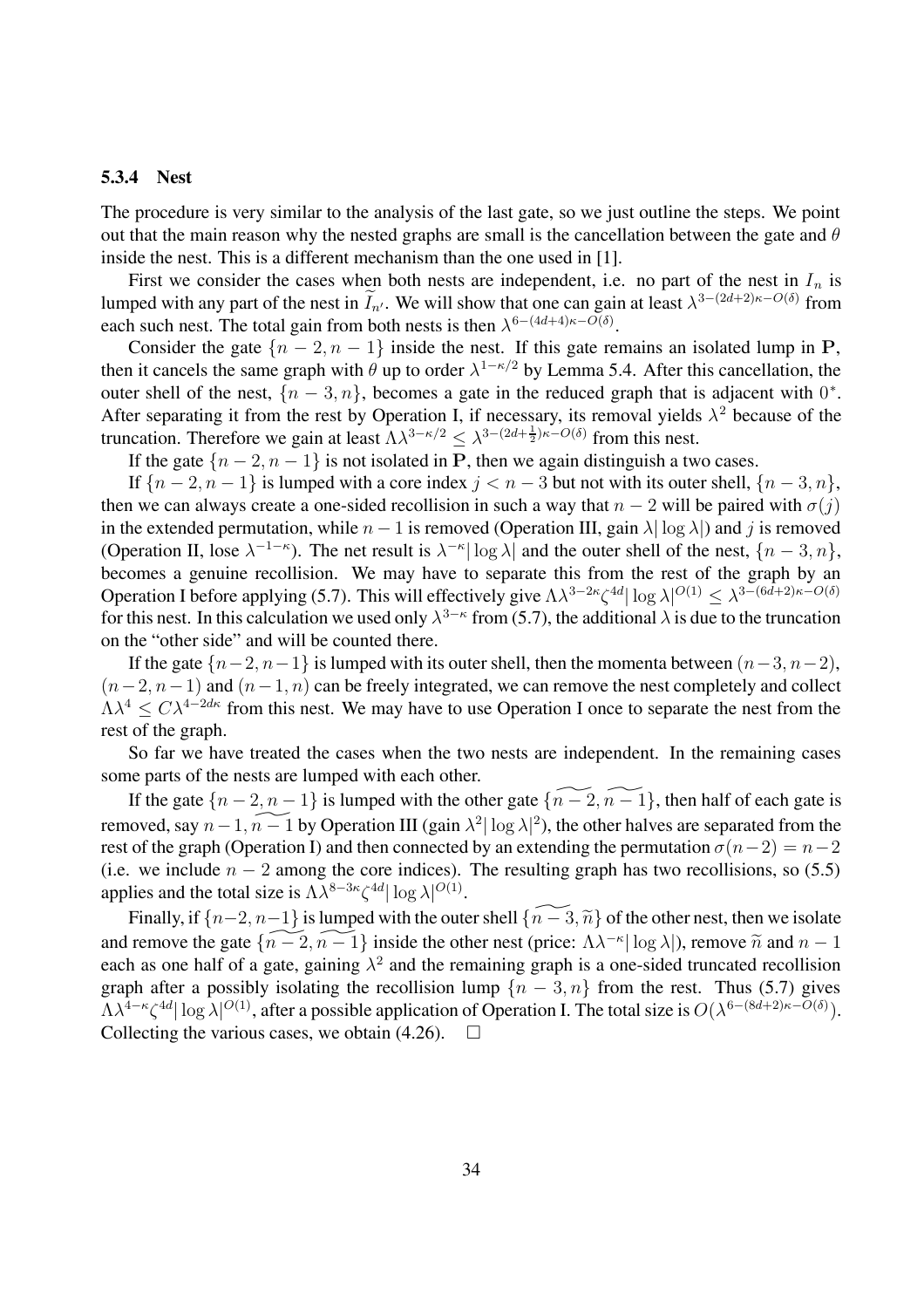### **6 Convergence of the ladder diagrams to the heat equation**

We start the proof of Theorem 2.4 by noticing that

$$
W_{\lambda}(t, k, \mathcal{O}) = \int V_{\varepsilon\xi}^{\circ} (\mathbf{A}_0, \widehat{\mathcal{O}}(\xi, \cdot)) \mathrm{d}\xi, \qquad k \ge 1
$$

with  $A_0$  being the trivial partition on  $I_k$ , where we chose the function  $Q(v)$  in the definition of  $V^{\circ}$ to be ξ-dependent, namely  $Q(v) = Q_{\xi}(v) := \widehat{\mathcal{O}}(\xi, v)$  (see (7.8), (7.11) and (7.15) from [2] for the definition of  $V^{\circ}$ ). First we note that the dξ integration can be restricted to the regime  $\{|\xi| < \lambda^{-\delta}\}\$ with a negligible error (even after summation over  $k$ ):

$$
\sum_{1 \le k < K} W_{\lambda}(t, k, \mathcal{O}) = \sum_{1 \le k < K} \Xi_k^{\circ} + o(1) \,, \qquad \Xi_k^{\circ} := \int^* V_{\varepsilon \xi}^{\circ} (\mathbf{A}_0, \widehat{\mathcal{O}}(\xi, \cdot)) \, \mathrm{d}\xi \,, \tag{6.1}
$$

where use the notation

$$
\int^* (\cdots) d\xi := \int (\cdots) \mathbf{1}(|\xi| \leq \lambda^{-\delta}) d\xi.
$$

To see (6.1), we first recall that replacing  $V^{\circ}(\cdots)$  with  $V(\cdots)$  yields a negligible error even after summing up for all k (Lemma 7.1 of [2]). The linearity of the estimate in  $||Q_{\xi}||_{\infty} = \sup_{v} |O(\xi, v)|$ guarantees the integrability in  $\xi$  since  $\mathcal O$  is a Schwarz function. We then use the estimate

$$
\left|V_{\varepsilon\xi}\big(\mathbf{A}_0,\widehat{\mathcal{O}}(\xi,\cdot)\big)\right| \leq \|Q_{\xi}\|_{\infty} \sup_{\xi,\mathbf{u}} E(\sigma = id,\mathbf{u})
$$

and the uniform bound (5.1) and finally we conclude (6.1) by the arbitrarily fast decay of  $||Q_{\xi}||_{\infty}$  in ξ.

Written out the definition of  $\Xi_k^{\circ}$  more explicitly, we have

$$
\Xi_k^{\circ} = \lambda^{2k} \iint_{\mathbb{R}} \frac{d\alpha d\beta}{(2\pi)^2} e^{it(\alpha-\beta)+2t\eta} \int^* d\xi \int \prod_{j=1}^{k+1} d\mu(v_j) \widehat{\mathcal{O}}(\xi, v_{k+1}) \overline{\widehat{W}_0}(\varepsilon\xi, v_1)
$$

$$
\times \prod_{j=1}^{k+1} \left[ \overline{R_\eta\left(\alpha, v_j + \frac{\varepsilon\xi}{2}\right)} R_\eta\left(\beta, v_j - \frac{\varepsilon\xi}{2}\right) |\widehat{B}(v_j - v_{j+1})|^2 \right]. \tag{6.2}
$$

To simplify the notation, in (6.2) we followed the convention, that  $|\widehat{B}(v_j - v_{j+1})| = 1$  for  $j =$  $k + 1$  because of the non-existence of  $v_{k+2}$ . Similar convention will be followed later, also for  $|B(v_{j-1} - v_j)|^2 = 1$  if  $j = 1$ . Note also that the measure  $dv_j$  has been changed to  $d\mu(v_j)$  by using the support properties of  $\widehat{B}$  and  $\psi_0$  (2.1).

The estimates of the error terms were performed with the choice  $\eta = \lambda^{2+\kappa}$ . However,  $\Xi_k^{\circ}$ , given by (6.2), is clearly *independent* of  $\eta$ ; this follows from the K-identity (formula (6.2) in [2]). Therefore we can change the value of  $\eta$  to  $\eta := \lambda^{2+4\kappa}$  for the rest of this calculation and we define

$$
R(\alpha, v) := R_{\eta}(\alpha, v) , \quad \text{with} \quad \eta := \lambda^{2+4\kappa} .
$$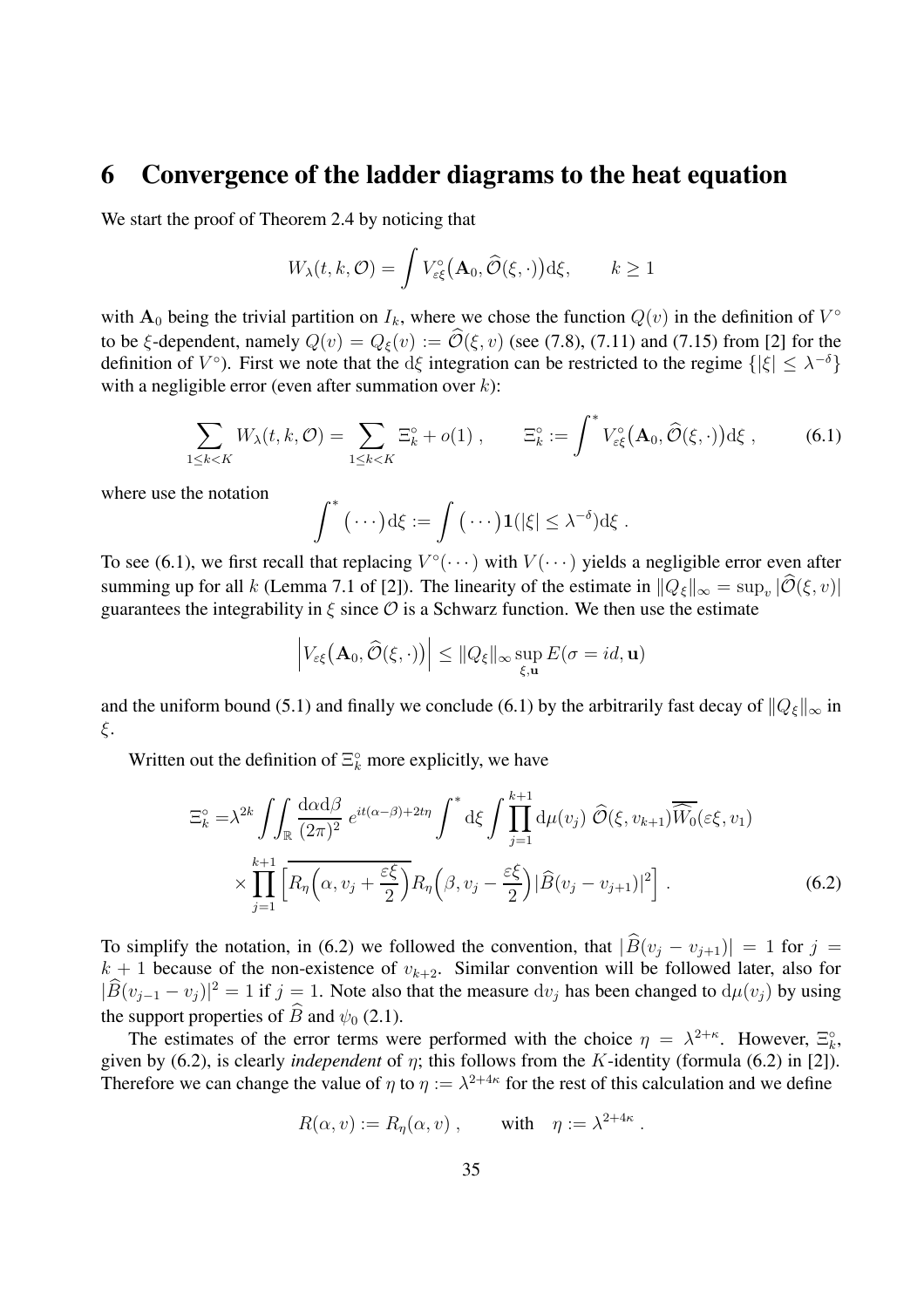We also recall, that the restriction of the  $d\alpha d\beta$  integration in (6.2) to any set that contains { $\alpha$ ,  $\beta$ :  $|\alpha|, |\beta| \le Y = \lambda^{-100}$  } results in negligible errors, even after the summation over k (Lemma 7.1 of [2]). We will consider the set  $D := \{(\alpha, \beta) : |\alpha + \beta| \leq 2Y, |\alpha - \beta| \leq \lambda^2 Y\}$ . We denote by  $\Xi_k$  the version of  $\Xi_k^{\circ}$  given by formula (6.2) with the  $d\alpha d\beta$  integrals restricted to D,

$$
\Xi_k := \lambda^{2k} \int \int_D \frac{\mathrm{d}\alpha \mathrm{d}\beta}{(2\pi)^2} \left[ \text{Integrand from (6.2)} \right],
$$

then

$$
\sum_{1 \leq k \leq K} |\Xi_k^\circ - \Xi_k| = o(1) .
$$

We also remind the reader that this argument literally does not apply to the trivial  $k = 0$  case, when the d $\alpha$  d $\beta$  integral in (6.2) gives free evolutions and this term should be computed directly:

$$
\Xi_0 := \int^* \mathrm{d}\xi \mathrm{d}v \; e^{it\epsilon v \cdot \xi} \; e^{2t\lambda^2 \mathbf{Im} \theta(v)} \; \widehat{\mathcal{O}}(\xi, v) \overline{\widehat{W}_0}(\varepsilon \xi, v) + o(1) \;, \tag{6.3}
$$

where the error term comes from the error term in  $\overline{\theta}(v + \varepsilon \xi/2) - \theta(v - \varepsilon \xi/2) = 2i\mathcal{I}(v) + O(\varepsilon \xi)$ . By using  $t\lambda^2 \rightarrow \infty$ , the bound

Im 
$$
\theta(v) \leq -c_1 \min\{|p|^{d-2}, |p|^{-1}\},
$$

(from Lemma 3.2 of [2]) and the decay of the observable, one easily obtains that  $|\Xi_0| = o(1)$  anyway. Similar argument is true for  $W_{\lambda}(t, k = 0, \mathcal{O})$  (see (2.23)).

To evaluate the integral (6.2), we need the following crucial technical lemma which is proven in the Appendix.

**Lemma 6.1** *Let*  $\kappa < 1/8$ *, define*  $\gamma := (\alpha + \beta)/2$  *and let*  $\eta$  *satisfy*  $\lambda^{2+4\kappa} \leq \eta \leq \lambda^{2+\kappa}$ *. Then for*  $|r| \leq \lambda^{2+\kappa/4}$  *we have,* 

$$
\Omega := \int \frac{\lambda^2 f(p)}{\left(\alpha - \bar{\omega}(p - r) - i\eta\right) \left(\beta - \omega(p + r) + i\eta\right)} dp
$$
  
= 
$$
-2\pi i \lambda^2 \int \frac{f(p) \,\delta(e(p) - \gamma)}{(\alpha - \beta) + 2p \cdot r - 2i[\lambda^2 \mathcal{I}(\gamma) + \eta]} dp + O(\lambda^{1/2 - 4\kappa}) ||f||_{4d,1} . \tag{6.4}
$$

Now we compute  $\Xi_k$  by applying Lemma 6.1. Denote  $a := (\alpha + \beta)/2$  and  $b := \lambda^{-2}(\alpha - \beta)$ . By using  $\varepsilon = \lambda^{2+\kappa/2}$ ,  $\eta = \lambda^{2+4\kappa}$ , we have

$$
\lambda^{2} \int dv \ \Upsilon(\xi, v) \ \overline{R\left(\alpha, v + \frac{\varepsilon\xi}{2}\right)} R\left(\beta, v - \frac{\varepsilon\xi}{2}\right)
$$
\n
$$
= \int \frac{-2\pi i \Upsilon(\xi, v) \ \delta(e(v) - a)}{b + \lambda^{\kappa/2} v \cdot \xi - 2i[\mathcal{I}(a) + \lambda^{4\kappa}]} dv + O(\lambda^{1/2 - 4\kappa}) \|\Upsilon\|_{4d, 1} \ .
$$
\n(6.5)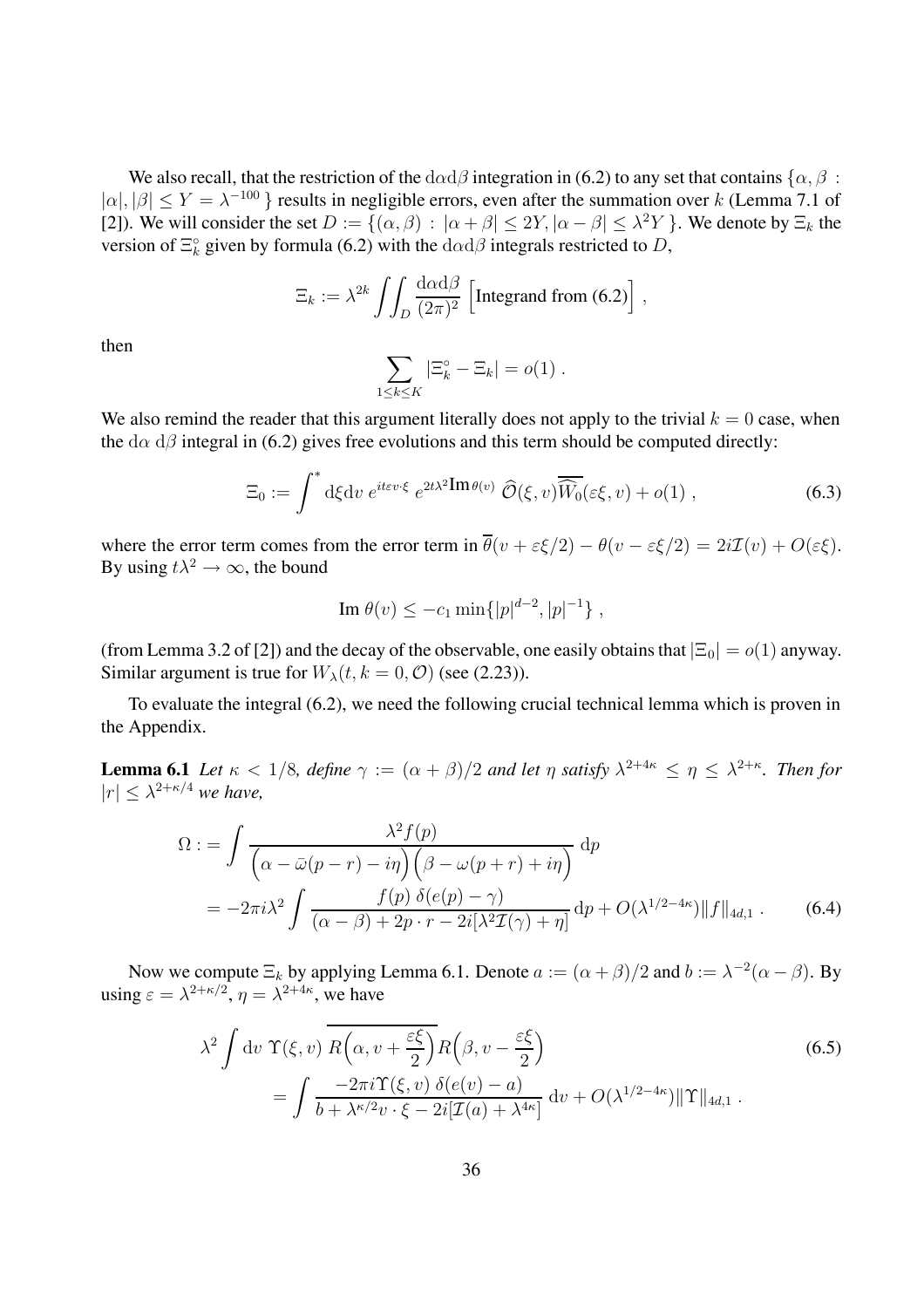In the applications,  $\Upsilon(\xi, v)$  will always be supported on  $|v| \leq \zeta$ , therefore the measure dv can be freely changed to  $d\mu(v)$ .

We now replace the product of  $k + 1$  factors in the restricted version of (6.2) one by one. We need a  $\lambda^2$  factor for each application of (6.5), thus we need  $\lambda^{2k+2}$  in (6.2). But (6.2) contains only  $\lambda^{2k}$ , the missing  $\lambda^2$  comes from the change of variables  $d\alpha d\beta = \lambda^2 d\alpha db$ . The domain of integration,  $(\alpha, \beta) \in D$ , is replaced by the domain  $D^* := \{(a, b) : |a| \le Y, |b| \le \lambda^{-2}Y\}.$ 

For any  $\ell = 1, 2, \ldots k + 1$ , we introduce the notation

$$
\mathcal{F}_{k,\ell} := \int^* \mathrm{d}\xi \int_{D^*} \frac{\mathrm{d}a \mathrm{d}b}{(2\pi)^2} \Big( \prod_{j=1}^{k+1} \int \mathrm{d}\mu(v_j) \Big) \prod_{j=1}^{\ell-2} \Big( \Big| \frac{2\pi i F_j(\xi, v_j) |\widehat{B}(v_j - v_{j+1})|^2 \delta(e(v_j) - a)}{b + \lambda^{\kappa/2} v_j \cdot \xi - 2i [\mathcal{I}(a) + \lambda^{4\kappa}]} \Big| \Big)
$$
  
\n
$$
\times \Bigg| \frac{2\pi i F_{\ell}(\xi, v_{\ell-1}) \delta(e(v_{\ell-1}) - a)}{b + \lambda^{\kappa/2} v_{\ell-1} \cdot \xi - 2i [\mathcal{I}(a) + \lambda^{4\kappa}]} \Bigg|
$$
  
\n
$$
\times \int \mathrm{d}\mu(v_{\ell}) \Upsilon_{\ell}(v_{\ell-1}, v_{\ell}, v_{\ell+1}) \Bigg[ \lambda^2 R\Big(\alpha, v_{\ell} + \frac{\varepsilon \xi}{2}\Big) R\Big(\beta, v_{\ell} - \frac{\varepsilon \xi}{2}\Big)
$$
  
\n
$$
- \frac{-2\pi i \delta(e(v_{\ell}) - a)}{b + \lambda^{\kappa/2} v_{\ell} \cdot \xi - 2i [\mathcal{I}(a) + \lambda^{4\kappa}]} \Bigg|
$$
  
\n
$$
\times \prod_{j=\ell+1}^{k} \Bigg( \lambda^2 \Bigg| R\Big(\alpha, v_j + \frac{\varepsilon \xi}{2}\Big) R\Big(\beta, v_j - \frac{\varepsilon \xi}{2}\Big) F_j(\xi, v_j) |\widehat{B}(v_j - v_{j+1})|^2 \Bigg| \Bigg)
$$
  
\n
$$
\times \lambda^2 \Bigg| R\Big(\alpha, v_{k+1} + \frac{\varepsilon \xi}{2}\Big) R\Big(\beta, v_{k+1} - \frac{\varepsilon \xi}{2}\Big) F_{k+1}(\xi, v_{k+1}) \Bigg|
$$
  
\n(6.6)

with

$$
\Upsilon_{\ell}(v_{\ell-1}, v_{\ell}, v_{\ell+1}) := \begin{cases} \widehat{W}_0(\varepsilon \xi, v_1) \, |\widehat{B}(v_1 - v_2)|^2 & \text{for } \ell = 1\\ \, |\widehat{B}(v_{\ell-1} - v_{\ell})|^2 |\widehat{B}(v_{\ell} - v_{\ell+1})|^2 & \text{for } 2 \leq \ell \leq k\\ |\widehat{\mathcal{O}}(\xi, v_{k+1})| \, |\widehat{B}(v_1 - v_2)|^2 & \text{for } \ell = k+1 \end{cases}
$$

and

$$
F_j(\xi, v) := \begin{cases} \overline{\widehat{W}}_0(\varepsilon \xi, v) & \text{for} \quad j = 1 \\ 1 & \text{for} \quad 2 \le j \le k \\ \widehat{\mathcal{O}}(\xi, v) & \text{for} \quad j = k + 1 \end{cases}.
$$

The formula (6.6) is literally valid for  $2 \leq \ell \leq k$ . For  $\ell = 1$  the first product and the factor in the second line are absent, for  $\ell = k + 1$  the factors in the last two lines are absent. We also recall the convention made after (6.2) about the intepretation of  $|B(v_j - v_{j+1})|$  for  $j = k + 1$ .

With these notations and by introducing  $\tau := \lambda^2 t = \lambda^{-\kappa} T$ , and  $W(k) := W_\lambda(t, k, \mathcal{O})$ , we obtain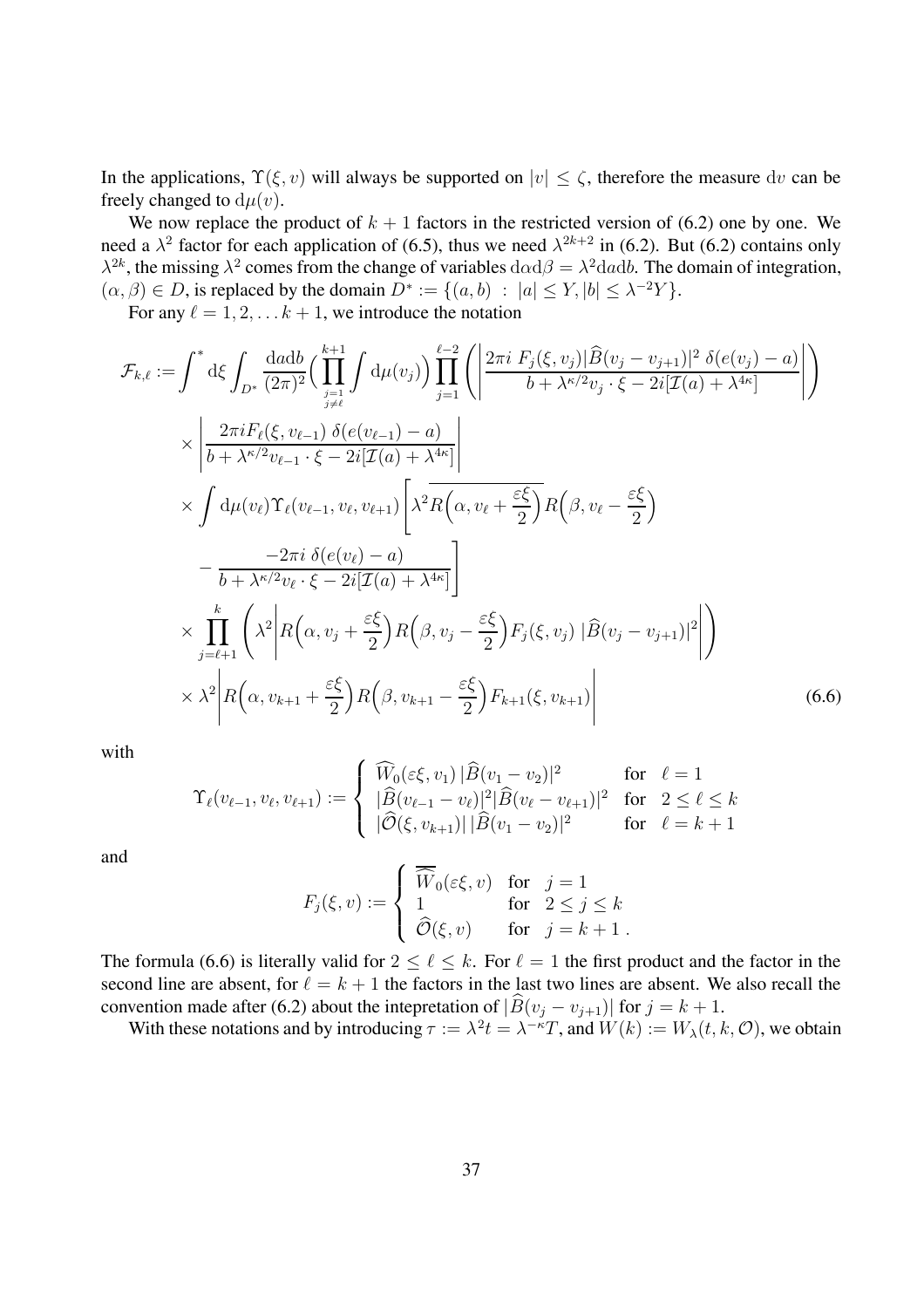the following telescopic estimate from (6.2)

 $\Big\}$  $\mid$  $\mid$  $\mid$  $\vert$ 

$$
\sum_{k < K} W(k) - \sum_{k < K} \int^* d\xi \int_{D^*} \frac{\text{d}a \text{d}b}{(2\pi)^2} e^{i\tau b + 2t\eta} \times \left( \prod_{j=1}^{k+1} \int \frac{-2\pi i F^{(j)}(\xi, v_j) \ \delta(e(v_j) - a)}{b + \lambda^{\kappa/2} v_j \cdot \xi - 2i[\mathcal{I}(a) + \lambda^{4\kappa}]} |\widehat{B}(v_j - v_{j+1})|^2 \text{d}\mu(v_j) \right) \times \sum_{k < K} \sum_{\ell=1}^{k+1} \mathcal{F}_{k,\ell} + o(1) \,.
$$
\n
$$
(6.7)
$$

Now we explain how to estimate  $\mathcal{F}_{k,\ell}$  for the general case  $(2 \leq \ell \leq k)$ , the modifications for the two extrema are straighforward.

First we estimate  $W_0$  by supremum norm and estimate all denominators in the first two lines by their imaginary part:

$$
\left|\frac{1}{b + \lambda^{\kappa/2} v_j \cdot \xi - 2i[\mathcal{I}(a) + \lambda^{4\kappa}]} \right| \le \frac{1}{2\mathcal{I}(a)}.
$$
\n(6.8)

Then the  $v_1, v_2, \ldots, v_{\ell-2}$  variables are integrated out in this order, by using (2.4), yielding a total factor 1 from the product in the first line of (6.6). By recalling (1.9) and the estimate

$$
\mathcal{I}(a) = -\mathrm{Im} \; \Theta(a) \ge c_1 \min\{|e|^{\frac{d}{2}-1}, e^{-1/2}\}
$$

from Lemma 3.2 of [2], the integral of  $v_{\ell-1}$  is estimated trivially by

$$
\frac{1}{2\mathcal{I}(a)}\int \delta(e(v_{\ell-1})-a)\,\mathrm{d}\mu(v_{\ell-1}) \le \frac{Ca^{1/2}}{\mathcal{I}(a)} \le \langle a \rangle\;.
$$
 (6.9)

This estimate is used if  $a \leq \zeta^2/2$ , otherwise the integral is zero by the support of  $d\mu$ , so we obtain a factor  $O(\lambda^{-2\kappa - O(\delta)})$ . In the regime  $|b| \geq \lambda^{-\kappa}$ , we have  $|b - \lambda^{\kappa/2} v_{\ell-1} \cdot \xi| \geq |b|/2$  using  $|v_{\ell-1}| \leq \zeta$ and  $|\xi| \leq \lambda^{-\delta}$ . The estimate (6.8) can thus be changed to  $2|b|^{-1}$ , improving estimate (6.9) to  $\leq C a^{1/2} / |b| \leq C \zeta / |b|.$ 

The integral  $d\mu(v_\ell)$  in (6.6) is estimated by

$$
O(\lambda^{1/2-4\kappa}) \sup_{v_{\ell-1}, v_{\ell+1}} \left\| \Upsilon_{\ell}(v_{\ell-1}, \cdot, v_{\ell+1}) \right\|_{4d, 1} \le O(\lambda^{1/2-4\kappa} \zeta^{4d}) = O(\lambda^{1/2-(4d+4)\kappa - O(\delta)}) \tag{6.10}
$$

by using (6.5) and the fact that all  $v_i$  variables satisfy  $|v_i| \le \zeta$ . For  $\ell = 1$  and  $\ell = k + 1$  we also used that the initial data and the observable are Schwarz functions.

For the  $d\mu(v_i)$ ,  $j = \ell+1, \ell+2, \ldots, k$ , integrals we separate the resolvents by Schwarz inequality,

$$
\prod_{j=\ell+1}^k |R(\alpha, v_j + \ldots)R(\beta, v_j - \ldots)| \leq \prod_{j=\ell+1}^k |R(\alpha, v_j + \ldots)|^2 + \prod_{j=\ell+1}^k |R(\beta, v_j - \ldots)|^2,
$$

and we use the successive integration scheme (see Section 10.1.2 of [2]) to collect a constant factor.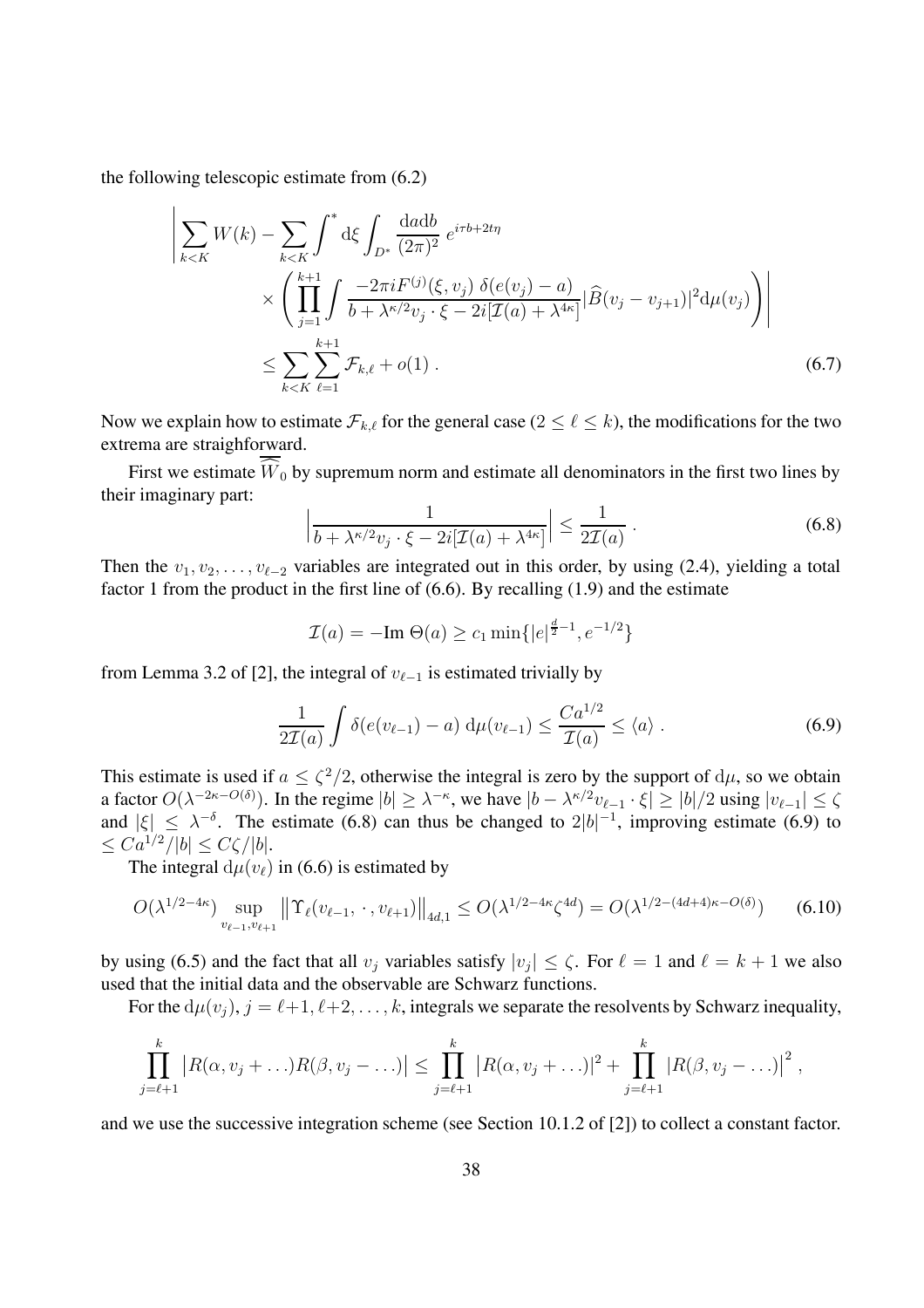Before we integrate out the last momentum variable,  $v_{k+1}$ , we perform the da db integration. We can change back the a, b variables to  $\alpha$ ,  $\beta$ , we perform  $d\alpha d\beta$  integrals to collect a  $C|\log \lambda|^2$  factor since  $D \subset \{|\alpha|, |\beta| \leq 2\lambda^2 Y\}$ . This argument applies unless  $\ell = k + 1$  and the last line in (6.6) is absent. In this case, however,  $\ell \geq 2$  (the  $k = 0$  case is treated separately, see (2.23)), and then the denominator with  $v_{\ell-1}$  in the second line of (6.6) is present. We use the a, b variables. Recall that  $\delta(e(v_{\ell-1}) - a)$  restricts the domain of the da integration to  $|a| \leq \zeta^2/2$ , giving a contribution  $O(\zeta^2)$ . The domain of the b integral is larger,  $|b| \leq \lambda^{-2}Y$ , but in the regime  $|b| \geq \lambda^{-\kappa}$  we have collected an additional  $|b|^{-1}$  factor in (6.9), thus the db integration contributes at most with a factor  $O(\lambda^{-\kappa})$ .

Finally we integrate  $v_{k+1}$  by using the integrability of  $F_{k+1} = \mathcal{O}$  and the  $\xi$  integral gives a factor  $O(\lambda^{-3\delta})$ . By collecting these estimates, we arrive at

$$
\sum_{1 \le k < K} \sum_{\ell=1}^{k+1} \mathcal{F}_{k,\ell} \le C\lambda^{1/2 - (4d+9)\kappa - O(\delta)}
$$

and that is negligible, since  $\kappa < 1/(8d+18)$ .

Now we focus on the main term on the left hand side of (6.7). First we extend the db integration from  $|b| \leq \lambda^{-2} Y$  to R. It is easy to see that the error is negligible; all denominators can be bounded by  $|b|/2$  and the result from the db integral in the region  $|b| \geq \lambda^{-2}Y$ ,

$$
\int_{|b|\geq \lambda^{-2}Y} \frac{{\mathrm d} b}{|b|^{k+1}} \leq \lambda^{2k} \;,
$$

is negligible even after multiplying the  $C<sup>k</sup>$  from the dv<sub>i</sub> integrals. We can also extend the da integration from  $[-Y, Y]$  to R, since, due to the factor  $\delta(e(v_i) - a)$  and the cutoff in  $v_i$ , the integrand is zero for  $|a| > Y$ .

Now we write

$$
\frac{-i}{b + \lambda^{\kappa/2} v_j \cdot \xi - 2i[\mathcal{I}(a) + \lambda^{4\kappa}]} = \int_0^\infty e^{-i\tau_j(b + \lambda^{\kappa/2} \dots)} d\tau_j
$$

and perform the db integration. We obtain

$$
\sum_{k < K} W(k) = \sum_{k < K} \int^* \mathrm{d}\xi \int_{\mathbb{R}} \frac{\mathrm{d}a}{2\pi} \, e^{-2\tau \mathcal{I}(a) - \tau \lambda^{4\kappa}} \Big( \prod_{j=1}^{k+1} \int_0^\infty \mathrm{d}t_j \Big) \delta\Big(\tau - \sum_{j=1}^{k+1} \tau_j\Big) \, e^{-i\lambda^{\kappa/2} (\sum \tau_j v_j) \cdot \xi} \times \Big( \prod_{j=1}^{k+1} \int \mathrm{d}\mu(v_j) \, 2\pi |\widehat{B}(v_j - v_{j+1})|^2 \delta(e(v_j) - a) \Big) \widehat{\mathcal{O}}(\xi, v_{k+1}) \overline{\widehat{W}}_0(\varepsilon \xi, v_1) + o(1) \, .
$$

We now replace  $d\mu(v_i)$  with  $dv_i$  and remove the cutoff in  $\xi$  to perform the Fourier transform. We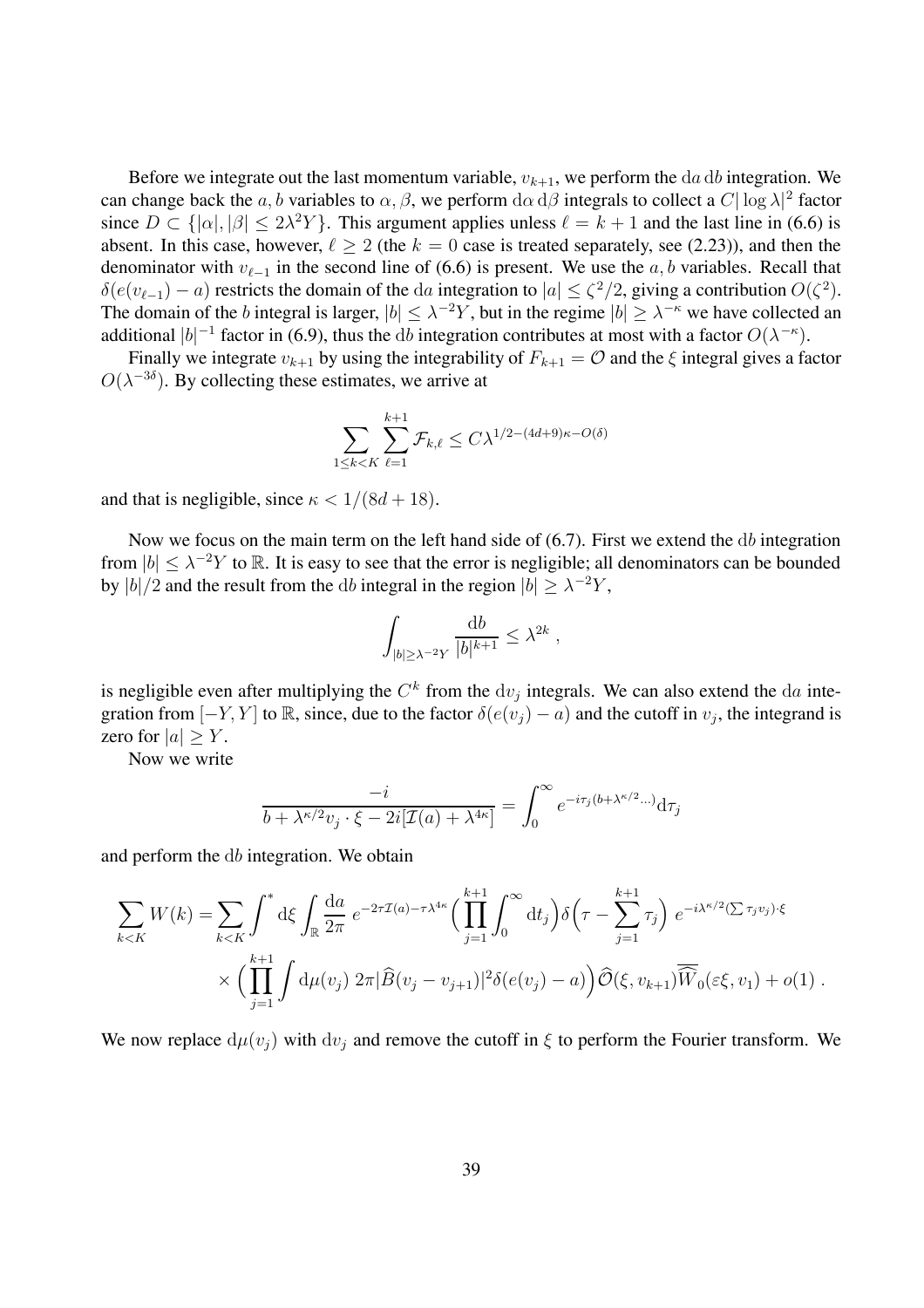also replace  $W_0$  with  $F_0$  and remove the  $k < K$  cutoff from the summation:

$$
\sum_{k < K} W(k) = \sum_{k=0}^{\infty} \int \mathrm{d}X \int_{\mathbb{R}} \mathrm{d}a \ e^{-2\tau \mathcal{I}(a)} \Big( \prod_{j=1}^{k+1} \int_{0}^{\infty} \mathrm{d}\tau_{j} \Big) \delta \Big( \tau - \sum_{j=1}^{k+1} \tau_{j} \Big) \times \int \mathrm{d}v_{1} \, \delta(e(v_{1}) - a) \Big( \prod_{j=2}^{k+1} \int \mathrm{d}v_{j} \ 2\pi |\widehat{B}(v_{j} - v_{j-1})|^{2} \delta(e(v_{j}) - a) \Big) \times \mathcal{O}(X, v_{k+1}) F_{0} \Big( X - (2\pi)^{-1} \lambda^{\kappa/2} (\sum_{j} \tau_{j} v_{j}), v_{1} \Big) + o(1)
$$
\n(6.11)

with initial data

$$
F_0(X,v) := \delta(X) |\widehat{\psi}_0(v)|^2.
$$

The replacement of  $d\mu(v_j)$  with  $dv_j$  is justified since  $\hat{\psi}_0(v_1)$  is compactly supported and thus all other  $v_j$ 's are restricted to a compact energy range by the delta functions  $\prod_j \delta(e(v_j) - a)$ . The removal of the  $\xi$ -cutoff is allowed since the integrand of the d $\xi$ -integral can be majorized by

$$
\sup_{v} |\widehat{\mathcal{O}}(\xi, v)| \int_{\mathbb{R}} \frac{da}{2\pi} e^{-2t\mathcal{I}(a)} \sum_{k \leq K} \frac{\left[2\mathcal{I}(a)t\right]^k}{k!} \int dv_1 \, \delta(e(v_1) - a) \overline{\widehat{W}}_0(\varepsilon \xi, v_1) \leq \sup_{v} |\widehat{\mathcal{O}}(\xi, v)| \tag{6.12}
$$

whose integral vanishes in the regime  $|\xi| \geq \lambda^{-\delta}$  due to the assumptions on  $\hat{O}$ . Here we used (2.4) to perform the  $v_i$  integrations successively and the time integration yielded  $\tau^k/k!$ . The replacement of  $\overline{W}_0(\varepsilon\xi, v)$  with  $|\psi_0(v)|^2$  comes from the uniformly integrable bound (6.12) and from the uniformity of the limit  $\|\psi_0(\cdot \pm \varepsilon \xi) - \psi_0(\cdot)\| \to 0$  as  $\xi$  runs over any compact set. Finally, the removal of the  $k \leq K$  cutoff in the summation follows from the same majorization as (6.12) together with

$$
\sum_{k>K} \frac{\left[2\mathcal{I}(a)\tau\right]^k}{k!} \le \frac{(C\tau)^K}{K!} \le (C\lambda^{\delta})^K \to 0.
$$

For a fixed energy  $e > 0$  we consider the continuous time Markov process  $\{v(t)\}_{t\geq0}$  on the energy surface  $\Sigma_e$  with generator (1.12). This process is exponentially mixing with the uniform measure on  $\Sigma_e$  being the unique invariant measure (see Lemma A.1 in the Appendix). Let  $\mathcal{E}_e^{\psi}$ denote the expectation value with respect to this process starting from the initial state  $\psi = \psi_0$  given by the normalized measure

$$
\frac{|\widehat{\psi}(v)|^2 \delta(e(v_1) - e) dv}{\left[|\widehat{\psi}|^2\right](e)}
$$

on  $\Sigma_e$  (for the notations, see Section 1). Let  $\mathcal{E}_e$  denote the expectation with respect to the equilibrium. Let  $d\mu_{\psi}(e) = [|\hat{\psi}|^2](e)$ de be the energy distribution of  $\psi$ . The coarea formula,

$$
\int_0^\infty [|\widehat{\psi}|^2](e) \, \mathrm{d}e = \int |\widehat{\psi}(v)|^2 \mathrm{d}v
$$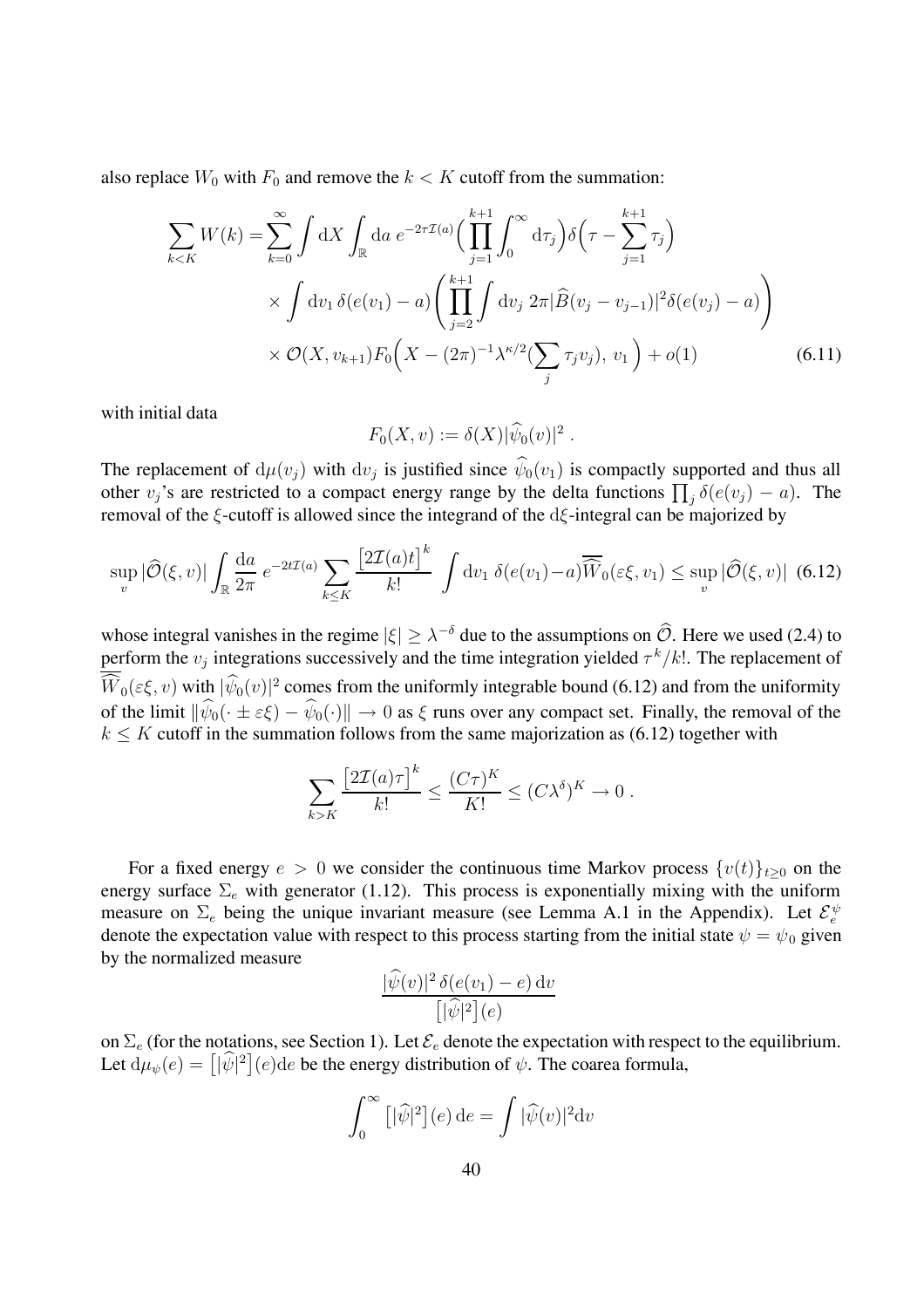and  $\psi \in L^2$  guarantee that  $d\mu_{\psi}$  is absolutely continuous.

From (6.11) and  $\tau = \lambda^{-\kappa} T$  we have

$$
\sum_{k
$$

Due to the exponential mixing and the continuity of  $\mathcal{O}$ , the replacement of  $\mathcal{E}_{\psi}$  with the equilibrium measure  $\mathcal{E}_e$  gives a negligible error since  $\tau \to \infty$ . By the central limit theorem for additive functionals of exponentially mixing Markov chains,  $\lambda^{\kappa/2}x(\tau)$  converges to a centered Gaussian random variable with covariance matrix

$$
\mathcal{E}_e\big[\lambda^{\kappa/2}x(\tau)\otimes\lambda^{\kappa/2}x(\tau)\big]=\frac{\lambda^{\kappa}}{(2\pi)^2}\int_{0}^{\tau}v(s)\otimes v(s')\mathrm{d} s\mathrm{d} s'\to TD(e).
$$

Since the equilibrium measure is uniform, the covariance matrix is diagonal,  $D_{ij}(e) = D_e \delta_{ij}$ . The diffusion coefficient,  $D_e$ , is finite and positive. This proves Theorem 2.4.  $\Box$ 

## **A Mixing properties of the Boltzmann generator**

The Boltzmann velocity process with generator  $L_e$  introduced in (1.12) enjoys very good statistical properties. The proof uses standard arguments which we only indicate below.

**Lemma A.1** *For each*  $e > 0$  *the Markov process*  $\{v(t)\}_{t\geq0}$  *with generator*  $L_e$  *is uniformly exponentially mixing. The unique invariant measure is the uniform distribution,*  $[\cdot](e)/[1](e)$ *, on the energy surface*  $\Sigma_e$ *.* 

*Sketch of the proof.* Let  $\mathcal{P}^t(u, A)$  be the transition kernel for any  $u \in \Sigma_e$ ,  $A \subset \Sigma_e$ . Since the transition rate  $\sigma(u, v)$  is continuous on  $\Sigma_e$  and  $0 \in \text{supp}(\widehat{B})$  holds, there exists an open set  $S \subset \mathbb{R}^d$ ,  $diam(S) \leq \sqrt{2e}$  and there exists and  $\delta = \delta(e) > 0$  such that  $\sigma(u, v) \geq \delta$  whenever  $u - v \in S$ ,  $u, v \in \Sigma_e$ . Since the state space  $\Sigma_e$  is compact it follows that the transition kernel  $\mathcal{P}^t$  satisfies a uniform Doeblin-type condition,

$$
\inf_{u \in \Sigma_e} \int_0^1 \mathcal{P}^t(u, A) dt \ge C(e)|A| \qquad A \subset \Sigma_e,
$$

with some e-dependent positive constant, where  $|A|$  is the restriction of the Lebesgue measure (on  $\Sigma_e$ ) of the set A. It is clear that the Markov process  $\{v(t)\}_{t\geq0}$  is irreducible and aperiodic, therefore it is uniformly exponentially mixing. Moreover, the rate of the mixing is uniform as  $e$  runs through a compact energy interval since in this case  $C(e)$  is uniformly separated away from zero. It is easy to see that the uniform measure on  $\Sigma_e$  is invariant and by exponential mixing it is the only invariant measure.  $\square$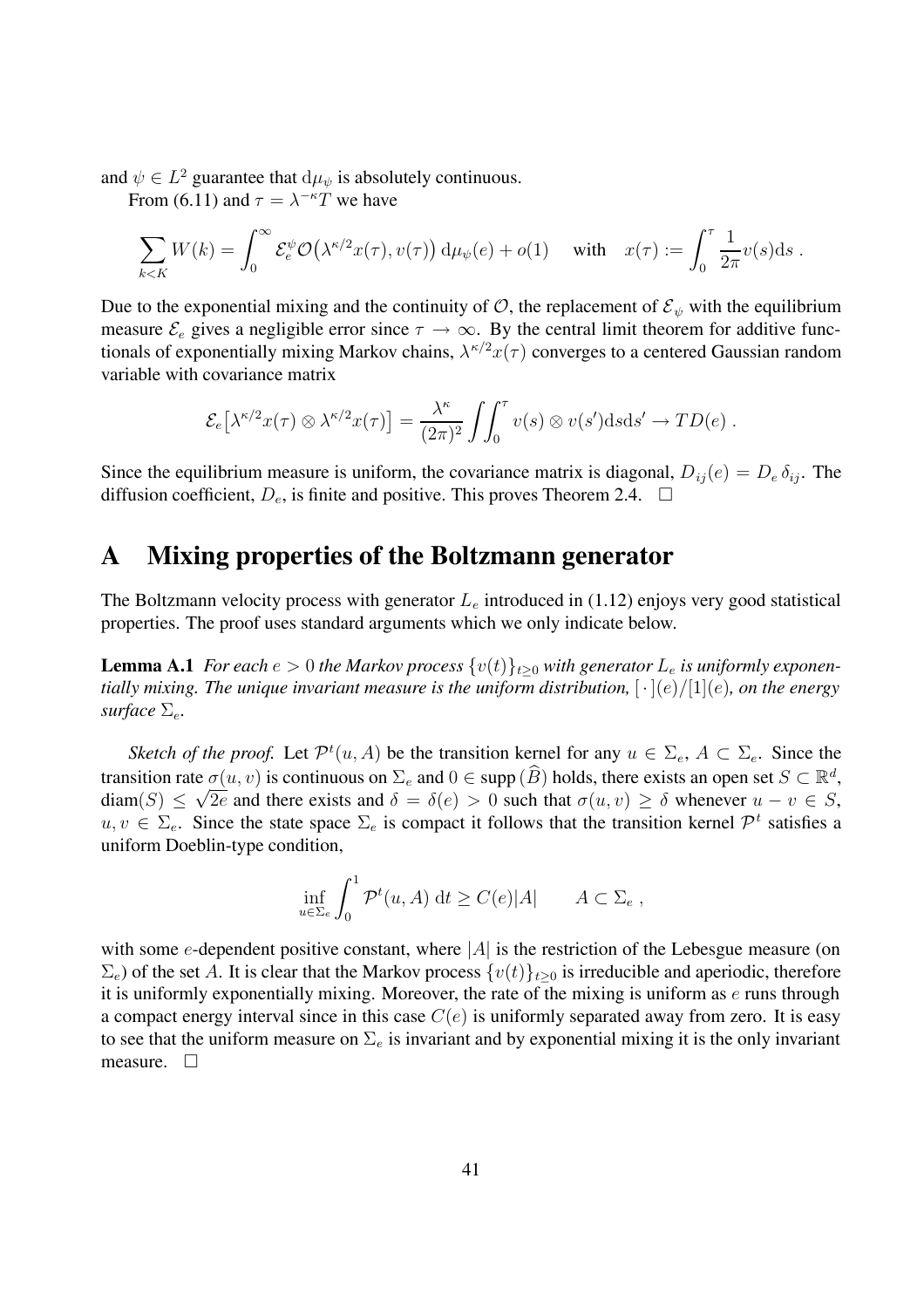## **B Estimates on Propagators**

#### **B.1 Proof of Lemma 2.1.**

The following lemma proves (2.6) and (2.7). The proof of (2.8) is analogous but easier and will be omitted.

**Lemma B.1** *Let*  $\kappa < 1/6$  *and*  $\eta$  *satisfying*  $\lambda^{2+4\kappa} \leq \eta \leq \lambda^{2+\kappa}$ *. For any*  $0 \leq a \leq 1$  *we have the following approximation result*

$$
\int \left| \frac{1}{\alpha - \omega(p) + i\eta} - \frac{1}{\alpha - e(p) - \lambda^2 \Theta(\alpha) + i\eta} \right|^{2-a} |h(p - q)| dp
$$
\n(B.1)\n
$$
\leq C\lambda^{1-6\kappa} \int \frac{|h(p - q)|}{\mathrm{d}p} d\eta
$$

$$
\leq C\lambda^{1-6\kappa} \int \frac{|h(p-q)|}{|\alpha - e(p) - \lambda^2 \Theta(\alpha) + i\eta|^{2-a}} dp.
$$

*Moreover, for any*  $0 \le a < 1$  *we have* 

$$
\int \frac{|h(p-q)| \, \mathrm{d}p}{|\alpha - e(p) - \lambda^2 \Theta(\alpha) + i\eta|^{2-a}} \le \frac{C_a \|h\|_{2d,0} \lambda^{-2(1-a)}}{\langle \alpha \rangle^{a/2} \langle |q| - \sqrt{2|\alpha|} \rangle} \tag{B.2}
$$

*and*

$$
\int \frac{|h(p-q)| \, \mathrm{d}p}{|\alpha - e(p) - \lambda^2 \Theta(\alpha) + i\eta|} \le \frac{C_a \|h\|_{2d,0} \, |\log \lambda| \, \log \langle \alpha \rangle}{\langle \alpha \rangle^{1/2} \langle |q| - \sqrt{2|\alpha|} \rangle} \,. \tag{B.3}
$$

*Proof.* To prove (B.1), we rewrite it as

$$
\int \left| \frac{1}{\alpha - \omega(p) + i\eta} - \frac{1}{\alpha - e(p) - \lambda^2 \Theta(\alpha) + i\eta} \right|^{2-a} |h(p - q)| dp
$$
\n
$$
= \int \left| \frac{\lambda^2(\Theta(e(p)) - \Theta(\alpha))}{(\alpha - \omega(p) + i\eta)(\alpha - e(p) - \lambda^2 \Theta(\alpha) + i\eta)} \right|^{2-a} |h(p - q)| dp.
$$
\n(B.4)

From the Hölder continuity,

$$
|\Theta(\alpha) - \Theta(\alpha')| \le C|\alpha - \alpha'|^{1/2}
$$
\n(B.5)

(Lemma 3.1 from [2]), we can bound (B.4) by

$$
\int \left| \frac{|e(p) - \alpha|^{1/2}}{(\alpha - \omega(p) + i\eta)} \frac{\lambda^2}{(\alpha - e(p) - \lambda^2 \Theta(\alpha) + i\eta)} \right|^{2-a} |h(p - q)| dp.
$$

Since

$$
|e(p) - \alpha|^{1/2} \leq |\omega(p) - \alpha|^{1/2} + O(\lambda)
$$
,

this integral is bounded by

$$
(\lambda^2 \eta^{-1/2} + \lambda^3 \eta^{-1})^{2-a} \int \frac{|h(p-q)| \, dp}{|\alpha - e(p) - \lambda^2 \Theta(\alpha) + i\eta|^{2-a}}.
$$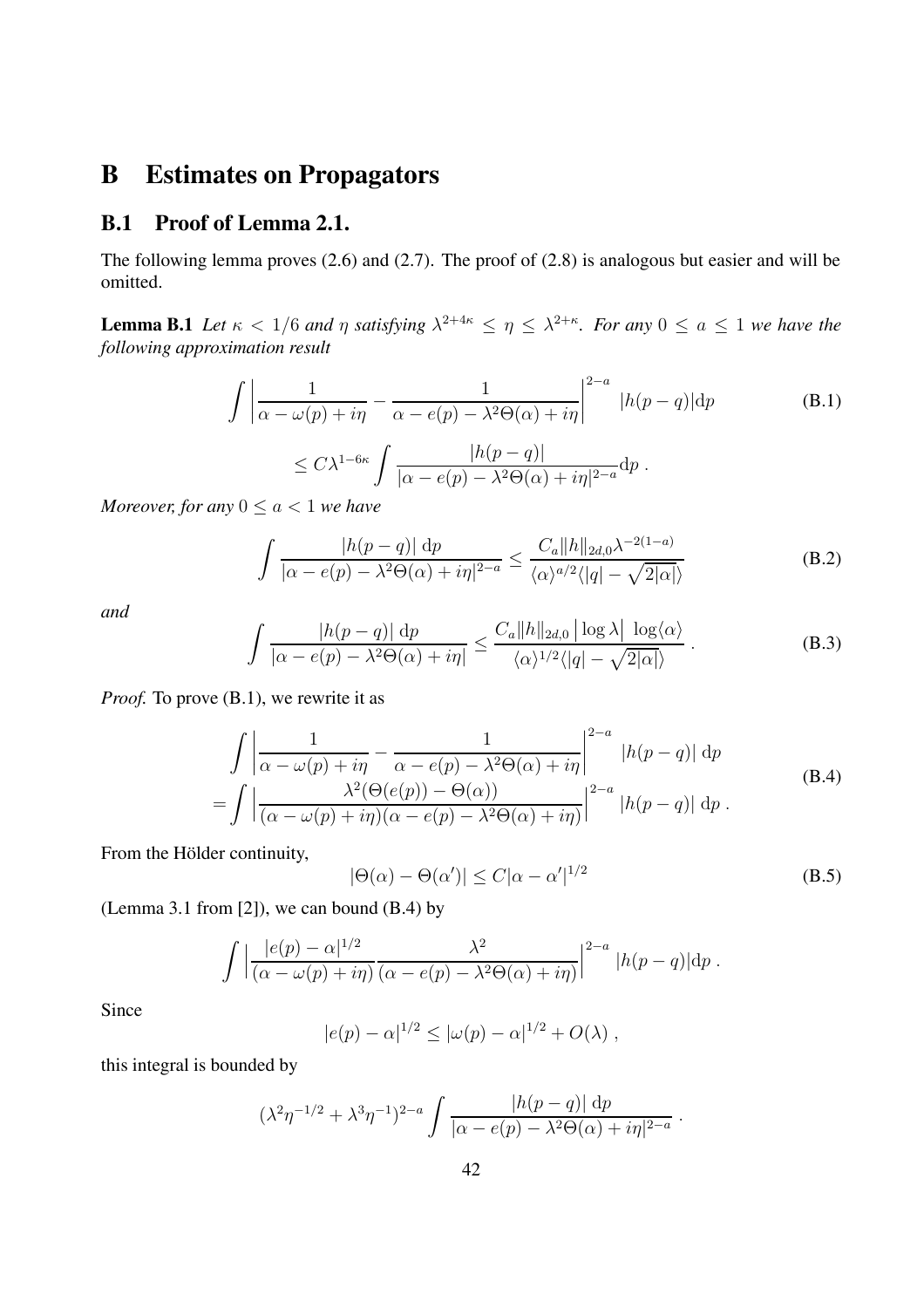Notice that in these estimates we used that the imaginary part of  $\omega(p)$  is negative.

To prove the estimates (B.2) and (B.3), we rewrite the integrals by the co-area formula ( $0 \le a \le$ 1):

$$
\int \frac{|h(p-q)|dp}{|\alpha - e(p) - \lambda^2 \Theta(\alpha) + i\eta|^{2-a}} = \int_0^\infty \frac{\mathrm{d}s}{|\alpha - s - \lambda^2 \Theta(\alpha) + i\eta|^{2-a}} \Xi(s) \tag{B.6}
$$

with

$$
\Xi(s) := \int_{|p|=\sqrt{2s}} \frac{|h(p-q)|dp}{|\nabla e(p)|} = \frac{1}{\sqrt{2s}} \int_{|p|=\sqrt{2s}} |h(p-q)|dp.
$$

Using the decay properties of  $h$ , we have

$$
\Xi(s) \le \frac{\|h\|_{2d,0}}{\langle |q| - \sqrt{2s} \rangle} \cdot \frac{\sqrt{s}}{\langle s \rangle},
$$

so

$$
\int \frac{|h(p-q)| dp}{|\alpha - e(p) - \lambda^2 \Theta(\alpha) + i\eta|^{2-a}} \leq C ||h||_{2d,0} \int_0^\infty \frac{\sqrt{s} ds}{\langle s \rangle \langle |q| - \sqrt{2s} \rangle |\alpha - s - \lambda^2 \Theta(\alpha) + i\eta|^{2-a}}.
$$

For  $a = 1$  the last integral can be directly estimated by  $C |\log \eta| \langle \alpha \rangle^{-1/2} \langle |q| - \sqrt{2|\alpha|} \rangle \log \langle \alpha \rangle$ , yielding (B.3).

To prove (B.2), i.e. for  $a < 1$ , we recall that that  $\Theta = \mathcal{R} - i\mathcal{I}$  with non-negative real  $\mathcal{I}$  and  $\mathcal{R}$ . The last integral is estimated by

$$
I := \int_0^\infty \frac{\sqrt{s} \, ds}{\langle s \rangle \langle |q| - \sqrt{2s} \rangle \left[ (\widetilde{\alpha} - s)^2 + (\lambda^2 \mathcal{I}(\widetilde{\alpha}) + \eta)^2 \right]^{1 - a/2}}
$$

with  $\tilde{\alpha} := \alpha - \lambda^2 \mathcal{R}(\alpha)$ . We used the Hölder continuity of  $\mathcal{I}, \lambda^2 \mathcal{I}(\alpha) = \lambda^2 \mathcal{I}(\tilde{\alpha}) + O(\lambda^3)$  and the fact that the error can be absorbed into  $\eta$ .

First we assume that  $|\tilde{\alpha}| \leq 1$ , then the estimate on  $\Theta(\alpha)$  from Lemma 3.2. of [2] yields  $\mathcal{I}(\tilde{\alpha}) \leq$  $c_1|\widetilde{\alpha}|^{1/2}$ . The *I* integral can be estimated

$$
I \leq \frac{1}{\langle |q| \rangle} \int_0^2 \frac{\sqrt{s} ds}{\left[ (\widetilde{\alpha} - s)^2 + (\lambda^2 |\widetilde{\alpha}|^{1/2} + \eta)^2 \right]^{1 - a/2}} + \int_2^{\infty} \frac{\sqrt{s} ds}{\langle s \rangle \langle |q| - \sqrt{2s} \rangle s^{2 - a}}.
$$

The second term is bounded by  $\langle |q| \rangle^{-1} \sim \langle |q| - \sqrt{2|\alpha|} \rangle^{-1}$ . In the first term we consider two cases. If  $|\tilde{\alpha}| \leq \tilde{\beta} := \lambda^2 |\tilde{\alpha}|^{1/2} + \eta$ , then

$$
\int_0^2 \frac{\sqrt{s} ds}{\left[ (\widetilde{\alpha} - s)^2 + (\lambda^2 |\widetilde{\alpha}|^{1/2} + \eta)^2 \right]^{1 - a/2}} \le \left( \int_{|\widetilde{\alpha} - s| \le 2\widetilde{\beta}} + \int_{|\widetilde{\alpha} - s| \ge 2\widetilde{\beta}} \right)
$$
  

$$
\le \widetilde{\beta}^{-(2-a)} \int_{|s| \le 2\widetilde{\beta}} \sqrt{s} ds + \int_{|\widetilde{\alpha} - s| \ge \widetilde{\beta}} \frac{ds}{|\widetilde{\alpha} - s|^{3/2 - a}} = O(\widetilde{\beta}^{a-1/2}) \le O(\lambda^{-2(1-a)}) ,
$$

by using that in the second regime s and  $|s - \tilde{\alpha}|$  are comparable and that  $\beta \ge \eta \ge \lambda^3$  in the last step.<br>This name (D,2) for  $|\tilde{\alpha}| \le 1$ This proves (B.2) for  $|\tilde{\alpha}| < 1$ .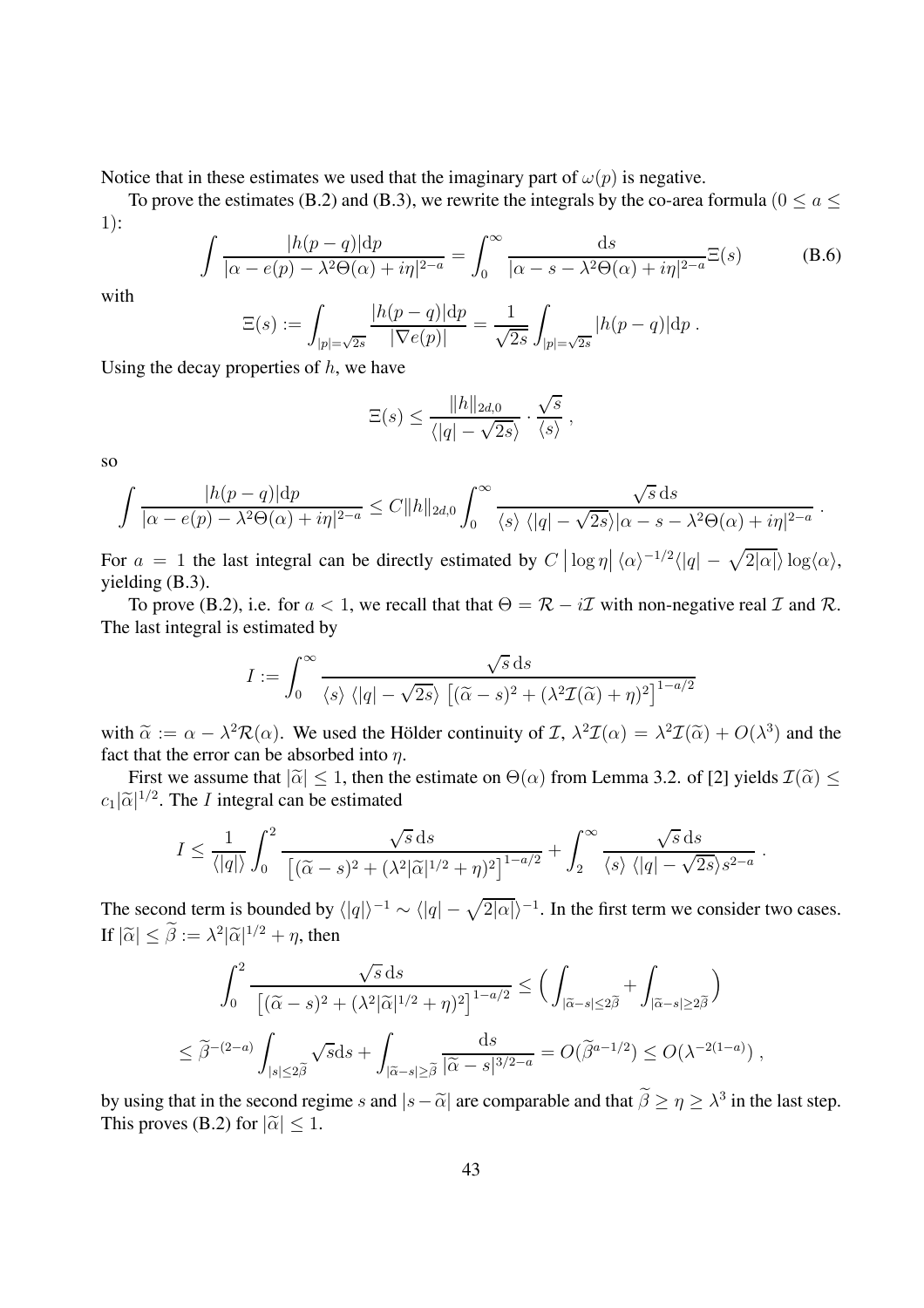Next we consider the regime  $|\tilde{\alpha}| \geq 1$ , then  $\mathcal{I}(\tilde{\alpha}) \leq c_1 |\tilde{\alpha}|^{-1/2}$  and we have

$$
I \leq \int \frac{\mathbf{1}(|\widetilde{\alpha} - s| \geq 1/2)ds}{\langle s \rangle^{1/2} \langle |q| - \sqrt{2s} \rangle |\widetilde{\alpha} - s|^{2-a}} + \int \frac{\mathbf{1}(|\widetilde{\alpha} - s| \leq 1/2)ds}{\langle s \rangle^{1/2} \langle |q| - \sqrt{2s} \rangle \left[ (\widetilde{\alpha} - s)^2 + (\lambda^2 |\widetilde{\alpha}|^{-1/2} + \eta)^2 \right]^{1-a/2}}.
$$

The first integral is bounded by  $C_a \langle \alpha \rangle^{-1/2} \langle |q| - \sqrt{2|\alpha|} \rangle^{-1}$ , by using that  $\langle \alpha \rangle \sim \langle \tilde{\alpha} \rangle$ . The second integral is bounded by

$$
\frac{1}{\langle \widetilde{\alpha} \rangle^{1/2} \langle |q| - \sqrt{2\alpha} \rangle} \int_{-1/2}^{1/2} \frac{ds}{\left[ s^2 + (\lambda^2 |\widetilde{\alpha}|^{-1/2} + \eta)^2 \right]^{1 - a/2}} \le \frac{C_a \lambda^{-2(1-a)}}{\langle \alpha \rangle^{a/2} \langle |q| - \sqrt{2\alpha} \rangle}
$$

and this completes the proof of  $(B.2)$ .  $\Box$ 

We now prove the more accurate estimate  $(2.9)$ . We have

$$
\frac{\lambda^2}{|\alpha - \overline{\omega}(p) - i\eta|^2} = \frac{\lambda^2}{\lambda^2 \mathcal{I}(e(p)) + \eta} \operatorname{Im} \frac{1}{\alpha - e(p) - \lambda^2 \mathcal{R}(e(p)) - i(\lambda^2 \mathcal{I}(e(p)) + \eta)}.
$$

From the resolvent identity and with the notations  $e = e(p)$ ,  $\tilde{\alpha} = \alpha - \lambda^2 \mathcal{R}(\alpha)$ , the last term equals to  $(I) + (II) + (III)$  with

$$
(I) := \frac{\lambda^2}{\lambda^2 \mathcal{I}(\tilde{\alpha}) + \eta} \operatorname{Im} \frac{1}{\tilde{\alpha} - e - i(\lambda^2 \mathcal{I}(\tilde{\alpha}) + \eta)}
$$
\n
$$
(II) := -\frac{\lambda^2}{\lambda^2 \mathcal{I}(\tilde{\alpha}) + \eta} \frac{\lambda^2 (\mathcal{I}(e) - \mathcal{I}(\tilde{\alpha}))}{\lambda^2 \mathcal{I}(e) + \eta} \operatorname{Im} \frac{1}{\alpha - e - \lambda^2 \Theta(e) - i\eta}
$$
\n
$$
(III) := -\frac{\lambda^2}{\lambda^2 \mathcal{I}(\tilde{\alpha}) + \eta} \operatorname{Im} \left[ \frac{1}{\tilde{\alpha} - e - i(\lambda^2 \mathcal{I}(\alpha) + \eta)} \frac{\lambda^2 (\Theta(\alpha) - \Theta(e))}{\lambda^2 - e - \lambda^2 \Theta(e) - i\eta} \right].
$$
\n(B.7)

Our goal is to estimate  $\int |\widehat{B}(p-q)|^2 [(I)+(II)+(III)] \,dp$ .

We recall two continuity properties of  $\Theta_{\varepsilon}(\alpha, r)$  from Lemma 3.1 of [2]:

$$
|\Theta_{\varepsilon}(\alpha, r) - \Theta_{\varepsilon}(\alpha, r')| \le C \left| |r| - |r'| \right|
$$
\n(B.8)

$$
|\Theta_{\varepsilon}(\alpha, r) - \Theta_{\varepsilon'}(\alpha', r)| \le C(|\varepsilon - \varepsilon'| + |\alpha - \alpha'|)\varepsilon^{-1/2}
$$
\n(B.9)

if  $\varepsilon \ge \varepsilon' > 0$ . In estimating the integral of term (I), we first use (B.8) to change q to  $\tilde{q}$  with  $e(\tilde{q}) = \tilde{\alpha}$ , then we use (B.9) with  $\varepsilon' \to 0 + 0$  and  $\varepsilon = \lambda^2 \mathcal{I}(\tilde{\alpha}) + \eta = \mathcal{O}(\lambda^2)$  to obtain

$$
\int |\widehat{B}(p-q)|^2(I) dp = \frac{\lambda^2}{\lambda^2 \mathcal{I}(\widetilde{\alpha}) + \eta} \Big[ \mathcal{I}(\widetilde{\alpha}) + \mathcal{O}(\lambda) + O(|\widetilde{\alpha} - e(q)|^{1/2}) \Big] \leq 1 + \mathcal{O}(\lambda^2 \eta^{-1} [\lambda + |\alpha - \omega(q)|^{1/2}]) .
$$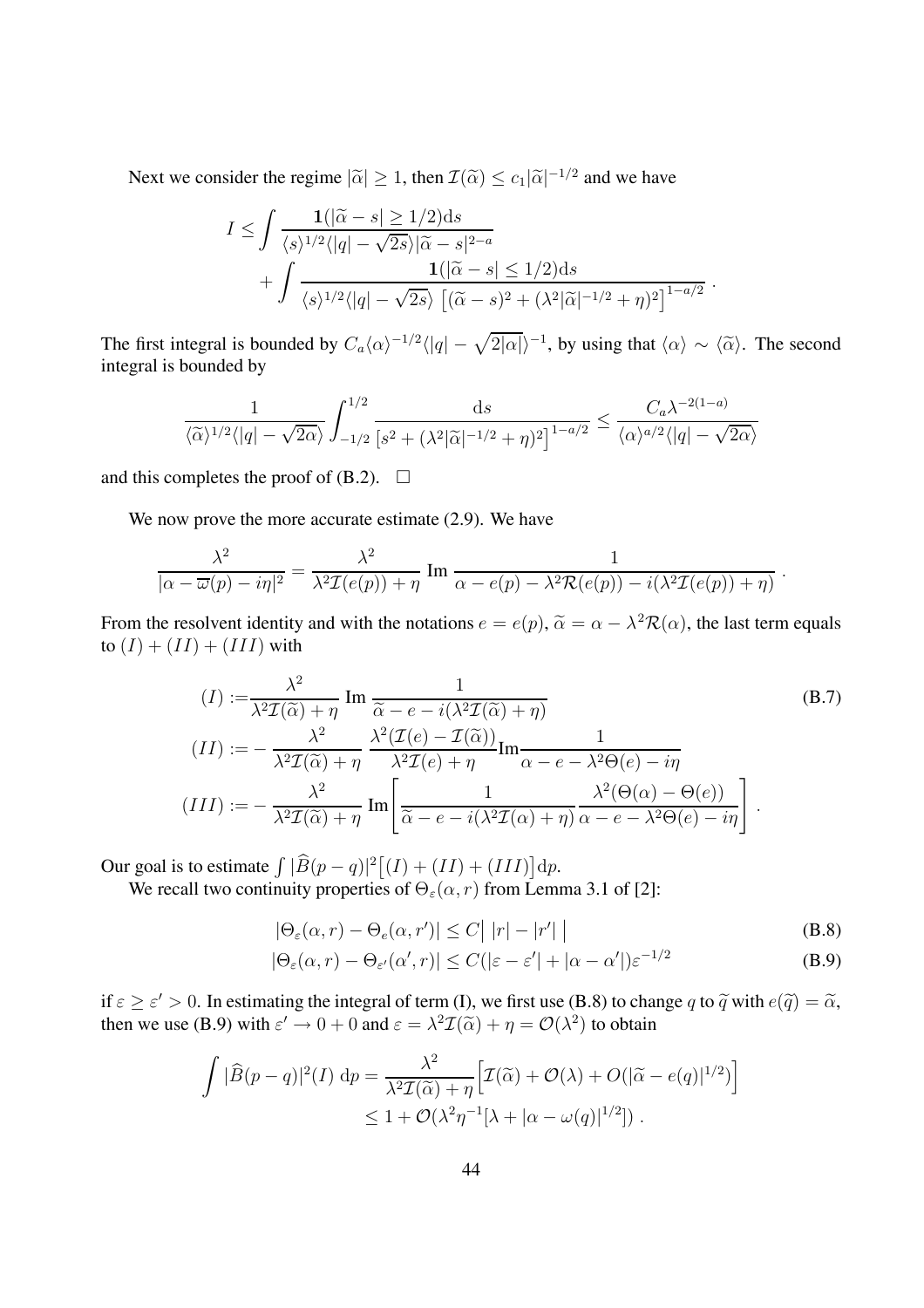In the second term of (B.7) we use (B.5) and we drop the positive  $\mathcal{I}(\tilde{\alpha})$  and  $\mathcal{I}(e)$  terms in the denominators

$$
|(II)| \leq C \left(\frac{\lambda^2}{\eta}\right)^2 \frac{|\lambda^2 \mathcal{I}(e(p)) + \eta| |\widetilde{\alpha} - e(p)|^{1/2}}{|\widetilde{\alpha} - e(p) + \lambda^2 (\mathcal{R}(\alpha) - \mathcal{R}(e(p)))|^2 + |\lambda^2 \mathcal{I}(e(p)) + \eta|^2}
$$
  

$$
\leq C \lambda^2 \left(\frac{\lambda^2}{\eta}\right)^2 \frac{|\widetilde{\alpha} - e(p)|^{1/2}}{|\widetilde{\alpha} - e(p) + \lambda^2 (\mathcal{R}(\widetilde{\alpha}) - \mathcal{R}(e(p)))|^2 + \eta^2},
$$

where we used that  $\left[\lambda^2(\mathcal{R}(\tilde{\alpha}) - \mathcal{R}(\alpha))\right]^2 = \mathcal{O}(\lambda^6) \ll \eta^2$  based upon (B.5).

To perform the dp integration, we distinguish two regimes depending on whether  $|\tilde{\alpha} - e(p)|$ <br>isose or smaller than  $K$ <sup>14</sup> for a sufficiently large fixed  $K$ . When  $|\tilde{\alpha} - e(p)| \geq K$ <sup>14</sup> than is bigger or smaller than  $K\lambda^4$  for a sufficiently large fixed K. When  $|\tilde{\alpha} - e(p)| \geq K\lambda^4$ , then  $\lambda^2 |\mathcal{R}(\widetilde{\alpha}) - \mathcal{R}(e(p))| < \frac{1}{2} |\widetilde{\alpha} - e(p)|$ , hence

$$
|(II)| \leq C\lambda^2 \left(\frac{\lambda^2}{\eta}\right)^2 \frac{\eta^{-1/2}}{|\widetilde{\alpha} - e(p)| + \eta},
$$

and, by using a bound analogous to (B.3), the corresponding integral is bounded by

$$
C\lambda^6 \eta^{-5/2} \int \frac{|\widehat{B}(p-q)|^2 \mathrm{d}p}{|\widetilde{\alpha} - e(p)| + \eta} \leq \mathcal{O}(\lambda^6 \eta^{-5/2} |\log \eta|) .
$$

When  $|\tilde{\alpha} - e(p)| \leq K \lambda^4$ , then we can trivially estimate  $|(II)| \leq C(\lambda^2 \eta^{-1})^4$  and after the co-area formula, the volume factor is given by

$$
\int_0^\infty \mathbf{1}(|\widetilde{\alpha} - s| \leq K\lambda^4) \sqrt{s} S(s) \mathrm{d} s = O(\lambda^4) ,
$$

with

$$
S(e) := \int_{S^{d-1}} |\widehat{B}(\sqrt{2e}(\phi_r - \phi))|^2 d\phi
$$

where  $\phi_r \in S^{d-1}$  is fixed. Recalling the properties of  $S(e)$  from the proof of Lemma 3.2 in [2], we see that the contribution to the integral  $\int |\widehat{B}(p-q)|^2 (II) dp$  is of order  $\mathcal{O}((\lambda^3 \eta^{-1})^4)$ .

Finally, the last term in (B.7) is estimated as

$$
|(III)| \leq C\lambda^2 \left(\frac{\lambda^2}{\eta}\right) \frac{1}{|\widetilde{\alpha} - e| + \eta} \frac{|\alpha - e|^{1/2}}{|\alpha - e + \lambda^2 \mathcal{R}(e)| + \eta}.
$$

In the regime where  $|\alpha - e(p)| \geq K\lambda^2$  (with some large K) we obtain

$$
|(III)| \leq C\lambda^2 \left(\frac{\lambda^2}{\eta}\right) \frac{|\alpha - e|^{1/2}}{(|\alpha - e| + \eta)^2} \leq C\lambda^2 \eta^{-1/2} \left(\frac{\lambda^2}{\eta}\right) \frac{1}{|\alpha - e| + \eta}
$$

and after integration we collect  $\mathcal{O}(\lambda^4 \eta^{-3/2} |\log \eta|)$ . In the regime where  $|\alpha - e(p)| \leq K \lambda^2$  we have  $|(III)| \leq \mathcal{O}(\lambda^5 \eta^{-3})$  and the volume factor is  $\mathcal{O}(\lambda^2)$ , therefore the integral is  $\mathcal{O}(\lambda^7 \eta^{-3})$ . Collecting the error terms we arrive at the proof of Lemma 2.1.  $\Box$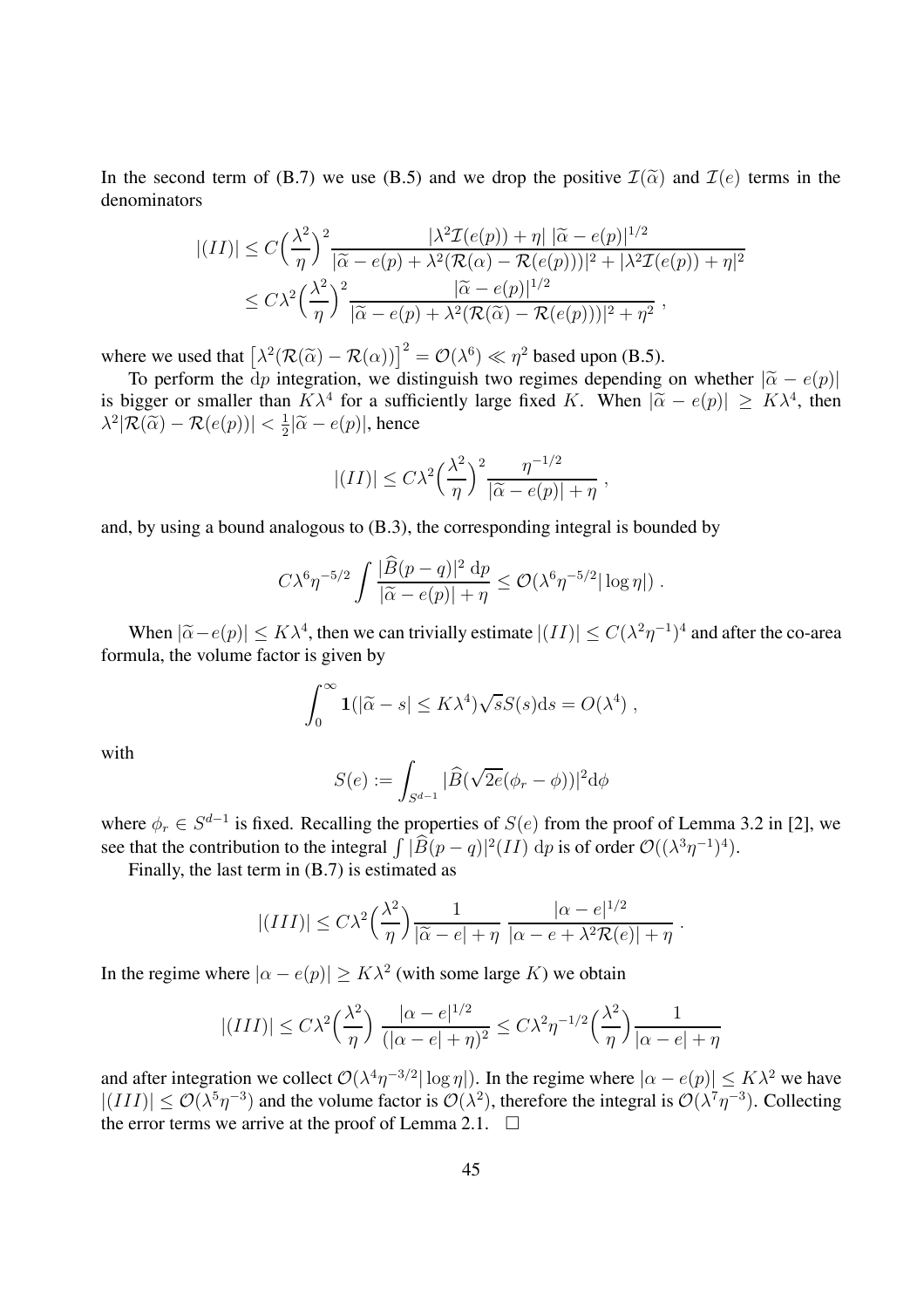#### **B.2 Proof of Lemma 6.1**

We can assume that f is a real function and write  $f(p) = \langle p \rangle^{-2d} g(p)$  with  $||g||_{2d,0} < C ||f||_{4d,1}$ . We can restrict the integration regime in (6.4) to  $|p| \leq \lambda^{-1}$  since the contribution of the outside regime is  $O(\lambda^{2d})$  by a Schwarz inequality (to separate the two denominators) and a trivial application of Lemma B.1 with  $a = 0$ . This large momentum cutoff will be done with the insertion of a function  $\chi(\lambda \langle p \rangle)$  with a smooth, compactly supported  $\chi$ ,  $\chi \equiv 1$  on [-1, 1].

We can also assume that  $|\alpha - e(p - r)| \leq \lambda$ ,  $|\beta - e(p + r)| \leq \lambda$ , otherwise at least one of the denominator can be estimated by  $O(\lambda^{-1})$  and the other one integrated out by (2.6) to give  $O(\lambda |\log \lambda|)$ . Since  $|\alpha - e(p - r)| \geq |\alpha - e(p)| - C(|p| + |r|)|r| \geq |\alpha - e(p)| - O(\lambda^{1 + \kappa/4}),$ we obtain that  $|\alpha - e(p)| \le 2\lambda$  and similarly  $|\beta - e(p)| \le 2\lambda$ , in particular  $|\alpha - \beta| \le 4\lambda$  and  $|\gamma - e(p)| \leq 2\lambda$ .

We replace the first denominator of (6.4) by  $\alpha - e(p) + p \cdot r - \lambda^2 \overline{\Theta}(\gamma) - i\eta$ . The error term of this replacement, by the resolvent expansion, is bounded by

$$
\int \frac{\lambda^{9/2} \chi(\lambda \langle p \rangle) |f(p)| dp}{\left| \alpha - \bar{\omega}(p - r) - i\eta \right| \left| \alpha - e(p) + p \cdot r - \lambda^2 \bar{\Theta}(\gamma) - i\eta \right| \left| \beta - \omega(p + r) + i\eta \right|},\tag{B.10}
$$

where we have used the estimate

$$
\alpha - e(p - r) - \lambda^2 \overline{\theta}(p - r) - i\eta = \alpha - e(p) + p \cdot r - \lambda^2 \overline{\Theta}(\gamma) - i\eta + O(\lambda^{5/2}),
$$

which follows from the above restrictions on the integration domain  $|r| \leq \lambda^{2+\kappa/4}$  and the Hölder continuity (B.5). To estimate the error term (B.10), we bound the  $\beta$  denominator trivially by  $\eta^{-1}$ and use the Schwarz inequality to separate the remaining two denominators

$$
\frac{1}{|\alpha - \bar{\omega}(p-r) - i\eta| |\alpha - e(p) + \dots|} \le \frac{1}{|\alpha - \bar{\omega}(p-r) - i\eta|^2} + \frac{1}{|\alpha - e(p) + \dots|^2}.
$$

The integral of the first term can be bounded by Lemma B.1 with  $a = 0$ ; for the second term we rewrite  $e(p) + p \cdot r = e(p + r) - \frac{1}{2}r^2$  and use (2.8) after a shift in  $\alpha$  and p. We arrive at  $\Omega=\Omega_0+O(\lambda^{1/2-4\kappa})$  with

$$
\Omega_0 = \int \frac{\lambda^2 \chi(\lambda \langle p \rangle) f(p) dp}{\left( \alpha - e(p) + p \cdot r - \lambda^2 \bar{\Theta}(\gamma) - i\eta \right) \left( \beta - e(p) - p \cdot r - \lambda^2 \Theta(\gamma) + i\eta \right)}.
$$

To compute  $\Omega_0$  we can choose a coordinate system where the vector r points in the n-th direction:  $r = |r|(0, \ldots, 0, 1)$ . We can write

$$
\Omega_0 = \lambda^2 \int_{\mathbb{R}} \frac{dp_{\parallel}}{\alpha - \beta + 2|r|p_{\parallel} - 2i[\lambda^2 \mathcal{I}(\gamma) + \eta]}
$$
(B.11)

$$
\times \int_{\mathbb{R}^{n-1}} \Big[ \frac{1}{\beta - e(p) - p_{\parallel}|r| - \lambda^2 \Theta(\gamma) + i\eta} - \frac{1}{\alpha - e(p) + p_{\parallel}|r| - \lambda^2 \bar{\Theta}(\gamma) - i\eta} \Big] \chi(\lambda \langle p \rangle) f(p) \mathrm{d}p_{\perp} .
$$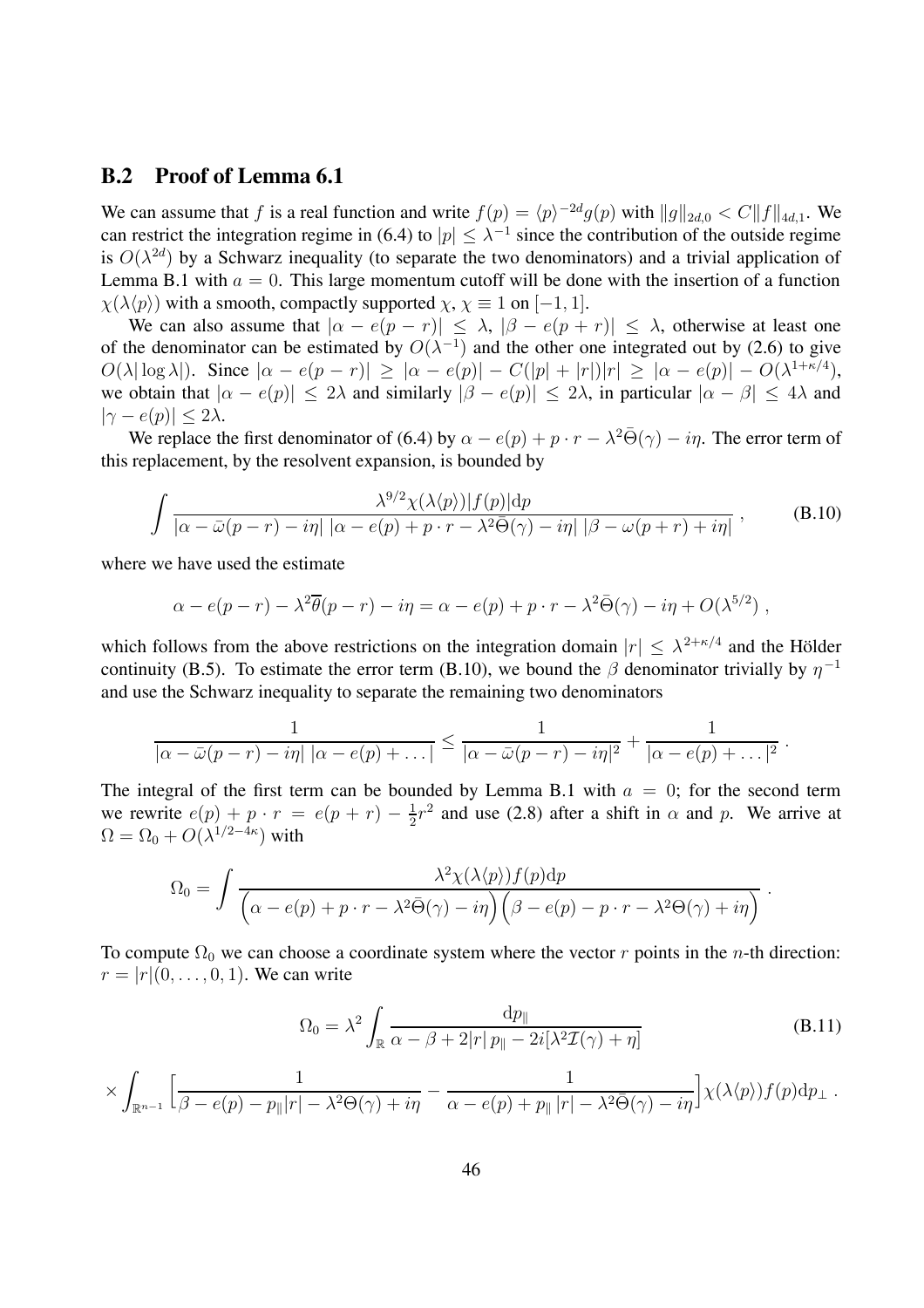**Lemma B.2** *Let* F *be a*  $C^1$ *-function on* R *with*  $|F(Q)| \leq C \langle Q \rangle^{-2}$  *and let* 

$$
Y(z) := \int_0^\infty \frac{F(Q)}{z - Q} \, \mathrm{d}Q
$$

*for any*  $z = \alpha + i\varepsilon$  *with*  $0 < \varepsilon < 1/2$ *. Then* 

$$
|Y(z) - Y(z')| \le C|F(0)| |\log z - \log z'| + |z - z'|| \log \varepsilon| \|F\|_{2d,1},
$$
 (B.12)

*where*  $z' = \alpha' + i\varepsilon'$  *and*  $\varepsilon > \varepsilon' > 0$ *.* 

*Proof.* This lemma is essentially Lemma 3.10 in [1]. For completeness we recall the proof. Choose a branch of the complex logarithm on the upper half plane and use integration by parts:

$$
|Y(z) - Y(z')| \le |F(0)||\log z - \log z'| + \Big| \int_0^\infty F'(Q) \Big[ \log(z - Q) - \log(z' - Q) \Big] dQ \Big|.
$$

The second term is estimated by

$$
\int_{\Gamma(z,z')} d|\xi| \int_0^\infty \frac{|F'(Q)|}{|\xi - Q|} dQ ,
$$

where  $\Gamma(z, z')$  is any path in the upper half plane that connects z and  $z'$  and  $d|\xi|$  is the arclength measure. A simple exercise shows

$$
\int_0^\infty \frac{|F'(Q)|}{|\xi - Q|} \,dQ \le C ||F||_{2d,1} |\log(\text{Im }\xi)| \;.
$$

Choose a path from  $z = \alpha + i\varepsilon$  to  $\alpha' + i\varepsilon$  then to  $\alpha' + i\varepsilon'$  along straight line segments. After integration we obtain (B.12).  $\Box$ 

We now change the denominators in the square bracket in (B.11) to  $\gamma - e(p) \pm i\eta$ . This requires a change of order  $O(\lambda)$  in the denominators using the estimates on  $|\alpha - \gamma|$  and  $p_{\parallel}|r|$ . With the help of Lemma B.2 such change yields an error of order  $\lambda^3 |\log \lambda |\eta^{-1}||f||_{2d,1}$  in  $\Omega_0$ . After these changes, we can remove the cutoff  $\chi(\lambda \langle p \rangle)$  at a price of  $O(\lambda^{2d})$  as before, and we have

$$
\Omega_0 = \lambda^2 \int_{\mathbb{R}} \frac{dp_{\parallel}}{\alpha - \beta + 2|r|p_{\parallel} - 2i[\lambda^2 \mathcal{I}(\gamma) + \eta]} \int_{\mathbb{R}^{d-1}} \left[ \frac{1}{\gamma - e(p) + i\eta} - \frac{1}{\gamma - e(p) - i\eta} \right] f(p) dp_{\perp}
$$
\n(B.13)

modulo negligible errors involving  $||f||_{4d,1}$ .

The inner integral is evaluated as

$$
I := 2 \operatorname{Im} \int_0^\infty \frac{f^*(u, p_{\parallel}) u^{\frac{d-3}{2}} \mathrm{d}u}{\gamma - \frac{1}{2} p_{\parallel}^2 - \frac{1}{2} u + i\eta} \qquad \text{with} \quad f^*(u, p_{\parallel}) := \int_{S^{d-2}} f(u^{1/2} \theta, p_{\parallel}) \mathrm{d} \theta.
$$

For  $p_{\parallel}$  in the range  $\gamma - \frac{1}{2}p_{\parallel}^2 \leq -\lambda$ , we have

$$
|I| \leq \frac{C\eta ||f||_{4d,0}}{\langle p_{\parallel}\rangle^{2d}} \int_0^{\infty} \frac{u^{\frac{d-3}{2}} du}{|\lambda + \frac{1}{2}u|^2 \langle u \rangle^{2d}} = O(\eta \lambda^{-1}),
$$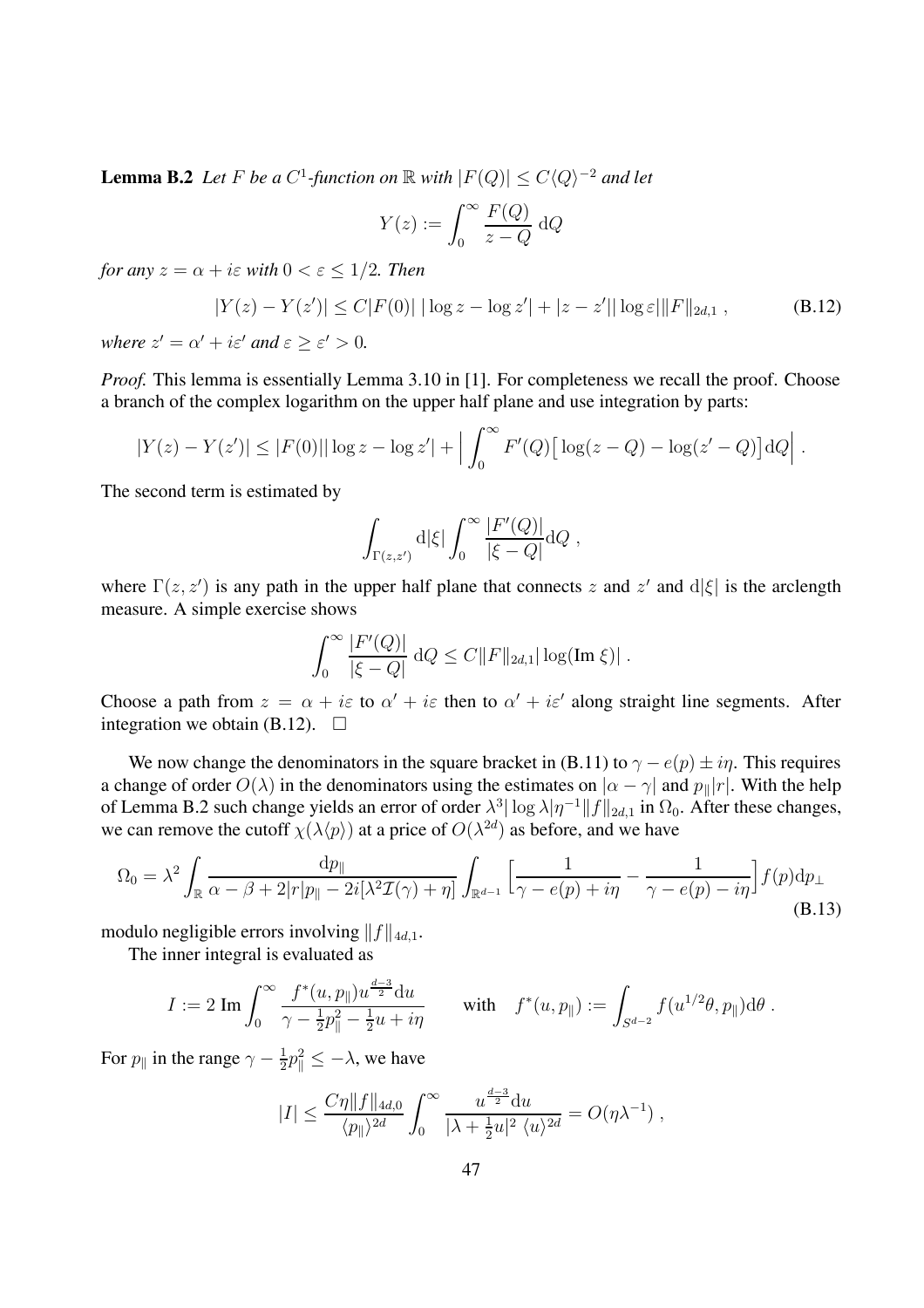by using the decay of  $f^*$  inherited from f. The contribution of this regime to  $\Omega_0$  is therefore of order  $\lambda |\log \lambda|$ , and hence negligible. In the regime  $|\gamma - \frac{1}{2}p_{\parallel}^2| \leq \lambda$  one can estimate  $|I| \leq C \langle p_{\parallel} \rangle^{-2d}$ . The  $dp_{\parallel}$ -volume is at most  $O(\lambda^{1/2})$ , so the contribution of this regime to  $\Omega_0$  is at most of order  $\lambda^{5/2}\eta^{-1}$ , and hence also negligible.

Finally, we can concentrate on the regime  $\gamma - \frac{1}{2}p_{\parallel}^2 \ge \lambda$ . We can use the estimate (for  $\varepsilon > \varepsilon' > 0$ )

Im 
$$
\int_{-\varepsilon}^{\infty} \frac{g(x)}{x + i\varepsilon'} dx = -\pi g(0) + O(\varepsilon'/\varepsilon) + O(\varepsilon' |\log \varepsilon'|)
$$

if  $g \in C^1$  with a bounded derivative. We obtain, with  $\varepsilon = \gamma - \frac{1}{2}p_{\parallel}^2$ ,  $\varepsilon' = \eta$ , that

$$
I = -4\pi f^*(2\gamma - p_{\parallel}^2, p_{\parallel}) + O(\lambda^{1+4\kappa}) ,
$$

where the error is integrable in  $p_{\parallel}$ . Therefore it is negligible in  $\Omega_0$ . Substituting the main term into  $(B.13)$ , we obtain the main term in  $(6.4)$ .  $\Box$ .

## **C General estimates on circle graphs**

In addition to Operation I in Section [2], we define three further operations on a partition given on the vertex set of a circle graph on  $N$  vertices and we estimate how the  $E$ -value of the partition changes. We will use the notations from Section 7 of [2]. In particular, we recall that the notation (∗) indicates that the same arguments are valid for both the truncated and untruncated versions.

#### **Operation II: Removing the lump of a single vertex**

Let  $v \in V \setminus \{0, 0^*\}$  be a vertex and let  $P \in \mathcal{P}_V$  such that  $P_\sigma = \{v\}$  for some  $\sigma \in I(\mathbf{P})$ , i.e. the single element set  $\{v\}$  is a lump. Define  $V^* := V \setminus \{v\}$ ,  $\mathcal{L}(V^*) := \mathcal{L}(V) \cup \{(v - 1, v + 1)\}$  $\{(v-1, v), (v, v+1)\}\)$ , i.e. we simply remove the vertex v from the circle graph and connect the vertices  $v - 1$ ,  $v + 1$ . Let  $\mathbf{P}^* \in \mathcal{P}_{\mathcal{V}^*}$ ,  $\mathbf{P}^* := \mathbf{P} \setminus \{ \{v\} \}$  be P after simply removing the lump  $\{v\}$ . In particular,  $I(\mathbf{P}^*) = I(\mathbf{P}) \setminus \{\sigma\}.$ 

**Lemma C.1** *With the notations above*

$$
\sup_{\mathbf{u}} E_{(*)g}(\mathbf{P}, \mathbf{u}, \alpha) \le C \lambda \eta^{-1} \sup_{\mathbf{u}^*} E_{(*)g+1}(\mathbf{P}^*, \mathbf{u}^*, \alpha) . \tag{C.1}
$$

If both neighbors of  $0^*$ ,  $v \neq v'$ , form single lumps in  $P$ , then both of these lumps can be simulta*neously removed to obtain a partition*  $\mathbf{P}^*:=\mathbf{P}\setminus\{\{v\},\{v'\}\}$  *with the estimate* 

$$
\sup_{\mathbf{u}} E_{*g}(\mathbf{P}, \mathbf{u}, \alpha) \le C\lambda^2 \sup_{\mathbf{u}^*} E_{g+2}(\mathbf{P}^*, \mathbf{u}^*, \alpha) . \tag{C.2}
$$

*Proof.* The factor  $\lambda$  in the estimate (C.1) is due to the fact that each vertex (apart from 0 and 0<sup>\*</sup>) carries a factor  $\lambda$  and  $|\mathcal{V}^*| = |\mathcal{V}| - 1$ . Let  $P_\nu$  be the lump of the vertex  $v - 1$  right before to v in the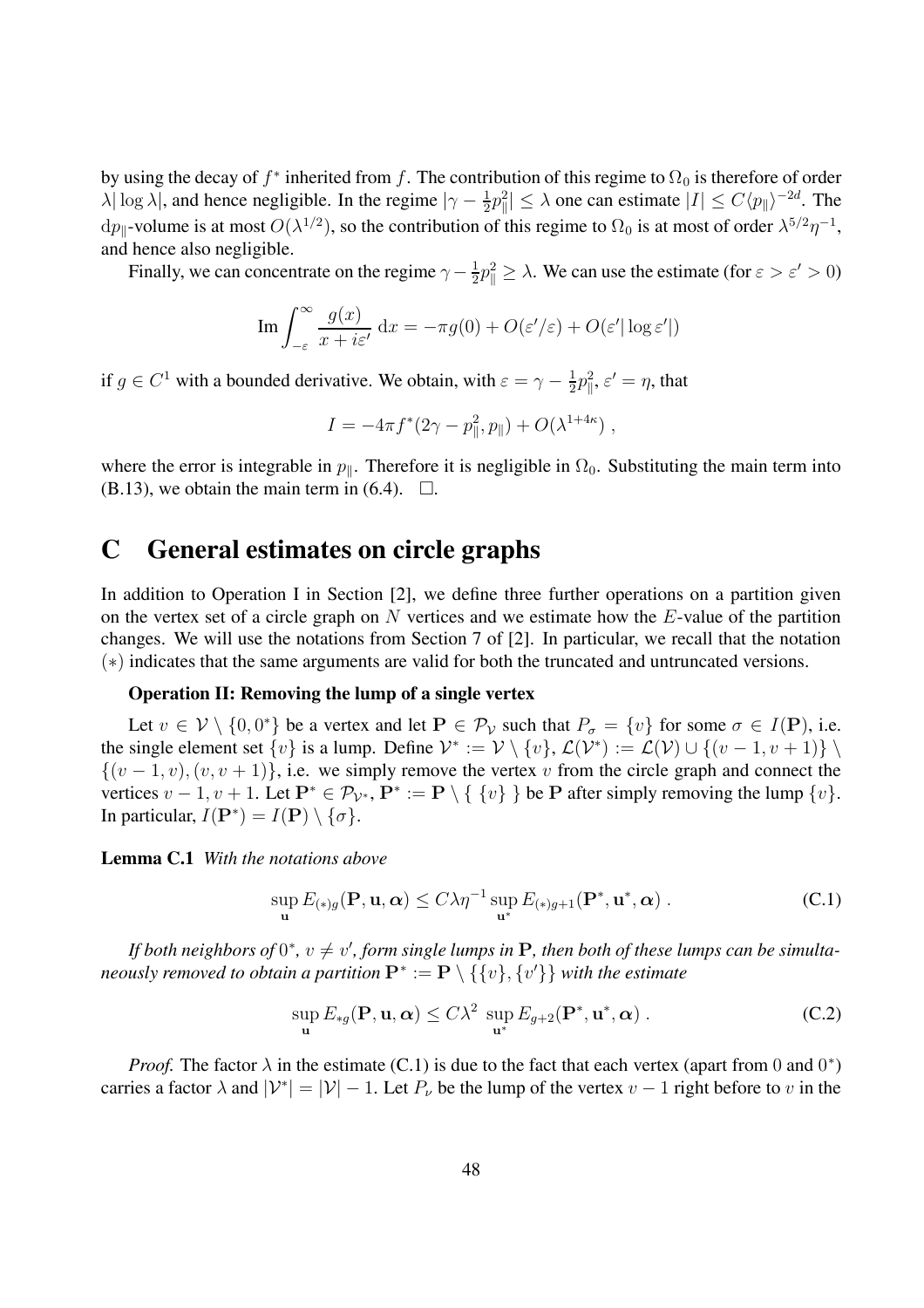circular ordering and assume  $v - 1 \neq 0, 0^*$  (otherwise we consider  $v + 1$  and the proof is slightly modified). We use the trivial bound

$$
\frac{1}{|\alpha_{e_{v-}} - \omega(w_{e_{v-}}) + i\eta|} \le \eta^{-1}
$$
 (C.3)

(recall that Im  $\omega \leq 0$  from Lemma 3.2 of [2]) and the bound

$$
|\widehat{B}(w_{e_{v+}} - w_{e_{v-}})| \, |\widehat{B}(w_{e_{v-}} - w_{e_{(v-1)-}})| \leq \frac{C}{\langle w_{e_{v+}} - w_{e_{(v-1)-}}\rangle^{2d}}
$$
 (C.4)

(uniformly in  $w_{e_v-}$ ) to obtain the necessary decay between the two newly consecutive momenta. The same bound holds if some of the  $\widehat{B}(\cdot)$  on the left hand side is replaced with  $\langle \cdot \rangle^{-2d}$  due to the set  $\mathcal G$ . Now we integrate  $w_{e_{v-}}$  to obtain a new delta function from

$$
\int d\mu (w_{e_{v-}}) \delta \Big( w_{e_{v+}} - w_{e_{v-}} - u_{\sigma} \Big) \delta \Big( w_{e_{v-}} + \sum_{e \in L_{\pm}(P_{\nu}) \ : \ e \neq e_{v-}} \pm w_e - u_{\nu} \Big)
$$
  

$$
\leq \delta \Big( w_{e_{v+}} + \sum_{e \in L_{\pm}(P_{\nu}) \ : \ e \neq e_{v-}} \pm w_e - (u_{\sigma} + u_{\nu}) \Big)
$$

and clearly

$$
w_{e_{v+}} + \sum_{e \in L_{\pm}(P_{\nu}) \,:\, e \neq e_{v-}} \pm w_e = \sum_{e \in L_{\pm}(P_{\nu}^*)} \pm w_e.
$$

The new auxiliary momentum associated to  $P_{\nu}$  is  $u_{\nu} + u_{\sigma}$  and  $P_{\sigma}$  disappeared, so the sum of the auxiliary momenta remain unchanged, and (4.16) continues to hold. This proves (C.1).

For the proof of (C.2), if v and v' are the vertices on both sides of  $0^*$ , then they can be removed and their neighbours can be connected directly to 0<sup>∗</sup> yielding a non-truncated value of a graph with two vertices less. This gives a factor  $\lambda^2$ . The appropriate redefinition of the auxiliary momenta is straightforward.  $\square$ 

#### **Operation III: Removing half of a gate**

Let  $v, v+1 \in V \setminus \{0, 0^*\}$  two subsequent vertices and let  $P \in \mathcal{P}_V$  such that  $v \equiv v+1 \pmod{P}$ . In the main application this will arise when  $v, v+1$  are connected and form a gate. Define  $\mathcal{V}^* := \mathcal{V} \setminus \{v+1\},\$  $\mathcal{L}(\mathcal{V}^*) := \mathcal{L}(\mathcal{V}) \cup \{(v, v+2)\}\setminus \{(v, v+1), (v+1, v+2)\}\$ , i.e. we simply remove the vertex  $v+1$ from the circle graph with the adjacent edges and add a new edge between the vertices  $v, v + 2$ . Let  $P^* \in \mathcal{P}_{\mathcal{V}^*}$  be identical to the partition P except that  $v + 1$  is simply removed from its lump. In particular,  $I(\mathbf{P}) = I(\mathbf{P}^*).$ 

**Lemma C.2** *With the notations above*

$$
E_{(*)g}(\mathbf{P}, \mathbf{u}, \boldsymbol{\alpha}) \leq C\lambda |\log \eta| E_{(*)g+1}(\mathbf{P}^*, \mathbf{u}, \boldsymbol{\alpha}) .
$$